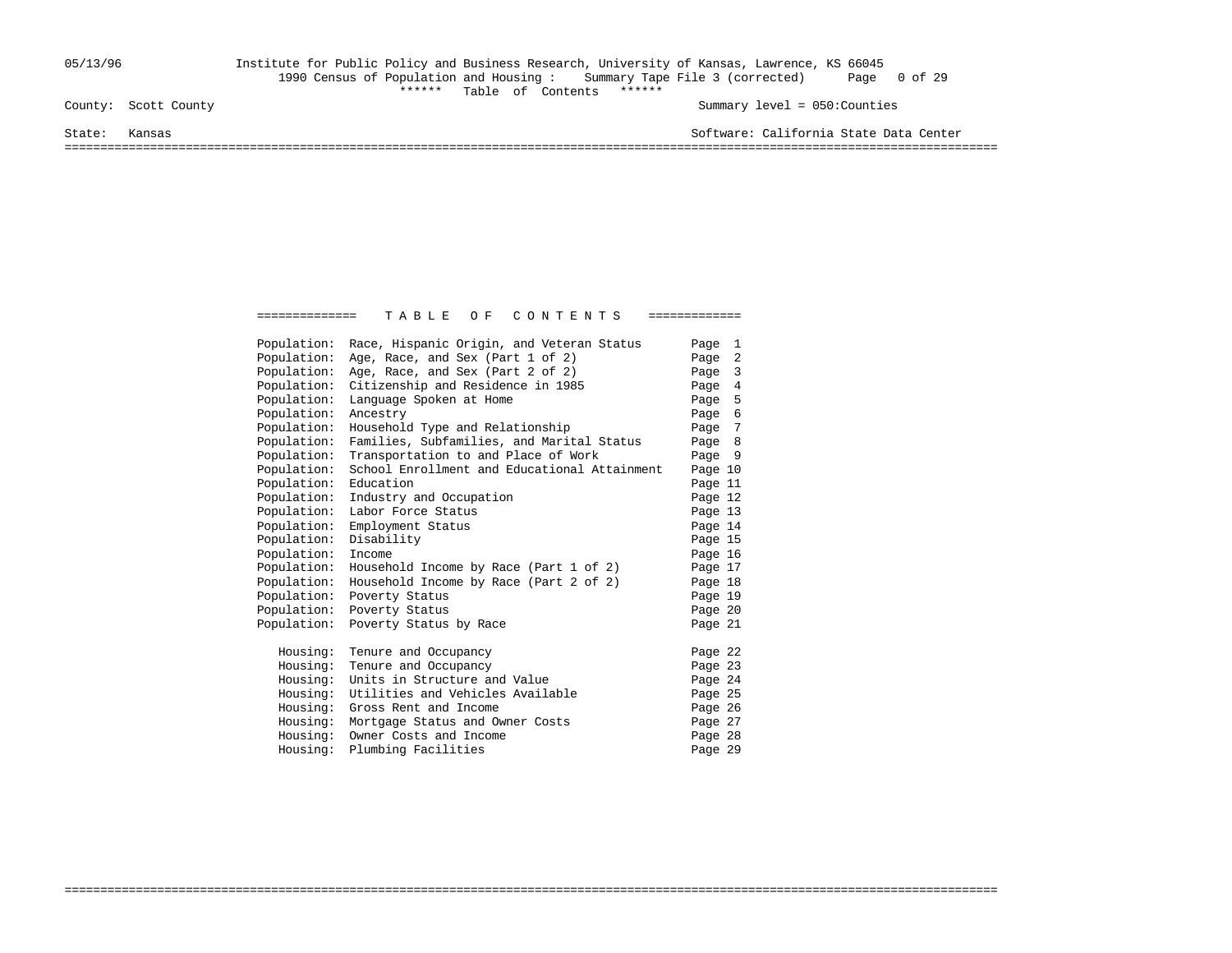## 05/13/96 Institute for Public Policy and Business Research, University of Kansas, Lawrence, KS 66045 1990 Census of Population and Housing : Summary Tape File 3 (corrected) Page 1 of 29 Population: Race, Hispanic Origin, and Veteran Status<br>County: Scott County

Summary level =  $050$ : Counties

| Kansas<br>State:             |              |                                        |             |                 | Software: California State Data Center |             |
|------------------------------|--------------|----------------------------------------|-------------|-----------------|----------------------------------------|-------------|
| $P1/2/3/6$ . Persons         |              |                                        |             |                 | P12. Hispanic Origin by Race           |             |
| (Universe: Persons)          |              | P10/11. Persons of Hispanic Origin     |             |                 | (Universe: Persons)                    |             |
|                              |              | (Universe: Persons of Hispanic Origin) |             |                 |                                        |             |
| Total                        | 5,289        |                                        |             |                 | Not of Hispanic Origin:                |             |
| Unweighted sample count      | 726          | Hispanic Origin                        |             | 121             | White                                  | 5,133       |
| 100-Percent count of persons | 5,289        |                                        |             |                 | Black                                  | 6           |
| Percent of persons in sample | 13.7%        | Mexican                                |             | 67              | American Indian,                       |             |
|                              |              | Puerto Rican                           |             | $\mathbf 0$     | Eskimo, or Aleut                       | 22          |
| Urban                        | 3,744        | Cuban                                  |             | 8               | Asian or Pacific                       |             |
| Percent of total             | 70.8%        | Other Hispanic:                        |             |                 | Islander                               | 7           |
| Inside urbanized area        | $\mathbf{0}$ | Dominican                              |             | $\mathbf 0$     | Other race                             | $\Omega$    |
| Outside urbanized area       | 3,744        | Central American:                      |             |                 |                                        |             |
|                              |              | Guatemalan                             |             | $\mathbf 0$     | Hispanic Origin:                       |             |
| Rural                        | 1,545        | Honduran                               |             | $\Omega$        | White                                  | 24          |
| Percent of total             | 29.2%        | Nicaraguan                             |             | $\Omega$        | Black                                  | $\Omega$    |
| Rural farm                   | 223          | Panamanian                             |             | $\Omega$        | American Indian,                       |             |
| Rural nonfarm                | 1,322        | Salvadoran                             |             | $\Omega$        | Eskimo, or Aleut                       | $\Omega$    |
|                              |              | Other Central American                 |             | $\Omega$        | Asian or Pacific                       |             |
| P8/9. Race                   |              | South American:                        |             |                 | Islander                               | 19          |
| (Universe: Persons)          |              | Colombian                              |             | $\mathbf 0$     | Other race                             | 78          |
|                              |              | Ecuadorian                             |             | $\mathbf 0$     |                                        |             |
| White                        | 5,157        | Peruvian                               |             | $\Omega$        | P65. Period of Military Service        |             |
| Black                        | 6            | Other South American                   |             | $\mathbf 0$     | (Universe: Civilian veterans           |             |
| American Indian,             |              | Other Hispanic                         |             | 46              | 16 years and over)                     |             |
| Eskimo or Aleut              | 22           |                                        |             |                 |                                        |             |
| American Indian              | 22           |                                        |             |                 | Total                                  | 498         |
| Eskimo                       | $\Omega$     |                                        |             |                 |                                        |             |
| Aleut                        | $\Omega$     | P64. Sex by Age by Veteran Status      |             |                 | May 1975 or later only:                |             |
| Asian or Pacific Islander    | 26           | (Universe: Persons 16 years and over)  |             |                 | Sept 1980 or later only:               |             |
| Chinese                      | $\Omega$     |                                        |             |                 | W/less than 2 years service            | $\Omega$    |
| Filipino                     | 26           |                                        | Male        | Female          | W/2 years or more service              | 39          |
| Japanese                     | $\mathbf 0$  | $16 - 64 \text{ years}$ :              |             |                 | May 1975 - Aug 1980 only               | 10          |
| Asian Indian                 | $\Omega$     |                                        |             |                 | Both, May 1975 - Aug 1980              |             |
| Korean                       | $\Omega$     | In Armed Forces                        | $\mathbf 0$ | $\mathbf 0$     | and Sept 1980 or later                 | $\Omega$    |
| Vietnamese                   | $\Omega$     | Civilian:                              |             |                 |                                        |             |
| Cambodian                    | $\Omega$     | Veteran                                | 350         | 16              | Vietnam era:                           |             |
| Hmong                        | $\Omega$     | Nonveteran                             | 1,191       | 1,536           | No Korean nor WW II                    | 140         |
| Laotian                      | $\Omega$     |                                        |             |                 | Korean conflict, no WW II              | $\mathbf 0$ |
| Thai                         | $\Omega$     | $65 + \text{years}$ :                  |             |                 | Korean conflict and WW II              | $\Omega$    |
| Other Asian                  | $\Omega$     |                                        |             |                 |                                        |             |
| Polynesian:                  |              | In Armed Forces                        | $\Omega$    | $\overline{0}$  | Feb 1955 to July 1964 only             | 43          |
| Hawaiian                     | $\Omega$     | Civilian:                              |             |                 |                                        |             |
| Samoan                       | $\Omega$     | Veteran                                | 125         | $7\overline{ }$ | Korean conflict:                       |             |
| Tongan                       | $\mathbf 0$  | Nonveteran                             | 227         | 498             | No Vietnam nor WW II                   | 67          |
| Other Polynesian             | $\Omega$     |                                        |             |                 | With WW II, no Vietnam                 | 7           |
| Micronesian:                 |              | Total:                                 |             |                 |                                        |             |
| Guamanian                    | $\Omega$     |                                        |             |                 | WW II, no Korean/Vietnam               | 192         |
| Other Micronesian            | $\Omega$     | In Armed Forces                        | $\mathbf 0$ | 0               |                                        |             |
| Melanesian                   | $\Omega$     | Civilian:                              |             |                 | WW I                                   | $\Omega$    |
| Other Pacific Islander       | $\Omega$     | Veteran                                | 475         | 23              | Other service                          | $\Omega$    |
|                              |              | Nonveteran                             | 1,418       | 2,034           |                                        |             |
| Other race                   | 78           |                                        |             |                 |                                        |             |
|                              |              |                                        |             |                 |                                        |             |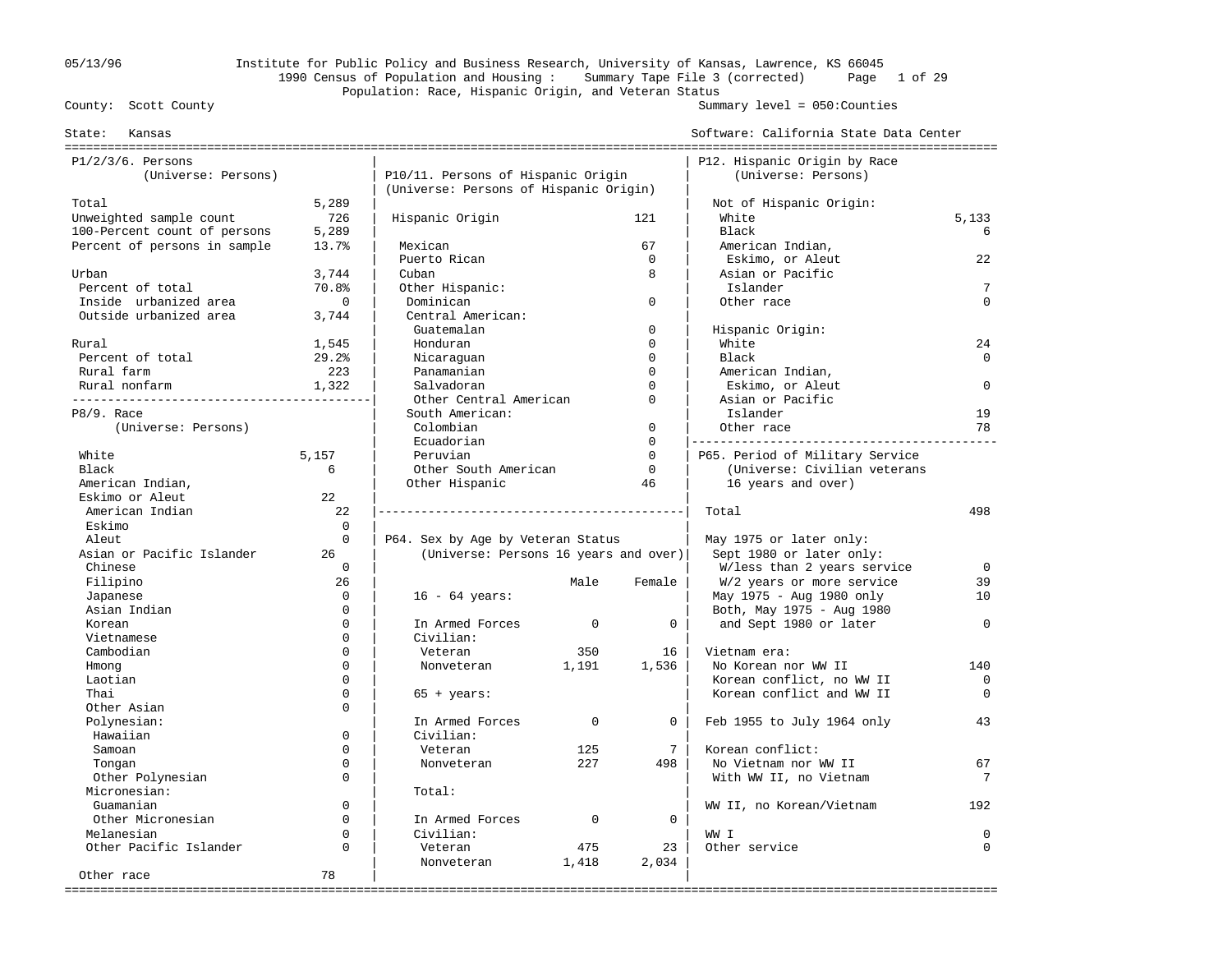## 05/13/96 Institute for Public Policy and Business Research, University of Kansas, Lawrence, KS 66045 1990 Census of Population and Housing : Summary Tape File 3 (corrected) Page 2 of 29 Population: Age, Race, and Sex (Part 1)<br>County: Scott County

Summary level =  $050$ : Counties

State: Kansas Software: California State Data Center =================================================================================================================================== P13/14/15. Race by Sex by Age (Continued onto Page 3)

|            |       |                                   |        |       |       |        | American Indian |          |                            |                           |             |             |  |
|------------|-------|-----------------------------------|--------|-------|-------|--------|-----------------|----------|----------------------------|---------------------------|-------------|-------------|--|
|            |       | --------- Total Persons --------- |        |       |       |        |                 |          |                            | ---- Eskimo or Aleut ---- |             |             |  |
|            | Total | Male                              | Female | Total | Male  | Female | Total           | Male     | Female                     | Total                     | Male        | Female      |  |
| Under 1    | 47    | 30                                | 17     | 41    | 30    | 11     | 0               | 0        | 0                          | $\mathbf 0$               | 0           | 0           |  |
| $1 - 2$    | 186   | 99                                | 87     | 186   | 99    | 87     | 0               | 0        | $\mathbf 0$                | 0                         | 0           | 0           |  |
| $3 - 4$    | 173   | 92                                | 81     | 173   | 92    | 81     | 0               | 0        | 0                          | 0                         | 0           | $\mathbf 0$ |  |
| 5          | 93    | 67                                | 26     | 93    | 67    | 26     | 0               | 0        | $\mathbf{0}$               | $\mathbf 0$               | 0           | $\mathbf 0$ |  |
| 6          | 87    | 48                                | 39     | 87    | 48    | 39     | 0               | 0        | $\mathbf{0}$               | $\mathbf 0$               | $\mathsf 0$ | $\mathbf 0$ |  |
| $7 - 9$    | 306   | 178                               | 128    | 306   | 178   | 128    | 0               | 0        | $\mathbf 0$                | $\mathbf 0$               | $\mathsf 0$ | $\mathbf 0$ |  |
| $10 - 11$  | 185   | 90                                | 95     | 165   | 78    | 87     | 0               | 0        | $\mathbf 0$                | 7                         | 7           | $\mathbf 0$ |  |
| $12 - 13$  | 141   | 54                                | 87     | 141   | 54    | 87     | 0               | 0        | $\mathbf 0$                | 0                         | 0           | 0           |  |
| 14         | 57    | 29                                | 28     | 52    | 24    | 28     | 0               | 0        | $\mathbf 0$                | $\mathsf 0$               | 0           | $\mathbf 0$ |  |
| 15         | 64    | 45                                | 19     | 58    | 39    | 19     | 0               | 0        | $\Omega$                   | $\mathbf 0$               | 0           | 0           |  |
| 16         | 77    | 34                                | 43     | 77    | 34    | 43     | $\mathbf 0$     | 0        | $\mathbf{0}$               | $\mathbf 0$               | $\mathbf 0$ | $\mathbf 0$ |  |
| 17         | 93    | 29                                | 64     | 93    | 29    | 64     | $\mathbf 0$     | 0        | $\mathbf{0}$               | $\mathbf 0$               | $\mathbf 0$ | $\mathbf 0$ |  |
| 18         | 75    | 56                                | 19     | 68    | 49    | 19     | 0               | 0        | $\mathbf{0}$               | $\mathbf 0$               | $\mathbf 0$ | $\mathbf 0$ |  |
| 19         | 55    | 31                                | 24     | 48    | 24    | 24     | 0               | 0        | $\mathbf{0}$               | $\mathbf 0$               | $\mathbf 0$ | $\mathbf 0$ |  |
| 20         | 40    | 27                                | 13     | 40    | 27    | 13     | 0               | 0        | $\mathbf 0$                | $\mathsf 0$               | $\mathbf 0$ | $\mathbf 0$ |  |
| 21         | 77    | 41                                | 36     | 77    | 41    | 36     | 0               | 0        | $\mathbf 0$                | $\mathsf 0$               | $\mathbf 0$ | $\mathsf 0$ |  |
| $22 - 24$  | 128   | 63                                | 65     | 116   | 51    | 65     | $\mathbf 0$     | 0        | $\Omega$                   | $\mathbf 0$               | 0           | $\mathbf 0$ |  |
| $25 - 29$  | 368   | 180                               | 188    | 354   | 166   | 188    | $\mathbf 0$     | 0        | $\Omega$                   | 7                         | 7           | $\mathsf 0$ |  |
| $30 - 34$  | 396   | 190                               | 206    | 390   | 184   | 206    | 6               | 6        | $\Omega$                   | $\overline{0}$            | $\mathbf 0$ | $\mathbf 0$ |  |
| $35 - 39$  | 386   | 216                               | 170    | 379   | 216   | 163    | 0               | 0        | $\mathbf 0$                | $\mathbf 0$               | $\mathbf 0$ | $\mathbf 0$ |  |
| $40 - 44$  | 375   | 167                               | 208    | 354   | 159   | 195    | 0               | 0        | $\mathbf 0$                | $\mathbf 0$               | $\mathbf 0$ | $\mathbf 0$ |  |
| $45 - 49$  | 318   | 170                               | 148    | 304   | 164   | 140    | 0               | 0        | $\mathbf 0$                | 8                         | $\mathbf 0$ | 8           |  |
| $50 - 54$  | 230   | 110                               | 120    | 230   | 110   | 120    | 0               | 0        | $\Omega$                   | 0                         | $\mathbf 0$ | $\mathbf 0$ |  |
| $55 - 59$  | 237   | 99                                | 138    | 237   | 99    | 138    | 0               | 0        | $\Omega$                   | $\mathbf 0$               | 0           | $\mathbf 0$ |  |
| $60 - 61$  | 73    | 45                                | 28     | 73    | 45    | 28     | $\mathbf 0$     | 0        | $\Omega$                   | $\mathbf 0$               | $\mathbf 0$ | $\mathbf 0$ |  |
| $62 - 64$  | 165   | 83                                | 82     | 158   | 76    | 82     | $\mathbf 0$     | 0        | $\Omega$                   | $\mathbf 0$               | $\mathbf 0$ | $\mathsf 0$ |  |
| $65 - 69$  | 190   | 107                               | 83     | 190   | 107   | 83     | 0               | 0        | $\mathbf 0$                | 0                         | 0           | $\mathbf 0$ |  |
| $70 - 74$  | 254   | 85                                | 169    | 254   | 85    | 169    | 0               | 0        | $\mathbf{0}$               | $\mathbf 0$               | $\mathbf 0$ | $\mathbf 0$ |  |
| $75 - 79$  | 140   | 46                                | 94     | 140   | 46    | 94     | 0               | 0        | $\mathbf 0$                | 0                         | 0           | $\mathbf 0$ |  |
| $80 - 84$  | 154   | 64                                | 90     | 154   | 64    | 90     | 0               | 0        | $\mathbf 0$                | 0                         | $\mathbf 0$ | 0           |  |
| $85+$      | 119   | 50                                | 69     | 119   | 50    | 69     | $\Omega$        | $\Omega$ | $\Omega$                   | $\Omega$                  | $\Omega$    | 0           |  |
|            |       |                                   |        |       |       |        |                 |          |                            |                           |             |             |  |
| $0 - 4$    | 406   | 221                               | 185    | 400   | 221   | 179    | 0               | 0        | 0                          | 0                         | 0           | 0           |  |
| $5 - 17$   | 1,103 | 574                               | 529    | 1,072 | 551   | 521    | $\mathsf 0$     | 0        | $\mathbf 0$                | 7                         | 7           | 0           |  |
| $18 - 24$  | 375   | 218                               | 157    | 349   | 192   | 157    | 0               | 0        | $\mathbf{0}$               | $\mathbf 0$               | $\mathbf 0$ | 0           |  |
| $25 - 44$  | 1,525 | 753                               | 772    | 1,477 | 725   | 752    | 6               | 6        | $\Omega$                   | 7                         | 7           | $\mathbf 0$ |  |
| $45 - 64$  | 1,023 | 507                               | 516    | 1,002 | 494   | 508    | $\mathbf 0$     | 0        | $\Omega$                   | 8                         | $\mathbf 0$ | 8           |  |
| $65+$      | 857   | 352                               | 505    | 857   | 352   | 505    | $\Omega$        | $\Omega$ | $\mathbf 0$                | $\mathbf 0$               | $\mathbf 0$ | $\Omega$    |  |
| Total      | 5,289 | 2,625                             | 2,664  | 5,157 | 2,535 | 2,622  | 6               | 6        | 0                          | 22                        | 14          | 8           |  |
| Median age | 35.0  | 33.1                              | 37.0   | 35.2  | 33.7  | 36.8   | 32.5            | 32.5     | $\mathcal{L}^{\text{max}}$ | 27.9                      | 12.0        | 47.5        |  |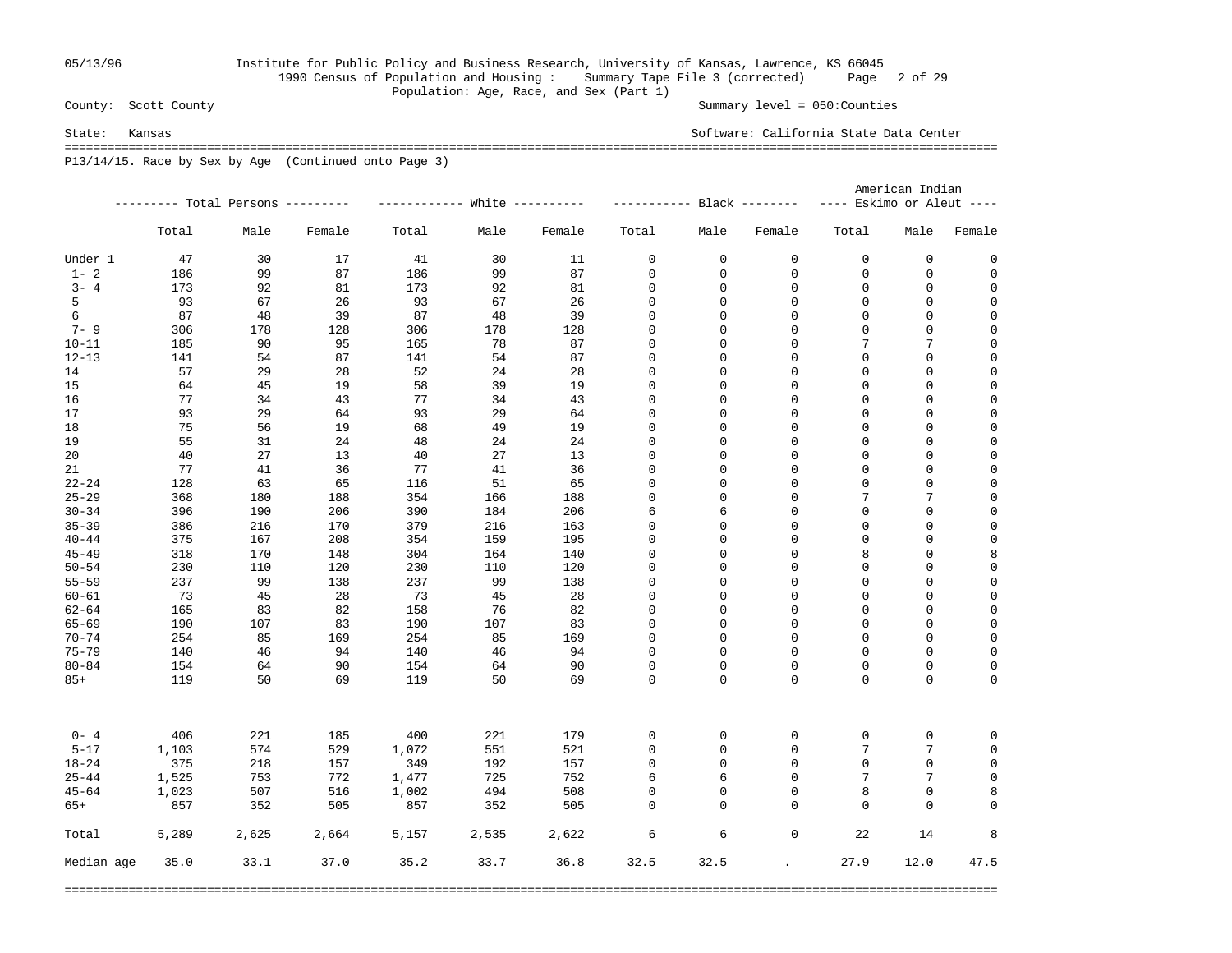## 05/13/96 Institute for Public Policy and Business Research, University of Kansas, Lawrence, KS 66045 1990 Census of Population and Housing : Summary Tape File 3 (corrected) Page 3 of 29 Population: Age, Race, and Sex (Part 2)<br>County: Scott County

Summary level =  $050$ : Counties

 =================================================================================================================================== P13/14/15. Race by Sex by Age ( Continued from Page 2 )

|           |                  | Asian & Pacific     |                  |                     | Other          |                | $^\star$             | Hispanic                      |             |                |
|-----------|------------------|---------------------|------------------|---------------------|----------------|----------------|----------------------|-------------------------------|-------------|----------------|
|           | ------           | Islander            | $- - - - -$      | ----------          |                | Race --------- | $^\star$             | ----------- Origin ---------- |             |                |
|           | Total            | Male                | Female           | Total               | Male           | Female         | $^\star$<br>$^\star$ | Total                         | Male        | Female         |
|           |                  |                     |                  |                     |                |                | $^\star$             |                               |             |                |
| Under 1   | 0                | 0                   | 0                | 6                   | $\mathsf 0$    | 6              | $\star$              | 6                             | 0           | 6              |
| $1 - 2$   | 0                | 0                   | 0                | $\mathsf 0$         | $\mathsf 0$    | $\mathsf 0$    | $\star$              | $\mathbf 0$                   | 0           | 0              |
| $3 - 4$   | 0                | 0                   | 0                | $\mathbf 0$         | 0              | $\mathbf 0$    | $\star$              | $\mathsf 0$                   | 0           | 0              |
| 5         | 0                | 0                   | 0                | $\mathsf 0$         | 0              | $\mathsf 0$    | $\star$              | $\mathsf 0$                   | $\mathsf 0$ | 0              |
| 6         | 0                | 0                   | 0                | $\mathsf 0$         | 0              | $\mathsf 0$    | $\star$              | $\mathsf 0$                   | $\mathsf 0$ | 0              |
| $7 - 9$   | 0                | 0                   | $\mathsf 0$      | $\mathbf 0$         | 0              | $\mathsf 0$    | $\star$              | $\mathsf 0$                   | $\mathsf 0$ | 0              |
| $10 - 11$ | 0                | 0                   | 0                | 13                  | 5              | 8              | $\star$              | 13                            | 5           | 8              |
| $12 - 13$ | 0                | $\mathsf 0$         | $\mathsf 0$      | $\mathbf 0$         | 0              | $\mathbf{0}$   | $\star$              | $\mathsf 0$                   | $\mathsf 0$ | 0              |
| 14        | 5                | 5                   | 0                | $\mathsf 0$         | 0              | $\mathbf{0}$   | $\star$              | 5                             | 5           | 0              |
| 15        | 0                | $\mathsf 0$         | $\mathsf 0$      | 6                   | 6              | $\mathsf 0$    | $\star$              | 6                             | $\epsilon$  | 0              |
| 16        | 0                | 0                   | 0                | $\mathsf 0$         | 0              | $\mathbf{0}$   | $\star$              | 10                            | $\mathsf 0$ | 10             |
| 17        | 0                | $\mathsf 0$         | $\mathsf 0$      | $\mathsf 0$         | 0              | $\mathsf 0$    | $\star$              | $\mathbf 0$                   | $\mathsf 0$ | 0              |
| 18        | 0                | 0                   | 0                | 7                   | 7              | $\mathbf 0$    | $\star$              | 14                            | 14          | 0              |
| 19        | 7                | $\overline{7}$      | $\mathsf 0$      | $\mathsf 0$         | $\mathsf 0$    | $\mathsf 0$    | $\star$              | 7                             | 7           | 0              |
| 20        | 0                | $\mathsf 0$         | 0                | $\mathsf 0$         | $\mathsf 0$    | $\mathbf{0}$   | $\star$              | $\mathsf{O}\xspace$           | 0           | 0              |
| 21        | 0                | $\mathsf 0$         | $\mathsf 0$      | $\mathbf 0$         | $\mathsf 0$    | $\mathsf 0$    | $\star$              | $\mathsf 0$                   | $\mathsf 0$ | 0              |
| $22 - 24$ | 0                | 0                   | 0                | 12                  | 12             | $\mathbf 0$    | $\star$              | 12                            | 12          | 0              |
| $25 - 29$ | 0                | $\mathsf 0$         | $\mathsf 0$      | 7                   | $\overline{7}$ | $\mathsf 0$    | $\star$              | 7                             | 7           | 0              |
| $30 - 34$ | 0                | 0                   | 0                | $\mathbf 0$         | $\mathbf 0$    | $\mathbf 0$    | $\star$              | $\mathsf 0$                   | $\mathsf 0$ | 0              |
| $35 - 39$ | 0                | $\mathsf 0$         | $\mathsf 0$      | 7                   | $\mathsf 0$    | 7              | $\star$              | 7                             | $\mathsf 0$ | $\overline{7}$ |
| $40 - 44$ | 7                | $\mathsf 0$         | 7                | 14                  | 8              | 6              | $\star$              | 28                            | 8           | 20             |
| $45 - 49$ | 0                | $\mathsf 0$         | $\mathsf 0$      | 6                   | 6              | $\mathsf 0$    | $\star$              | 6                             | 6           | 0              |
| $50 - 54$ | 0                | $\mathsf 0$         | 0                | $\mathsf 0$         | 0              | $\mathbf 0$    | $\star$              | $\mathsf 0$                   | $\mathsf 0$ | 0              |
| $55 - 59$ | 0                | $\mathsf 0$         | $\mathsf 0$      | $\mathsf 0$         | 0              | $\mathbf 0$    | $\star$              | $\mathsf 0$                   | $\mathsf 0$ | 0              |
| $60 - 61$ | $\mathbf 0$      | $\mathsf 0$         | $\mathsf 0$      | $\mathsf{O}\xspace$ | 0              | $\mathbf 0$    | $\star$              | $\mathsf{O}\xspace$           | $\mathsf 0$ | 0              |
| $62 - 64$ | 7                | 7                   | $\mathsf 0$      | $\mathsf 0$         | $\mathbf 0$    | $\mathbf 0$    | $\star$              | $\mathbf 0$                   | $\mathsf 0$ | 0              |
| $65 - 69$ | $\mathbf 0$      | $\mathbf 0$         | $\mathsf 0$      | $\mathsf 0$         | 0              | $\mathbf 0$    | $\star$              | $\mathsf 0$                   | $\mathsf 0$ | 0              |
| $70 - 74$ | 0                | $\mathbf 0$         | $\mathsf 0$      | $\mathsf 0$         | $\mathbf 0$    | $\mathbf 0$    | $\star$              | $\mathbf 0$                   | $\mathsf 0$ | $\mathbf 0$    |
| $75 - 79$ | $\mathbf 0$      | $\mathbf 0$         | $\mathsf 0$      | $\mathsf 0$         | 0              | $\mathbf 0$    | $\star$              | $\mathbf 0$                   | $\mathsf 0$ | $\mathbf 0$    |
| $80 - 84$ | 0                | $\mathbf 0$         | $\mathsf 0$      | $\mathsf 0$         | 0              | $\mathbf 0$    | $\star$              | $\mathsf 0$                   | $\mathsf 0$ | $\mathbf 0$    |
|           | $\Omega$         | $\mathbf 0$         | $\mathbf 0$      | $\mathbf 0$         | 0              | $\Omega$       | $\star$              | $\Omega$                      | $\mathbf 0$ | $\overline{0}$ |
| $85+$     |                  |                     |                  |                     |                |                | $\star$              |                               |             |                |
|           |                  |                     |                  |                     |                |                | $\star$              |                               |             |                |
|           |                  |                     |                  |                     |                |                | $\star$              |                               |             |                |
|           |                  |                     |                  |                     |                |                | $\star$              |                               |             |                |
| $0 - 4$   | $\mathbf 0$<br>5 | $\mathbf 0$         | 0<br>$\mathbf 0$ | 6                   | $\mathbb O$    | 6              | $\star$              | 6                             | $\mathbf 0$ | 6              |
| $5 - 17$  | $7\overline{ }$  | 5<br>$\overline{7}$ |                  | 19                  | 11             | 8              | $\star$              | 34                            | 16          | 18             |
| $18 - 24$ |                  |                     | 0                | 19                  | 19             | $\mathbf 0$    | $\star$              | 33                            | 33          | $\mathbf 0$    |
| $25 - 44$ | 7                | $\mathbf 0$         | 7                | 28                  | 15             | 13             | $\star$              | 42                            | 15          | 27             |
| $45 - 64$ | 7                | 7                   | $\mathsf 0$      | 6                   | 6              | $\mathsf 0$    | $\star$              | 6                             | 6           | $\mathbf 0$    |
| $65+$     | $\mathbf 0$      | $\mathbf 0$         | $\mathbf 0$      | $\mathbf 0$         | $\mathbf 0$    | $\mathbf 0$    | $\star$              | $\mathbf 0$                   | $\mathbf 0$ | $\mathbf 0$    |
| Total     | 26               | 19                  | 7                | 78                  | 51             | 27             | $\star$<br>$\star$   | 121                           | 70          | 51             |
| Median    | 40.7             | 19.6                | 42.5             | 23.8                | 23.9           | 11.9           | $\star$<br>$\star$   | 19.9                          | 19.7        | 36.1           |

===================================================================================================================================

State: Kansas Software: California State Data Center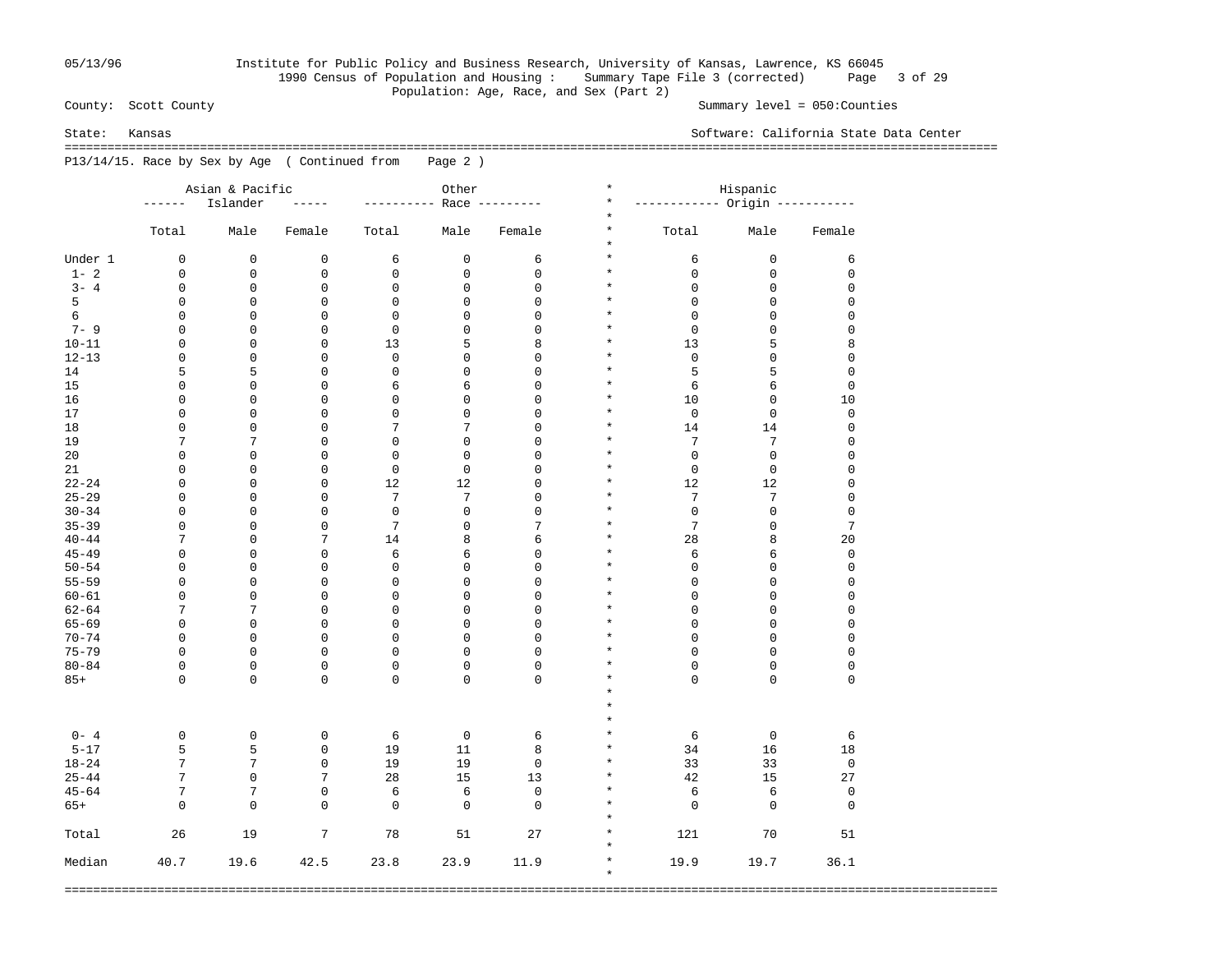#### 05/13/96 Institute for Public Policy and Business Research, University of Kansas, Lawrence, KS 66045 1990 Census of Population and Housing : Summary Tape File 3 (corrected) Page 4 of 29 Population: Citizenship and Residence in 1985<br>County: Scott County

Summary level =  $050$ : Counties

| Kansas<br>State:                               |                      |              |          | Software: California State Data Center                                               |               |
|------------------------------------------------|----------------------|--------------|----------|--------------------------------------------------------------------------------------|---------------|
| P37. Age by Citizenship<br>(Universe: Persons) |                      |              |          | P43. Residence in 1985--State & County Level<br>(Universe: Persons 5 years and over) |               |
|                                                | -------- Age ------- |              |          |                                                                                      |               |
|                                                |                      | $0 - 17$ 18+ | Total    | Same house in 1985<br>Different house in U.S. in 1985:                               | 3,145         |
| Native<br>Foreign born:                        |                      | 1,504 3,715  | 5,219    | Same county<br>Different county:                                                     | 869           |
| Naturalized citizen<br>Not a citizen           | $\overline{0}$<br>5  | 12<br>53     | 12<br>58 | Same State<br>Different State:                                                       | 564           |
|                                                |                      |              |          | Northeast                                                                            | $\Omega$      |
|                                                |                      |              |          | Midwest                                                                              | 56            |
|                                                |                      |              |          | South                                                                                | 98            |
| P36. Year of Entry                             |                      |              |          | West                                                                                 | 139           |
| (Universe: Foreign-born persons)               |                      |              |          | Abroad in 1985:<br>Puerto Rico                                                       | $\Omega$      |
|                                                |                      | Total        |          | U.S. outlying area                                                                   | $\mathbf 0$   |
|                                                |                      |              |          | Foreign country                                                                      | 12            |
| 1987 to 1990                                   |                      | 6            |          |                                                                                      |               |
| 1985 or 1986                                   |                      | 19           |          |                                                                                      |               |
| 1982 to 1984                                   |                      | 22           |          |                                                                                      |               |
| 1980 or 1981                                   |                      | $\Omega$     |          | P44. Residence in 1985--MSA/PMSA Level                                               |               |
| 1975 to 1979                                   |                      | 6            |          | (Universe: Persons 5 years and over)                                                 |               |
| 1970 to 1974                                   |                      | $\Omega$     |          |                                                                                      |               |
| 1965 to 1969                                   |                      | 12           |          |                                                                                      |               |
| 1960 to 1964                                   |                      | $\Omega$     |          | Living in an MSA/PMSA in 1990:                                                       |               |
| 1950 to 1959                                   |                      | 5            |          | Same house in 1985                                                                   | 0             |
| Before 1950                                    |                      | $\Omega$     |          | Different house in U.S. in 1985:<br>This MSA/PMSA in 1985:                           |               |
|                                                |                      |              |          | Central city                                                                         | $\Omega$      |
|                                                |                      |              |          | Remainder of this MSA/PMSA<br>Different MSA/PMSA in 1985:                            | $\Omega$      |
| P42. Place of Birth                            |                      |              |          | Central city                                                                         | $\Omega$      |
| (Universe: Persons)                            |                      |              |          | Remainder of different MSA/PMSA                                                      | $\Omega$      |
| Native:                                        |                      |              |          | Not in an MSA/PMSA in 1985<br>Abroad in 1985                                         | 0<br>$\Omega$ |
| Born in state of residence                     |                      | 3,982        |          |                                                                                      |               |
| Born in other state in U.S.:                   |                      |              |          | Not living in an MSA/PMSA in 1990:                                                   |               |
| Northeast                                      |                      | 16           |          | Same house in 1985                                                                   | 3,145         |
| Midwest                                        |                      | 539          |          | Different house in U.S. in 1985:                                                     |               |
| South                                          |                      | 366          |          | In an MSA/PMSA in 1985:                                                              |               |
| West                                           |                      | 303          |          | Central city                                                                         | 71            |
| Born outside the U.S.:                         |                      |              |          | Remainder of MSA/PMSA                                                                | 59            |
| Puerto Rico                                    |                      | $\mathbf 0$  |          | Not in an MSA/PMSA in 1985                                                           | 1,596         |
| U.S. outlying area<br>Born abroad of American  |                      | $\mathbf 0$  |          | Abroad in 1985                                                                       | 12            |
| parent(s)                                      |                      | 13           |          |                                                                                      |               |
| Foreign born                                   |                      | 70           |          |                                                                                      |               |

===================================================================================================================================

 | | |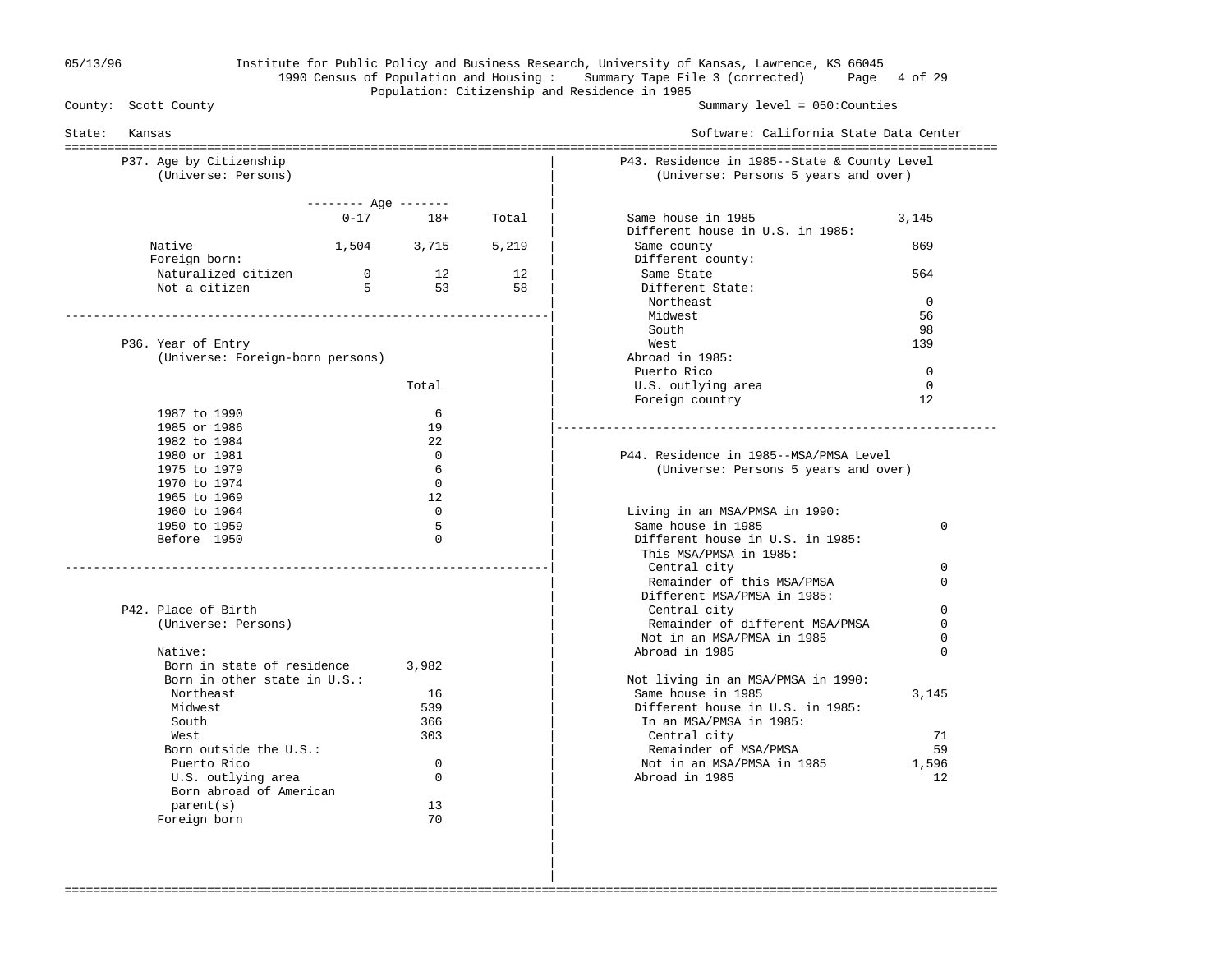| 05/13/96                                                                                                 |                |                | Population: Language Spoken at Home     |                            |                | Institute for Public Policy and Business Research, University of Kansas, Lawrence, KS 66045<br>1990 Census of Population and Housing: Summary Tape File 3 (corrected) Page 5 of 29 |                                  |
|----------------------------------------------------------------------------------------------------------|----------------|----------------|-----------------------------------------|----------------------------|----------------|------------------------------------------------------------------------------------------------------------------------------------------------------------------------------------|----------------------------------|
| County: Scott County                                                                                     |                |                |                                         |                            |                | Summary level = 050: Counties                                                                                                                                                      |                                  |
| State:<br>Kansas                                                                                         |                |                |                                         |                            |                | Software: California State Data Center                                                                                                                                             |                                  |
| P28. Age by Language Spoken at Home and Ability to Speak English<br>(Universe: Persons 5 years and over) |                |                |                                         |                            |                | P29. Household Language and Linguistic<br>Isolation<br>(Universe: Households)                                                                                                      |                                  |
|                                                                                                          |                | $5 - 17$       | ----------- Age ----------<br>$18 - 64$ | $65 +$                     |                |                                                                                                                                                                                    | 1,907                            |
|                                                                                                          |                |                |                                         |                            | Total          | English<br>Spanish:                                                                                                                                                                |                                  |
| Speak only English                                                                                       |                |                | 1,079 2,774                             | 841                        | 4,694          | Linguistically isolated<br>Not linguistically isolated                                                                                                                             | $\Omega$<br>50                   |
| Speak Spanish:                                                                                           |                |                |                                         |                            |                | Asian or Pacific Islander language:                                                                                                                                                |                                  |
| Speak English very well                                                                                  |                | 8<br>11        | 49<br>$\overline{0}$                    | $\mathbf 0$<br>$\mathbf 0$ | 57<br>11       | Linguistically isolated                                                                                                                                                            | $\overline{0}$<br>$\overline{7}$ |
| Speak English well<br>Speak English not well / not at all                                                |                | $\Omega$       | 14                                      | $\Omega$                   | 14             | Not linguistically isolated<br>Other language:<br>Linguistically isolated                                                                                                          | $\overline{7}$                   |
| Speak Asian or Pacific Islander language:                                                                |                |                |                                         |                            |                | Not linguistically isolated                                                                                                                                                        | 46                               |
| Speak English very well                                                                                  |                | 5              | 21                                      | $\mathbf 0$                | 26             |                                                                                                                                                                                    |                                  |
| Speak English well                                                                                       |                | $\Omega$       | $\Omega$                                | $\mathbf 0$                | $\Omega$       |                                                                                                                                                                                    |                                  |
| Speak English not well / not at all                                                                      |                | $\Omega$       | $\mathbf 0$                             | $\mathbf 0$                | $\mathbf 0$    | P31. Language Spoken at Home                                                                                                                                                       |                                  |
| Speak other language:                                                                                    |                |                |                                         |                            |                | (Universe: Persons 5 years and over)                                                                                                                                               |                                  |
| Speak English very well                                                                                  |                | $\Omega$       | 30                                      | 16                         | 46             |                                                                                                                                                                                    |                                  |
| Speak English well                                                                                       |                | $\Omega$       | 21                                      | $\Omega$                   | 21             | Speak only English                                                                                                                                                                 | 4,694                            |
| Speak English not well / not at all                                                                      |                | $\overline{0}$ | 14                                      | $\mathbf{0}$               | 14             | German                                                                                                                                                                             | 47                               |
|                                                                                                          |                |                |                                         |                            |                | Yiddish                                                                                                                                                                            |                                  |
|                                                                                                          |                |                |                                         |                            |                | Other West Germanic language<br>Scandinavian                                                                                                                                       | 27<br>$\overline{0}$             |
|                                                                                                          |                |                |                                         |                            |                | Greek                                                                                                                                                                              | $\mathbf 0$                      |
|                                                                                                          |                |                |                                         |                            |                | Indic                                                                                                                                                                              | $\mathbf 0$                      |
| P30. Age, Language Spoken at Home, and Linguistic Isolation                                              |                |                |                                         |                            |                | Italian                                                                                                                                                                            | $\mathbf 0$                      |
| (Universe: Persons 5 years and over in households)                                                       |                |                |                                         |                            |                | French or French Creole                                                                                                                                                            | $\overline{0}$                   |
|                                                                                                          |                |                |                                         |                            |                | Portuguese or Portug. Creole                                                                                                                                                       | $\mathbf 0$                      |
|                                                                                                          |                |                | ---------------- Age ----------------   |                            |                | Spanish or Spanish Creole                                                                                                                                                          | 82                               |
|                                                                                                          |                |                | $5 - 13$ $14 - 17$ $18 - 64$ $65 +$     |                            | Total          | Polish                                                                                                                                                                             | 0                                |
|                                                                                                          |                |                |                                         |                            |                | Russian                                                                                                                                                                            | $\mathbf 0$                      |
| Speak only English                                                                                       | 807            | 272            | 2,774                                   | 751                        | 4,604          | South Slavic                                                                                                                                                                       | $\mathbf{0}$                     |
| Speak Spanish:                                                                                           |                |                |                                         |                            |                | Other Slavic language<br>Other Indo-European language                                                                                                                              | $\overline{7}$<br>$\overline{0}$ |
| Linguistically isolated                                                                                  | $\overline{0}$ | $\overline{0}$ | $\overline{0}$                          | $\mathbf 0$                | $\overline{0}$ | Arabic                                                                                                                                                                             | 0                                |
| Not linguistically isolated                                                                              | 5              | 14             | 63                                      | $\mathbf 0$                | 82             | Tagalog                                                                                                                                                                            | 26                               |
|                                                                                                          |                |                |                                         |                            |                | Chinese                                                                                                                                                                            |                                  |
| Speak Asian or Pacific Islander                                                                          |                |                |                                         |                            |                | Hungarian                                                                                                                                                                          | 0                                |
| language:                                                                                                |                |                |                                         |                            |                | Japanese                                                                                                                                                                           | $\mathbf 0$                      |
| Linguistically isolated                                                                                  | $\mathbf 0$    | $\mathbf 0$    | $\overline{0}$                          | $\mathbf 0$                | $\mathbf{0}$   | Mon-khmer                                                                                                                                                                          |                                  |
| Not linguistically isolated                                                                              | $\Omega$       | 5              | 21                                      | $\mathbf 0$                | 26             | Korean                                                                                                                                                                             |                                  |
|                                                                                                          |                |                |                                         |                            |                | Native No. American language                                                                                                                                                       |                                  |
| Speak other language:                                                                                    |                |                |                                         |                            |                | Vietnamese                                                                                                                                                                         |                                  |
| Linguistically isolated                                                                                  | $\mathbf 0$    | $\mathbf 0$    | 15                                      | $\mathbf 0$                | 15             |                                                                                                                                                                                    |                                  |
| Not linguistically isolated                                                                              | $\mathbf 0$    | $\Omega$       | 50                                      | 16                         | 66             | Other & unspecified languages                                                                                                                                                      | $\Omega$                         |
|                                                                                                          |                |                |                                         |                            |                |                                                                                                                                                                                    |                                  |

===================================================================================================================================

in the contract of the contract of the contract of the contract of the contract of the contract of the contract in the contract of the contract of the contract of the contract of the contract of the contract of the contract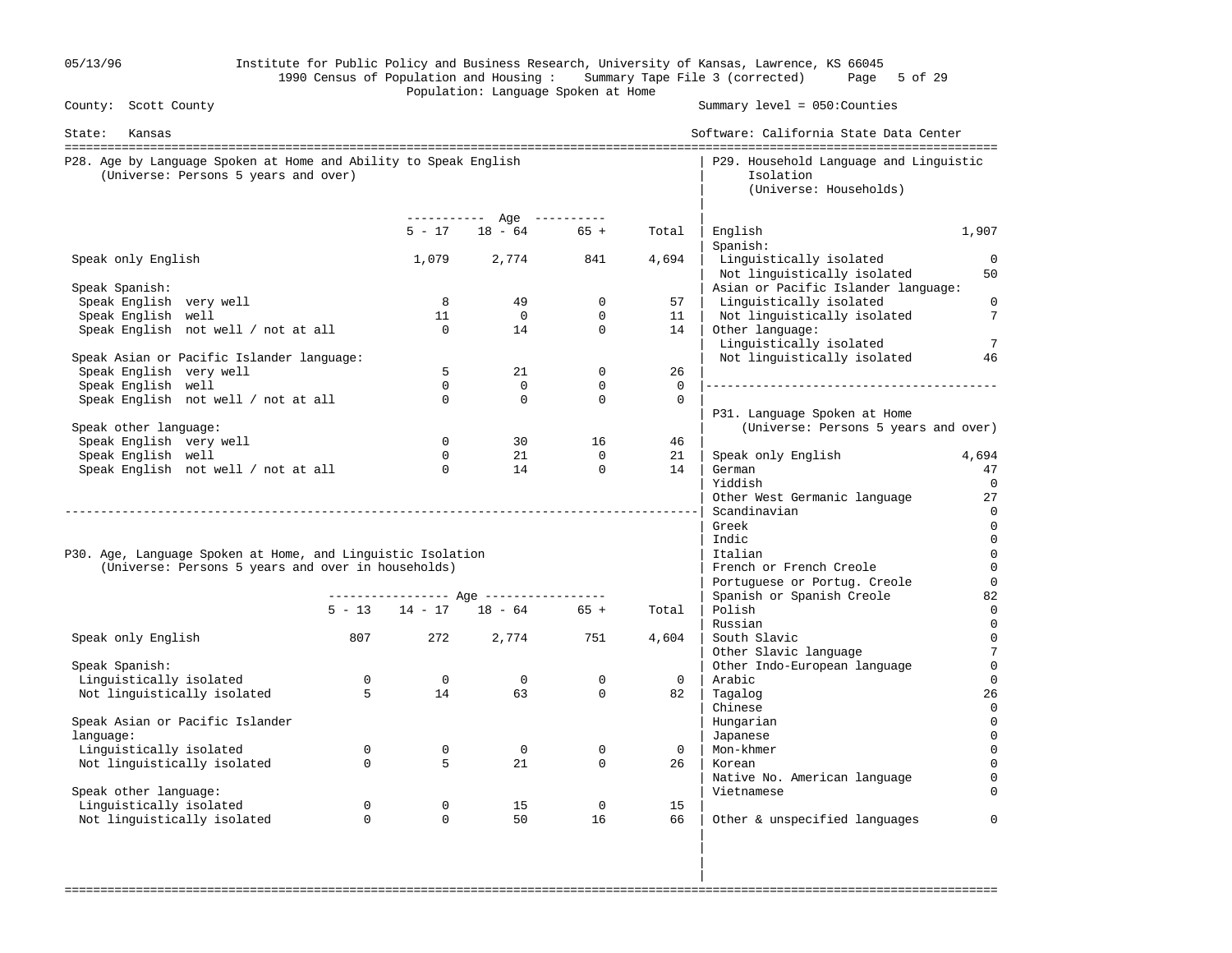#### 05/13/96 Institute for Public Policy and Business Research, University of Kansas, Lawrence, KS 66045 1990 Census of Population and Housing : Summary Tape File 3 (corrected) Page 6 of 29 Population: Ancestry<br>
County: Scott County<br>
County: Scott County

Summary level =  $050$ : Counties

| Kansas<br>State:                                            |                |                                                                                                               |                                                                 |                                                                | Software: California State Data Center                   |
|-------------------------------------------------------------|----------------|---------------------------------------------------------------------------------------------------------------|-----------------------------------------------------------------|----------------------------------------------------------------|----------------------------------------------------------|
| P32. Ancestry<br>(Universe: Persons)                        |                | P33/34/35. Ancestry<br>(Universe: Persons)                                                                    | Reporting<br>Single                                             | Reporting                                                      | Multiple                                                 |
| Ancestry specified:<br>Single ancestry<br>Multiple ancestry | 3,068<br>1,576 |                                                                                                               | Ancestry<br>Only                                                | lst<br>Ancestry<br>Reported                                    | $---$ Ancestry $---$<br>2nd<br>Ancestry<br>Reported      |
| Ancestry unclassified<br>Ancestry not reported              | 127<br>518     | Arab<br>Austrian<br>Belgian<br>Canadian<br>Czech<br>Danish                                                    | $\Omega$<br>$\mathbf{0}$<br>$\mathbf 0$<br>$\Omega$<br>22<br>13 | $\Omega$<br>$\mathbf 0$<br>$\mathbf 0$<br>$\Omega$<br>29<br>21 | $\Omega$<br>$\mathsf 0$<br>10<br>7<br>$\Omega$<br>15     |
|                                                             |                | Dutch<br>English<br>Finnish<br>French (except Basque)                                                         | 181<br>465<br>$\mathbf 0$<br>49                                 | 352<br>727<br>$\mathbf 0$<br>126                               | 64<br>319<br>$\overline{0}$<br>102                       |
|                                                             |                | French Canadian<br>German<br>Greek<br>Hungarian<br>Irish                                                      | $\Omega$<br>1,547<br>0<br>$\mathbf 0$<br>317                    | $\Omega$<br>2,189<br>18<br>$\mathbf 0$<br>462                  | $\overline{0}$<br>217<br>0<br>$\mathbf 0$<br>418         |
|                                                             |                | Italian<br>Lithuanian<br>Norwegian<br>Polish<br>Portuguese                                                    | 7<br>$\Omega$<br>8<br>8<br>$\Omega$                             | $7\phantom{.0}$<br>$\Omega$<br>15<br>51<br>$\mathbf 0$         | 10<br>$\mathbf 0$<br>$\mathbf 0$<br>59<br>$\overline{0}$ |
|                                                             |                | Romanian<br>Russian<br>Scotch-Irish<br>Scottish<br>Slovak                                                     | $\mathbf 0$<br>24<br>62<br>69<br>$\mathbf 0$                    | $\mathbf 0$<br>44<br>87<br>120<br>$\mathbf 0$                  | $\mathbf 0$<br>11<br>8<br>74<br>$\Omega$                 |
|                                                             |                | SubSaharan African<br>Swedish<br>Swiss<br>Ukrainian<br>United States or American                              | $\mathbf{0}$<br>19<br>11<br>$\overline{0}$<br>45                | $\Omega$<br>34<br>21<br>$\overline{0}$<br>45                   | $\Omega$<br>71<br>35<br>$\overline{0}$<br>$\Omega$       |
|                                                             |                | Welsh<br>West Indian (excl. Hispanic Origin)<br>Yugoslavian<br>Race or Hispanic Origin groups<br>Other groups | 33<br>$\overline{0}$<br>$\overline{0}$<br>155<br>33             | 66<br>$\Omega$<br>$\overline{0}$<br>191<br>39                  | 33<br>$\overline{0}$<br>$\mathbf 0$<br>89<br>34          |
|                                                             |                | Unclassified or not reported                                                                                  | 645                                                             | 645                                                            | 3,713                                                    |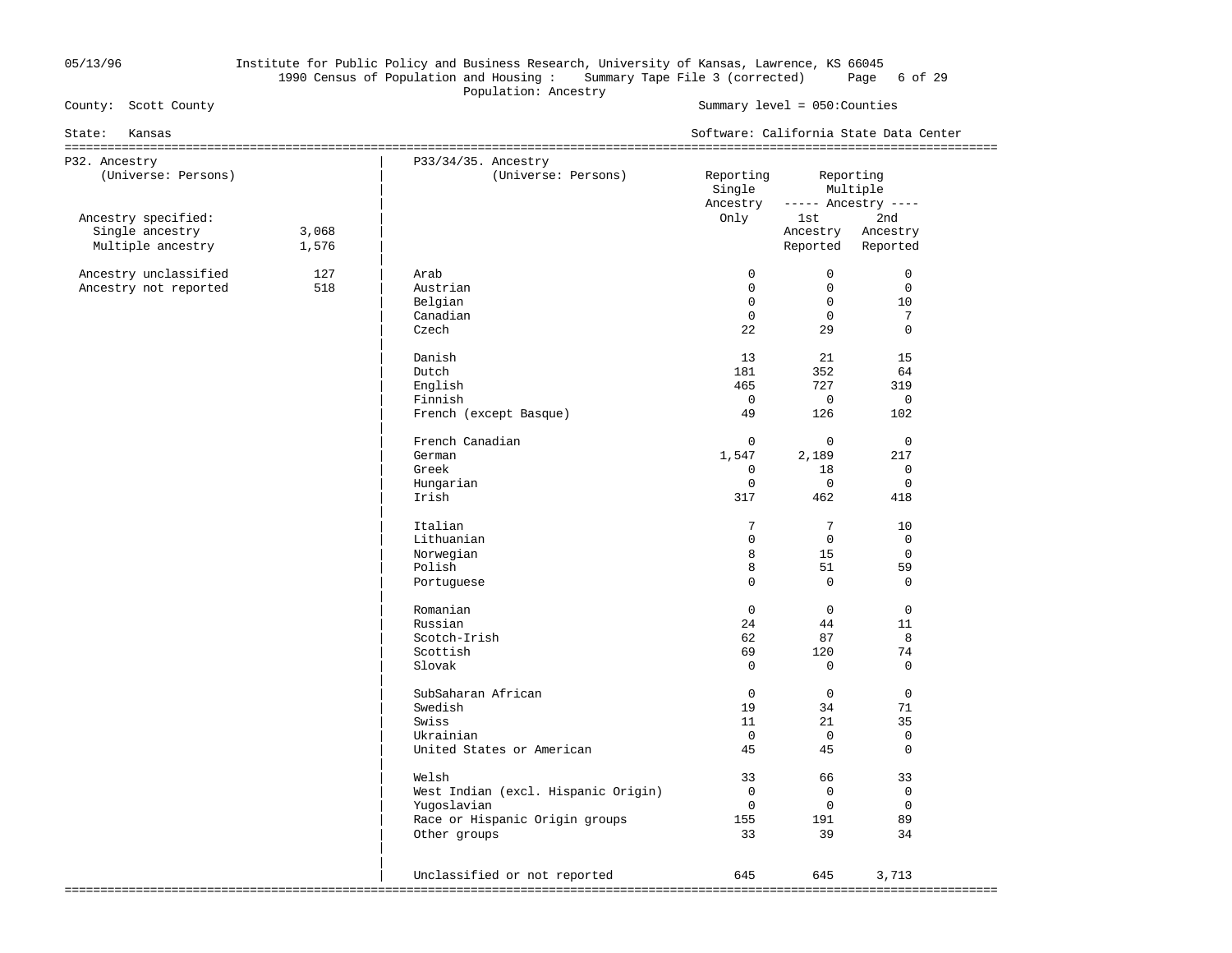## 05/13/96 Institute for Public Policy and Business Research, University of Kansas, Lawrence, KS 66045 1990 Census of Population and Housing : Summary Tape File 3 (corrected) Page 7 of 29 Population: Household Type and Relationship<br>County: Scott County

Summary level =  $050$ : Counties

| State:<br>Kansas                                      |             |                 |                                                                         |                             |              |             | Software: California State Data Center    |                        |        |                  |          |
|-------------------------------------------------------|-------------|-----------------|-------------------------------------------------------------------------|-----------------------------|--------------|-------------|-------------------------------------------|------------------------|--------|------------------|----------|
| P5/16. Persons in Household<br>(Universe: Households) |             |                 | P19/20/21. Race/Ethnicity of Householder by Household Type and Presence | of Children Under 18 Years  |              |             | (Universe: Households)                    |                        |        |                  |          |
| 1 person                                              |             | 515             |                                                                         |                             |              |             | Amer In                                   | Asian &                |        | Other * Hispanic |          |
| 2 persons                                             |             | 720             |                                                                         | Total                       | White        | Black       | Esk, Al                                   | Pac Isl                | Race * |                  | Origin   |
| 3 persons                                             |             | 259             |                                                                         |                             |              |             |                                           |                        |        |                  |          |
| 4 persons                                             |             | 310             | Family households:                                                      |                             |              |             |                                           |                        |        | $\star$          |          |
| 5 persons                                             |             | 166             | Married couple family:                                                  |                             |              |             |                                           |                        |        | $\star$          |          |
| 6 persons                                             |             | 41              | With own                                                                |                             |              |             |                                           |                        |        |                  |          |
| 7 or more persons                                     |             | 6               | children                                                                | 607                         | 594          | $\Omega$    | $\Omega$                                  | 7                      |        | $6*$             | 6        |
|                                                       |             |                 | No own                                                                  |                             |              |             |                                           |                        |        |                  |          |
| Total Households                                      |             | 2,017           | children                                                                | 690                         | 690          | $\Omega$    | $\Omega$                                  | $\Omega$               |        | $0 *$            | $\Omega$ |
|                                                       |             |                 | Other family:                                                           |                             |              |             |                                           |                        |        | $\star$          |          |
| P17/18/40. Household Type and Relationship            |             |                 | Male householder, no                                                    |                             |              |             |                                           |                        |        |                  |          |
| (Universe: Persons)                                   |             |                 | wife present:                                                           |                             |              |             |                                           |                        |        |                  |          |
|                                                       |             |                 | With own                                                                |                             |              |             |                                           |                        |        |                  |          |
|                                                       | $65+$       | Total           | childr.                                                                 | 32                          | 32           | $\mathbf 0$ | $\Omega$                                  | $\mathbf 0$            |        | $0 *$            | $\Omega$ |
| In family households:                                 |             |                 | No own                                                                  |                             |              |             |                                           |                        |        |                  |          |
| Householder                                           | 275         | 1,489           | childr.                                                                 | 34                          | 34           | $\mathbf 0$ | $\mathbf 0$                               | $\Omega$               |        | $0 *$            | $\Omega$ |
| Spouse                                                | 198         | 1,322           | Female householder, no                                                  |                             |              |             |                                           |                        |        | $\star$          |          |
| Child:                                                |             |                 | husband present:                                                        |                             |              |             |                                           |                        |        | $\star$          |          |
| Natural or adopted                                    |             | 1,614           | With own                                                                |                             |              |             |                                           |                        |        | $\star$          |          |
| Stepchild                                             |             | 70              | childr.                                                                 | 65                          | 65           | $\mathbf 0$ | $\Omega$                                  | $\Omega$               |        | $0 *$            | $\cap$   |
| Grandchild                                            |             | 39              | No own                                                                  |                             |              |             |                                           |                        |        | $\star$          |          |
| Other relatives                                       | 40          | 67              | childr.                                                                 | 61                          | 61           | $\Omega$    | $\Omega$                                  |                        |        | $\star$          |          |
| Nonrelatives                                          | $\Omega$    | 56              |                                                                         |                             |              |             |                                           | $\Omega$               |        | $0 *$            | $\Omega$ |
|                                                       |             |                 | Nonfamily                                                               |                             |              |             |                                           |                        |        |                  |          |
| In nonfamily households:<br>Male householder:         |             |                 | households                                                              | 528                         | 509          | 6           | $\mathbf{0}$                              | $\Omega$               | $13 *$ |                  | 13       |
| Living alone                                          | 49          | 211             |                                                                         |                             |              |             |                                           |                        |        |                  |          |
| Not living alone                                      | $\mathbf 0$ | 9               |                                                                         |                             |              |             |                                           |                        |        |                  |          |
| Female householder:                                   |             |                 |                                                                         |                             |              |             |                                           |                        |        |                  |          |
| Living alone                                          | 205         | 304             |                                                                         | P41. Group Quarters by Age  |              |             | P24. Household Type by Age of Householder |                        |        |                  |          |
| Not living alone                                      | $\mathbf 0$ | $4\overline{ }$ |                                                                         | (Universe: Persons in group |              |             |                                           | (Universe: Households) |        |                  |          |
| Nonrelatives                                          | $\Omega$    | 14              | quarters)                                                               |                             |              |             |                                           |                        |        |                  |          |
|                                                       |             |                 |                                                                         |                             |              |             |                                           |                        |        | Non-             |          |
| In group quarters:                                    |             |                 |                                                                         | Institutionalized persons:  |              |             |                                           |                        | Family | Family           |          |
| Institutionalized                                     | 90          | 90              |                                                                         |                             |              |             |                                           |                        | Hholds | Hholds           |          |
| Correctional institutions                             |             | $\mathbf 0$     | $0 - 17$ years                                                          |                             | $\mathbf{0}$ |             |                                           |                        |        |                  |          |
| Nursing homes                                         |             | 90              | $18 - 64$ years                                                         |                             | $\Omega$     |             | $15 - 24$ years                           |                        | 69     | 15               |          |
| Mental hospitals                                      |             | $\Omega$        | $65 + \text{years}$                                                     |                             | 90           |             | $25 - 34$ years                           |                        | 304    | 77               |          |
| Juvenile institutions                                 |             | $\mathbf 0$     | Total                                                                   |                             | 90           |             | $35 - 44$ years                           |                        | 388    | 31               |          |
| Other institutions                                    |             | $\Omega$        |                                                                         |                             |              |             | $45 - 54$ years                           |                        | 244    | 48               |          |
| Non-                                                  |             |                 |                                                                         | Other group quarters:       |              |             | $55 - 64$ years                           |                        | 209    | 103              |          |
| institutionalized                                     | $\Omega$    | $\Omega$        |                                                                         |                             |              |             | $65 - 74$ years                           |                        | 175    | 105              |          |
| College dormitories                                   |             | $\Omega$        | $0 - 17$ years                                                          |                             | $\mathbf 0$  |             | $75 + \text{years}$                       |                        | 100    | 149              |          |
| Military quarters                                     |             | $\Omega$        | $18 - 64$ years                                                         |                             | $\mathbf 0$  |             |                                           |                        |        |                  |          |
| Homeless shelters                                     |             | $\Omega$        | $65 + \text{years}$                                                     |                             | $\mathbf 0$  |             |                                           |                        |        |                  |          |
| Visible in street                                     |             | $\mathbf 0$     | Total                                                                   |                             | $\mathbf 0$  |             |                                           |                        |        |                  |          |
| Other group quarters                                  |             | $\mathbf 0$     |                                                                         |                             |              |             |                                           |                        |        |                  |          |
|                                                       |             |                 |                                                                         |                             |              |             |                                           |                        |        |                  |          |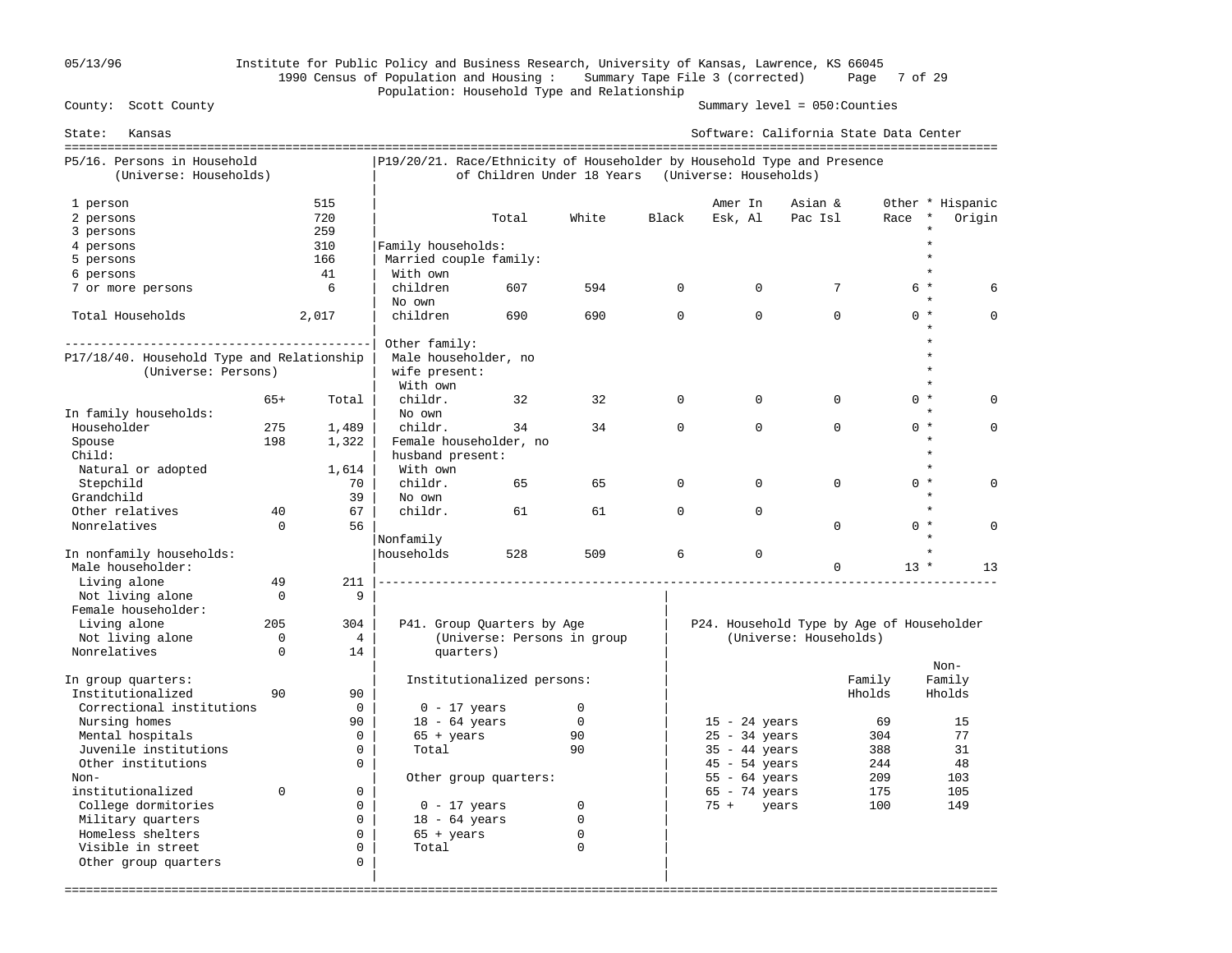## 05/13/96 Institute for Public Policy and Business Research, University of Kansas, Lawrence, KS 66045 1990 Census of Population and Housing : Summary Tape File 3 (corrected) Page 8 of 29 Population: Families, Subfamilies, and Marital Status<br>County: Scott County

|

Summary level =  $050$ : Counties

| State: Kansas                               |         |                |                                                                                 |                |                   | Software: California State Data Center                                                        |             |
|---------------------------------------------|---------|----------------|---------------------------------------------------------------------------------|----------------|-------------------|-----------------------------------------------------------------------------------------------|-------------|
| P4. Families<br>(Universe: Families)        |         |                | P23. Family Type and Age of Children<br>(Universe: Own children under 18 years) |                |                   | P25. Subfamily Type and Presence of Own<br>Children Under 18 Years<br>(Universe: Subfamilies) |             |
|                                             |         |                | In married-couple family:                                                       |                |                   |                                                                                               |             |
| Total                                       |         | 1,489          | Under 3 years                                                                   | 199            |                   | Married-couple subfamily:                                                                     |             |
|                                             |         |                | 3 and 4 years                                                                   | 143            | With own children |                                                                                               | $\mathbf 0$ |
|                                             |         |                | 5 years                                                                         | 76             | No own children   |                                                                                               | $\Omega$    |
|                                             |         |                | 6 to 11 years                                                                   | 492            |                   |                                                                                               |             |
|                                             |         |                | 12 and 13 years                                                                 | 116            |                   | Mother-child subfamily                                                                        | 9           |
| P22. Family Type and Presence of Children   |         |                | 14 years                                                                        | 47             |                   | Father-child subfamily                                                                        | $\Omega$    |
| 18 Years and Over<br>(Universe: Families)   |         |                | 15 to 17 years                                                                  | 181            |                   |                                                                                               |             |
|                                             |         |                | In other family:                                                                |                |                   |                                                                                               |             |
| Married-couple family:                      |         |                | Male householder, no spouse:                                                    |                |                   |                                                                                               |             |
| With children 18 years & over               |         | 135            | Under 3 years                                                                   | 11             |                   | P26. Subfamily type and relationship                                                          |             |
| No children 18 years & over                 |         | 1,162          | 3 and 4 years                                                                   | 18             |                   | (Universe: Persons in Subfamilies)                                                            |             |
|                                             |         |                | 5 years                                                                         | $\overline{7}$ |                   |                                                                                               |             |
| Other family:                               |         |                | 6 to 11 years                                                                   | 16             |                   | Persons in married-couple subfamily:                                                          |             |
| Male householder, no spouse:                |         |                | 12 and 13 years                                                                 | $\overline{0}$ |                   |                                                                                               |             |
| With children 18 years & over               |         | 16             | 14 years                                                                        | $\overline{4}$ | Reference person  |                                                                                               | $\mathbf 0$ |
| No children 18 years & over                 |         | 50             | 15 to 17 years                                                                  | $\Omega$       | Spouse            |                                                                                               | $\Omega$    |
|                                             |         |                |                                                                                 |                | Child             |                                                                                               | $\Omega$    |
| Female householder, no spouse:              |         |                | Female householder, no spouse:                                                  |                |                   |                                                                                               |             |
| With children 18 years & over               |         | 53             | Under 3 years                                                                   | $\overline{0}$ |                   | Persons in mother-child subfamily:                                                            |             |
| No children 18 years & over                 |         | 73             | 3 and 4 years                                                                   | 5              |                   |                                                                                               |             |
|                                             |         |                | 5 years                                                                         | 10             | Parent            |                                                                                               | 9           |
|                                             |         |                | 6 to 11 years                                                                   | 52             | Child             |                                                                                               | 6           |
|                                             |         |                | 12 and 13 years                                                                 | 25             |                   |                                                                                               |             |
|                                             |         |                | 14 years                                                                        | - 6            |                   | Persons in father-child subfamily:                                                            |             |
|                                             |         |                | 15 to 17 years                                                                  | 45             |                   |                                                                                               |             |
| P38/39. Marital Status by Age and Aggregate |         |                |                                                                                 |                | Parent            |                                                                                               | $\mathbf 0$ |
| Number of Children Ever Born                |         |                |                                                                                 |                | Child             |                                                                                               | $\Omega$    |
|                                             |         |                | (Universe: Females 15 years and over)  ---------------------------------        |                |                   |                                                                                               |             |
|                                             |         | Aggregate      | P27. Sex by Marital Status                                                      |                |                   |                                                                                               |             |
|                                             |         | Number of      | (Universe: Persons 15 years and over)                                           |                |                   |                                                                                               |             |
|                                             |         | Children       |                                                                                 |                |                   |                                                                                               |             |
|                                             | Females | Ever Born      |                                                                                 |                |                   |                                                                                               |             |
| Never married:                              |         |                |                                                                                 | Male           | Female            | Total                                                                                         |             |
| $15 - 24$ years                             | 211     | 41             |                                                                                 |                |                   |                                                                                               |             |
| $25 - 34$ years                             | 6       | $\overline{0}$ | Never married                                                                   | 375            | 261               | 636                                                                                           |             |
| $35 - 44$ years                             | 21      | $\overline{0}$ | Married:                                                                        |                |                   |                                                                                               |             |
| 45 + years                                  | 23      | 35             | Spouse present                                                                  | 1,295          | 1,324             | 2,619                                                                                         |             |
|                                             |         |                | Spouse absent:                                                                  |                |                   |                                                                                               |             |
| Ever married:                               |         |                | Separated                                                                       | 7              | $7\overline{ }$   | 14                                                                                            |             |
| $15 - 24$ years                             | 72      | 56             | Other                                                                           | 50             | 25                | 75                                                                                            |             |
| $25 - 34$ years                             | 388     | 711            | Widowed                                                                         | 60             | 301               | 361                                                                                           |             |
| $35 - 44$ years                             | 357     | 986            | Divorced                                                                        | 151            | 158               | 309                                                                                           |             |
| 45 + years                                  | 998     | 2,770          |                                                                                 |                |                   |                                                                                               |             |
|                                             |         |                |                                                                                 |                |                   |                                                                                               |             |
|                                             |         |                |                                                                                 |                |                   |                                                                                               |             |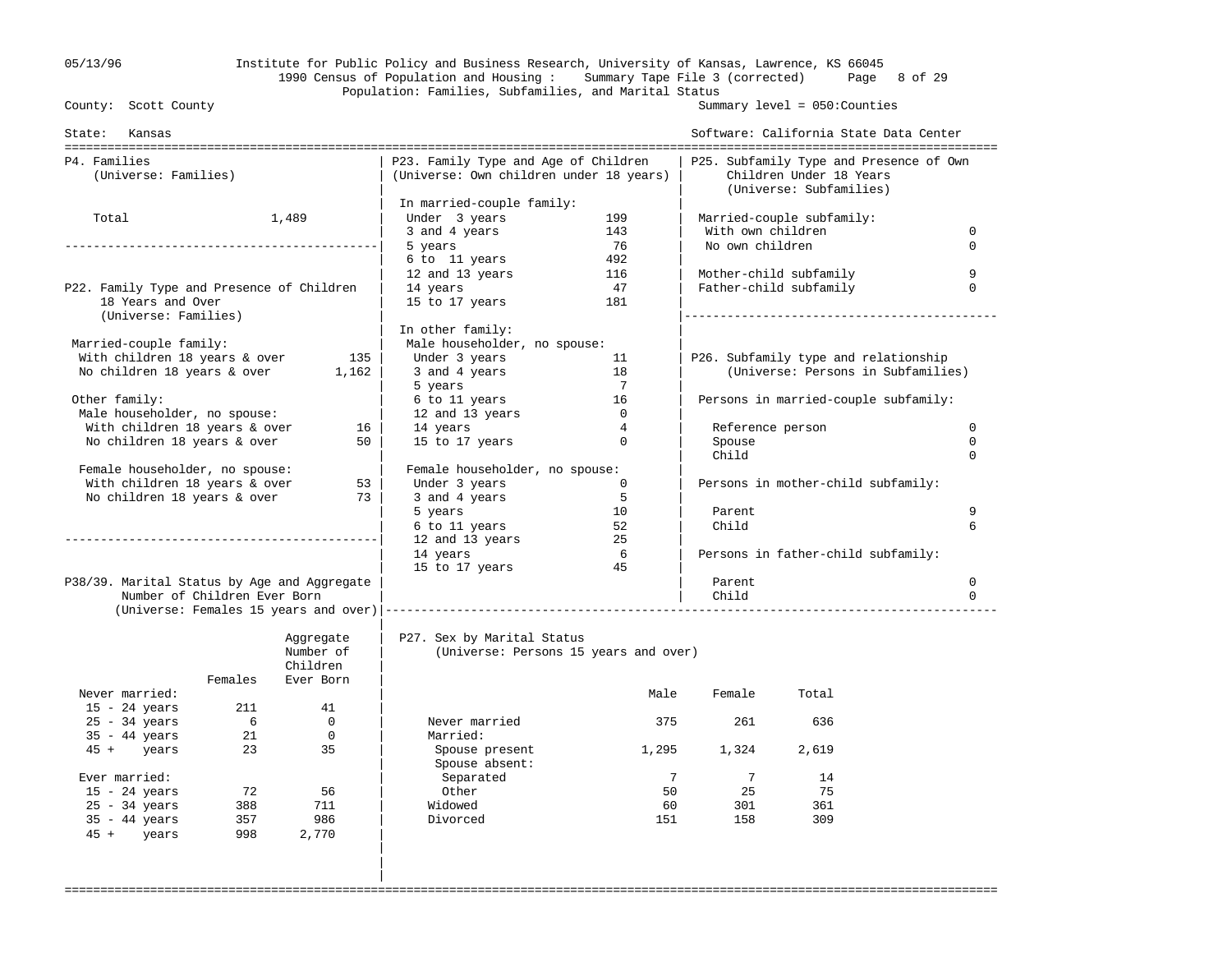## 05/13/96 Institute for Public Policy and Business Research, University of Kansas, Lawrence, KS 66045 1990 Census of Population and Housing : Summary Tape File 3 (corrected) Page 9 of 29 Population: Transportation to and Place of Work

Summary level =  $050$ : Counties

| State: Kansas                                                                                                                                                                                                                                                                                                                                                                                                                                          |                                                                            |                                                                                                                                                                                                                                                        |                                                                                                                                   | Software: California State Data Center                                                                                                                                                                                                                                                                                                                                                                                                                                                         |                                                                                                 |
|--------------------------------------------------------------------------------------------------------------------------------------------------------------------------------------------------------------------------------------------------------------------------------------------------------------------------------------------------------------------------------------------------------------------------------------------------------|----------------------------------------------------------------------------|--------------------------------------------------------------------------------------------------------------------------------------------------------------------------------------------------------------------------------------------------------|-----------------------------------------------------------------------------------------------------------------------------------|------------------------------------------------------------------------------------------------------------------------------------------------------------------------------------------------------------------------------------------------------------------------------------------------------------------------------------------------------------------------------------------------------------------------------------------------------------------------------------------------|-------------------------------------------------------------------------------------------------|
| P45/46/47/48. Place of Work<br>(Universe: Workers 16 years<br>and over)                                                                                                                                                                                                                                                                                                                                                                                |                                                                            | P49. Means of Transportation to Work<br>(Universe: Workers 16 years<br>and over)                                                                                                                                                                       |                                                                                                                                   | P50/51. Travel Time to Work<br>(Universe: Workers 16 years<br>and over)                                                                                                                                                                                                                                                                                                                                                                                                                        |                                                                                                 |
| Worked in State of residence:<br>Worked in county of residence<br>Worked out of county of residence<br>Worked outside State of residence<br>*****************************<br>Living in an MSA/PMSA:<br>Worked in MSA/PMSA of residence:<br>Central city<br>Remainder of this MSA/PMSA<br>Worked outside MSA/PMSA of residence:<br>Worked in a different MSA/PMSA:<br>Central city<br>Remain. of a different MSA/PMSA<br>Worked outside of any MSA/PMSA | 2,283<br>198<br>12<br>0<br>$\Omega$<br>$\Omega$<br>$\mathbf 0$<br>$\Omega$ | Car, truck, or van:<br>Drove alone<br>Carpooled<br>Public transportation:<br>Bus or trolley bus<br>Streetcar/trolley car<br>Subway or elevated<br>Railroad<br>Ferryboat<br>Taxicab<br>Motorcycle<br>Bicycle<br>Walked<br>Other means<br>Worked at home | 2,020<br>150<br>15<br>$\mathbf 0$<br>$\mathbf 0$<br>$\mathbf 0$<br>$\Omega$<br>$\mathbf 0$<br>$\mathbf 0$<br>6<br>84<br>40<br>178 | Did not work at home:<br>$0 - 4$ minutes<br>$5 - 9$ minutes<br>$10 - 14$ minutes<br>$15 - 19$ minutes<br>$20 - 24$ minutes<br>$25 - 29$ minutes<br>$30 - 34$ minutes<br>$35 - 39$ minutes<br>$40 - 44$ minutes<br>$45 - 59$ minutes<br>$60 - 89$ minutes<br>90 or more minutes<br>Worked at home                                                                                                                                                                                               | 409<br>607<br>398<br>288<br>148<br>123<br>148<br>15<br>38<br>24<br>98<br>19<br>178              |
| Not living in an MSA/PMSA:<br>Worked in an MSA/PMSA:<br>Central city<br>Remainder of MSA/PMSA<br>Worked outside of any MSA/PMSA<br>*****************************                                                                                                                                                                                                                                                                                       | 15<br>5<br>2,473                                                           | Total workers<br>-------------------------------------<br>P53. Private Vehicle Occupancy<br>(Universe: Workers 16 years<br>and over)                                                                                                                   | 2,493                                                                                                                             | Mean travel time to work<br>P52. Time Leaving Home to Go to Work<br>(Universe: Workers 16 years and<br>and over)                                                                                                                                                                                                                                                                                                                                                                               | 15 minutes                                                                                      |
| Living in a place:<br>Worked in place of residence<br>Worked outside place of residence<br>Not living in a place<br>*****************************<br>Living in the 9 Northeastern States:<br>Worked in the minor civil<br>division of residence<br>Worked outside minor civil<br>division of residence<br>Not living in the 9 Northeastern<br>States                                                                                                   | 1,142<br>574<br>777<br>$\Omega$<br>$\Omega$<br>2,493                       | Car, truck, or van:<br>Drove alone<br>In 2-person carpool<br>In 3-person carpool<br>In 4-person carpool<br>In 5-person carpool<br>In 6-person carpool<br>In 7-or-more carpool<br>Other means                                                           | 2,020<br>94<br>33<br>23<br>$\mathbf 0$<br>$\Omega$<br>$\Omega$<br>323                                                             | Did not work at home:<br>$12:00$ a.m. - $4:59$ a.m.<br>$5:00$ a.m. - $5:29$ a.m.<br>$5:30$ a.m. - $5:59$ a.m.<br>$6:00$ a.m. - $6:29$ a.m.<br>$6:30$ a.m. - $6:59$ a.m.<br>$7:00$ a.m. - $7:29$ a.m.<br>7:30 a.m. - $7:59$ a.m.<br>$8:00$ a.m. - $8:29$ a.m.<br>$8:30$ a.m. - $8:59$ a.m.<br>$9:00$ a.m. - $9:59$ a.m.<br>$10:00$ a.m. - $10:59$ a.m.<br>$11:00$ a.m. - $11:59$ a.m.<br>$12:00 \text{ p.m.} - 3:59 \text{ p.m.}$<br>$4:00 \text{ p.m.} - 11:59 \text{ p.m.}$<br>Worked at home | 81<br>37<br>57<br>118<br>220<br>300<br>609<br>335<br>124<br>147<br>48<br>23<br>70<br>146<br>178 |
|                                                                                                                                                                                                                                                                                                                                                                                                                                                        |                                                                            |                                                                                                                                                                                                                                                        |                                                                                                                                   |                                                                                                                                                                                                                                                                                                                                                                                                                                                                                                |                                                                                                 |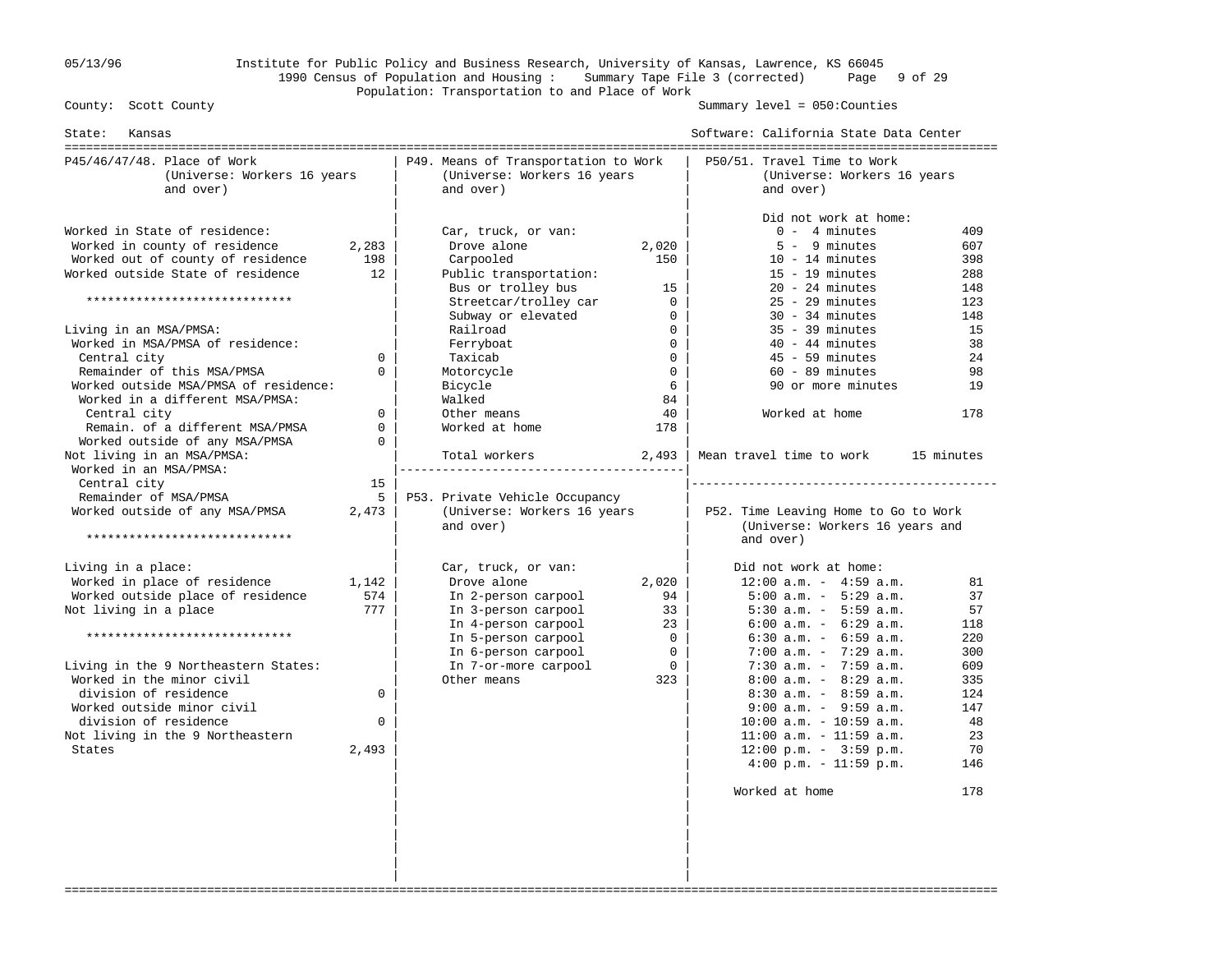## 05/13/96 Institute for Public Policy and Business Research, University of Kansas, Lawrence, KS 66045 1990 Census of Population and Housing : Summary Tape File 3 (corrected) Page 10 of 29 Population: School Enrollment and Educational Attainment<br>County: Scott County (Summar

Summary level =  $050$ : Counties

| Kansas<br>State:                                                                     |                 |                                                                          |                       |                                      |                    |                                 | Software: California State Data Center |                           |                      |
|--------------------------------------------------------------------------------------|-----------------|--------------------------------------------------------------------------|-----------------------|--------------------------------------|--------------------|---------------------------------|----------------------------------------|---------------------------|----------------------|
| P54. School Enrollment and Type of<br>School (Universe: Persons 3 years<br>and over) |                 | P55/56. Race and Hispanic Origin by School Enrollment and Type of School |                       | (Universe: Persons 3 years and over) |                    |                                 |                                        |                           |                      |
| Enrolled in preprimary school:<br>Public school<br>Private school                    | 100<br>$\Omega$ | Enrolled<br>in school:                                                   | Total                 | White                                | Black              | Amer In<br>Esk, Al              | Asian &<br>Pac Isl                     | Other *<br>Race *         | Hispanic<br>Origin   |
| Enrolled in elementary or<br>high school:<br>Public school<br>Private school         | 969<br>57       | Preprimary<br>school<br>Elementary<br>or high                            | 100                   | 100                                  | $\mathbf 0$        | $\Omega$                        | $\Omega$                               | $0 *$<br>$\star$          | $\Omega$             |
| Enrolled in college:<br>Public school<br>Private school                              | 130<br>28       | school<br>College<br>Not<br>enrolled                                     | 1,026<br>158<br>3,772 | 988<br>158<br>3,684                  | 0<br>$\Omega$<br>6 | $\mathbf 0$<br>$\Omega$<br>2.2. | 12<br>$\Omega$<br>14                   | $26 *$<br>$0 *$<br>$46 *$ | 55<br>$\Omega$<br>60 |
| Not enrolled in school                                                               | 3,772           |                                                                          |                       |                                      |                    |                                 |                                        |                           |                      |

#### P57/58/59/60. Educational Attainment by Race and Hispanic Origin (Universe: Persons 18 years and over)

|                                               | Persons<br>$18 +$ |       |       |             | 25<br>Persons      |                    |                              |                    |
|-----------------------------------------------|-------------------|-------|-------|-------------|--------------------|--------------------|------------------------------|--------------------|
|                                               | Total             | Total | White | Black       | Amer In<br>Esk, Al | Asian &<br>Pac Isl | Other *<br>Race *<br>$\star$ | Hispanic<br>Origin |
| Less than 9th grade<br>9th to 12th grade,     | 454               | 443   | 435   | $\mathbf 0$ | $\Omega$           | 0                  | $8 *$<br>$\star$             | 8                  |
| no diploma                                    | 437               | 332   | 332   | 0           | $\Omega$           | 0                  | $0 *$                        | $\Omega$           |
| High school graduate                          | 1,264             | 1,154 | 1,134 | $\Omega$    |                    | $\Omega$           | $13 *$                       | 13                 |
| Some college, no degree                       | 957               | 832   | 811   | $\Omega$    | 8                  | $\Omega$           | $13 *$                       | 20                 |
| Associate degree                              | 198               | 174   | 167   | $\mathbf 0$ |                    | $\mathbf{r}$       | $0 *$                        |                    |
| Bachelor's degree<br>Graduate or professional | 316               | 316   | 303   | 6           | $\Omega$           | 7                  | $0 *$<br>$\star$             | $\Omega$           |
| degree                                        | 154               | 154   | 154   | $\mathbf 0$ | $\mathbf 0$        | $\mathbf 0$        | $0 *$<br>$\star$             | $\Omega$           |
|                                               |                   |       |       |             |                    |                    | $\star$                      |                    |
| Total                                         | 3,780             | 3,405 | 3,336 | 6           | 15                 | 14                 | $34 *$                       | 48                 |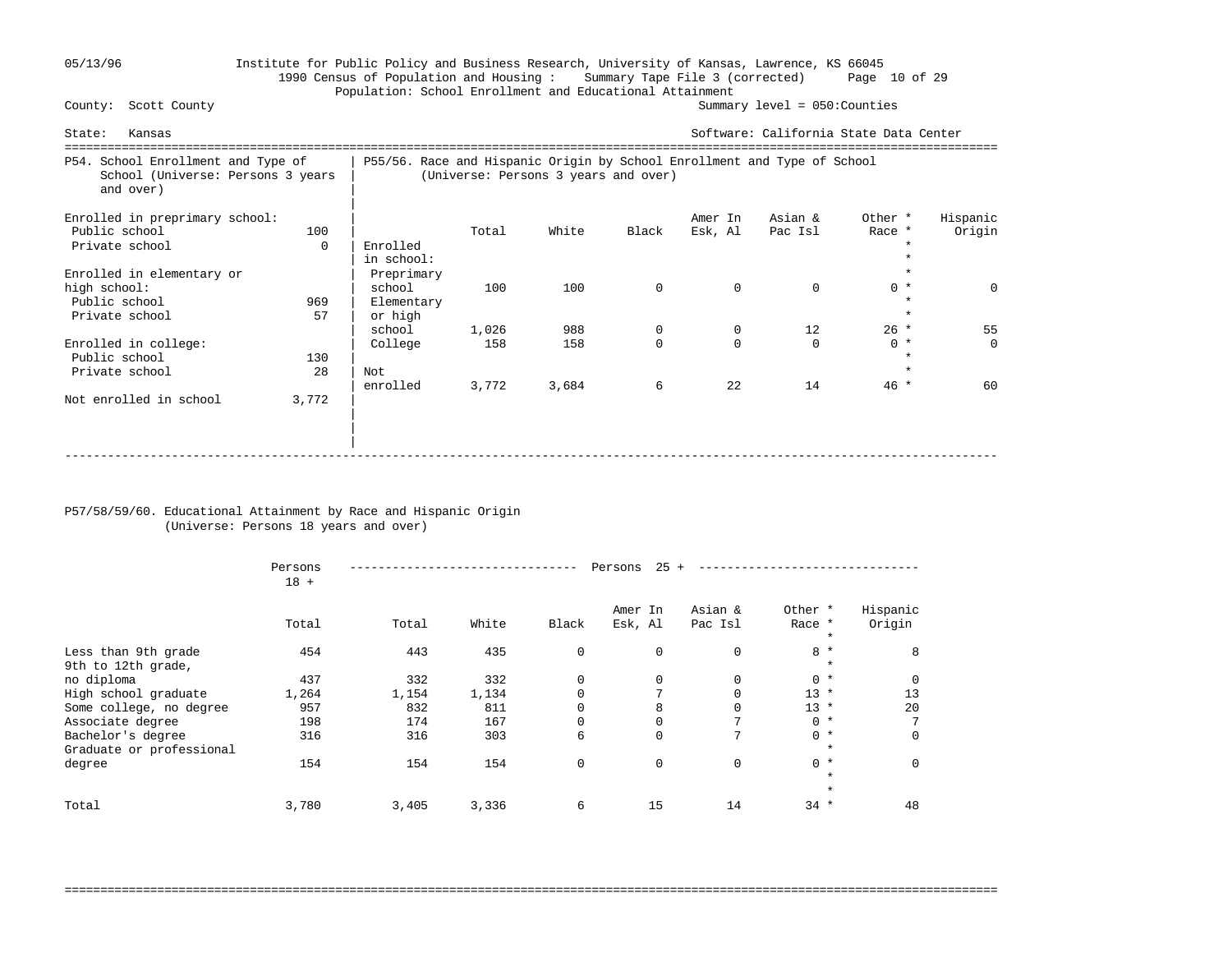## 05/13/96 Institute for Public Policy and Business Research, University of Kansas, Lawrence, KS 66045 1990 Census of Population and Housing : Summary Tape File 3 (corrected) Page 11 of 29 Population: Education and Employment Status

Summary level =  $050$ : Counties

State: Kansas Software: California State Data Center

===================================================================================================================================

===================================================================================================================================

P61/62/63. School Enrollment, Educational Attainment, and Employment Status by Race and Hispanic Origin

(Universe: Persons 16 to 19 years)

----------------------------- Persons 16 to 19 Years --------------------------

|                                         | Total    | White       | Black       | Amer In<br>Esk, Al | Asian &<br>Pac Isl | Other<br>Race | $\star$<br>*        | Hispanic<br>Origin |
|-----------------------------------------|----------|-------------|-------------|--------------------|--------------------|---------------|---------------------|--------------------|
|                                         |          |             |             |                    |                    |               | $\star$             |                    |
| In Armed Forces:<br>Enrolled in school: |          |             |             |                    |                    |               | ÷                   |                    |
| High school graduate                    | $\Omega$ | 0           | 0           | 0                  | 0                  | 0             | $\star$             | $\Omega$           |
| Not high school graduate                | $\Omega$ | $\Omega$    | $\mathbf 0$ | $\Omega$           | $\Omega$           | $\Omega$      | $^\star$<br>$\star$ | $\Omega$           |
| Not enrolled in school:                 |          |             |             |                    |                    |               | $\star$             |                    |
| High school graduate                    | $\Omega$ | 0           | 0           | 0                  | $\Omega$           | $\Omega$      | $\star$             | $\Omega$           |
| Not high school graduate                | $\Omega$ | $\Omega$    | $\Omega$    | $\Omega$           | $\Omega$           | $\Omega$      | $\ast$              | $\Omega$           |
|                                         |          |             |             |                    |                    |               | $\star$             |                    |
| Civilian:                               |          |             |             |                    |                    |               | ÷                   |                    |
| Enrolled in school:                     |          |             |             |                    |                    |               | $\star$             |                    |
| Employed                                | 86       | 79          | $\Omega$    | $\Omega$           | $\Omega$           | 7             | $\star$             |                    |
| Unemployed                              | 7        | 7           | 0           | 0                  | $\Omega$           | $\Omega$      | $\star$             | $\Omega$           |
| Not in labor force                      | 140      | 133         | $\Omega$    | $\Omega$           | 7                  | $\Omega$      | $\star$<br>$\star$  | 24                 |
| Not enrolled in school:                 |          |             |             |                    |                    |               | $\star$             |                    |
| High school graduate:                   |          |             |             |                    |                    |               | $\star$             |                    |
| Employed                                | 33       | 33          | 0           | 0                  | $\Omega$           | $\Omega$      | $^\star$            | $\Omega$           |
| Unemployed                              | $\Omega$ | $\mathbf 0$ | 0           | 0                  | 0                  | $\Omega$      | $\ast$              | $\Omega$           |
| Not in labor force                      | $\Omega$ | $\Omega$    | $\Omega$    | $\Omega$           | $\Omega$           | $\Omega$      | $\ast$              | $\Omega$           |
| Not high school graduate:               |          |             |             |                    |                    |               | $\star$<br>$\star$  |                    |
| Employed                                | 34       | 34          | $\Omega$    | $\Omega$           | $\Omega$           | $\cap$        | $\ast$              | $\Omega$           |
| Unemployed                              | $\Omega$ | 0           | $\Omega$    | $\Omega$           | 0                  | 0             | $\star$             | 0                  |
| Not in labor force                      | $\Omega$ | $\Omega$    | $\Omega$    | U                  | O                  | 0             | $\ast$              | $\Omega$           |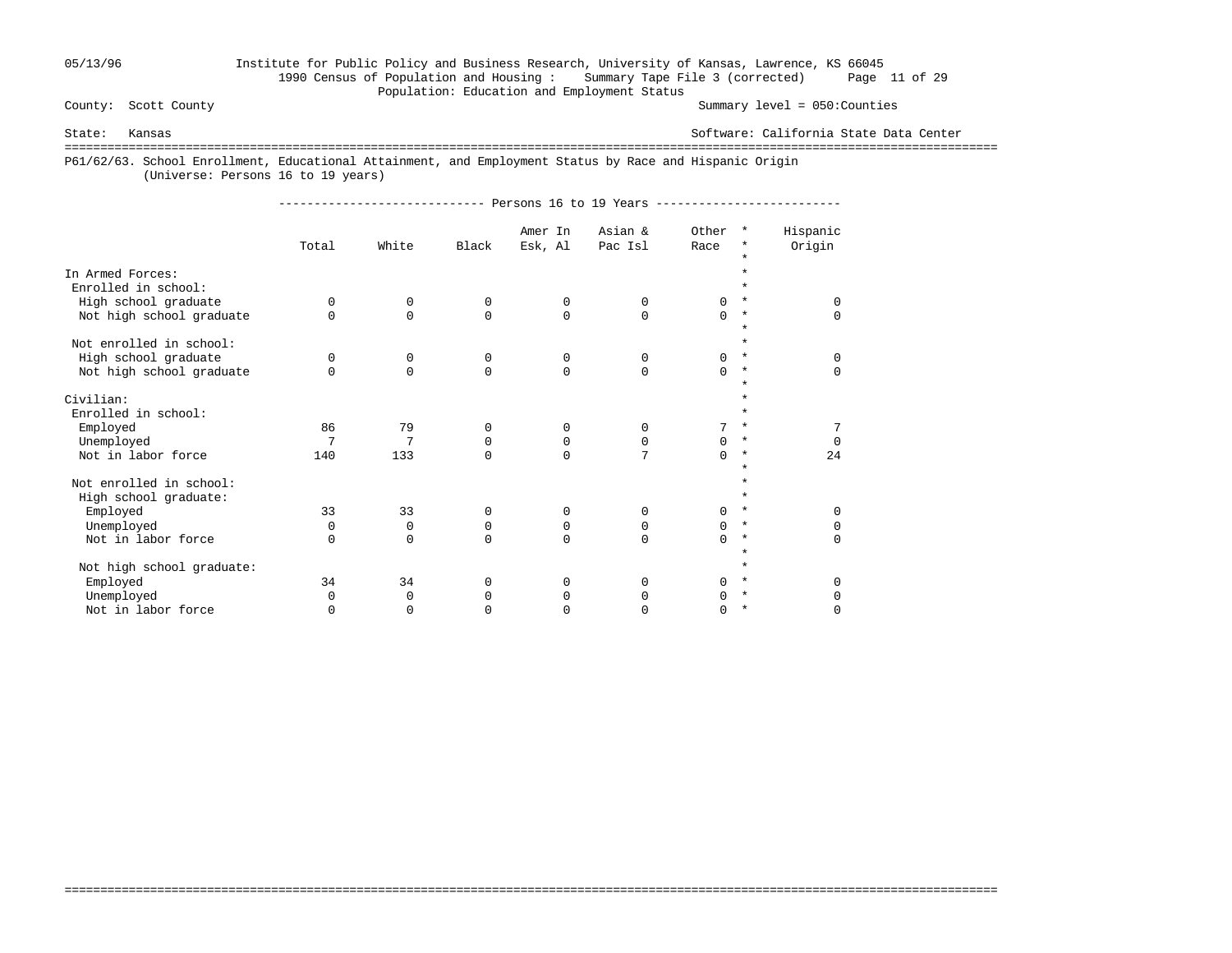## 05/13/96 Institute for Public Policy and Business Research, University of Kansas, Lawrence, KS 66045 1990 Census of Population and Housing : Summary Tape File 3 (corrected) Page 12 of 29 Population: Industry and Occupation<br>County: Scott County

Summary level =  $050$ : Counties

| State:<br>Kansas                |       |                                  |     | Software: California State Data Center |     |
|---------------------------------|-------|----------------------------------|-----|----------------------------------------|-----|
| P75. Sex by Work Status in 1989 |       | P77. Industry                    |     | P78. Occupation                        |     |
| (Universe: Persons 16 years     |       | (Universe: Employed persons      |     | (Universe: Employed persons            |     |
| and over)                       |       | 16 years and over)               |     | 16 years and over)                     |     |
| Male:                           |       |                                  |     | Managerial & professional specialty    |     |
|                                 |       |                                  |     | occupations:                           |     |
| Worked in 1989                  | 1,593 | Agriculture, forestry, &         |     | Executive, administrative, &           |     |
| Did not work in 1989            | 300   | fisheries                        | 687 | managerial                             | 217 |
|                                 |       |                                  |     | Professional specialty                 | 277 |
| Female:                         |       | Mining                           | 44  |                                        |     |
|                                 |       |                                  |     | Technical, sales &                     |     |
| Worked in 1989                  | 1,288 | Construction                     | 134 | administrative support:                |     |
| Did not work in 1989            | 769   |                                  |     | Technicians & related                  |     |
|                                 |       | Manufacturing:                   |     | support                                | 19  |
|                                 |       | Nondurable goods                 | 31  | Sales                                  | 238 |
|                                 |       | Durable goods                    | 19  | Administrative support,                |     |
|                                 |       |                                  |     | including clerical                     | 265 |
|                                 |       | Transportation                   | 55  |                                        |     |
|                                 |       |                                  |     | Service occupations:                   |     |
|                                 |       | Communications & other           |     | Private household                      | 24  |
|                                 |       | public utilities                 | 99  | Protective service                     | 18  |
| P79. Class of Worker            |       |                                  |     | Service, except protective             |     |
| (Universe: Employed persons     |       | Wholesale trade                  | 122 | and household                          | 382 |
| 16 years and over)              |       |                                  |     |                                        |     |
|                                 |       | Retail trade                     | 390 | Farming, forestry, &                   |     |
|                                 |       |                                  |     | fishing occupations                    | 498 |
|                                 |       | Finance, insurance, &            |     |                                        |     |
|                                 |       | real estate                      | 103 | Precision production,                  |     |
| Private for profit              |       |                                  |     | craft, & repair occupations            | 257 |
| wage and salary                 | 1,449 | Services:                        |     |                                        |     |
|                                 |       | Business & repair services       | 82  | Operators, fabricators,                |     |
| Private not-for-profit          |       | Personal services                | 109 | & laborers:                            |     |
| wage and salary                 | 211   | Entertainment & recreation       | 24  | Machine operators,                     |     |
|                                 |       | Professional & related services: |     | assemblers & inspectors                | 52  |
| Local government                | 210   | Health services                  | 193 | Transportation &                       |     |
| State government                | 76    | Educational services             | 255 | material moving occupations            | 185 |
| Federal government              | 25    | Other professional & related     |     | Handlers, equipment cleaners,          |     |
|                                 |       | services                         | 126 | helpers, & laborers                    | 73  |
| Self-employed                   | 515   |                                  |     |                                        |     |
|                                 |       | Public administration            | 32  |                                        |     |
| Unpaid family                   | 19    |                                  |     |                                        |     |
|                                 |       |                                  |     |                                        |     |
|                                 |       |                                  |     |                                        |     |
|                                 |       |                                  |     |                                        |     |
|                                 |       |                                  |     |                                        |     |
|                                 |       |                                  |     |                                        |     |
|                                 |       |                                  |     |                                        |     |
|                                 |       |                                  |     |                                        |     |
|                                 |       |                                  |     |                                        |     |
|                                 |       |                                  |     |                                        |     |
|                                 |       |                                  |     |                                        |     |
|                                 |       |                                  |     |                                        |     |

===================================================================================================================================

| |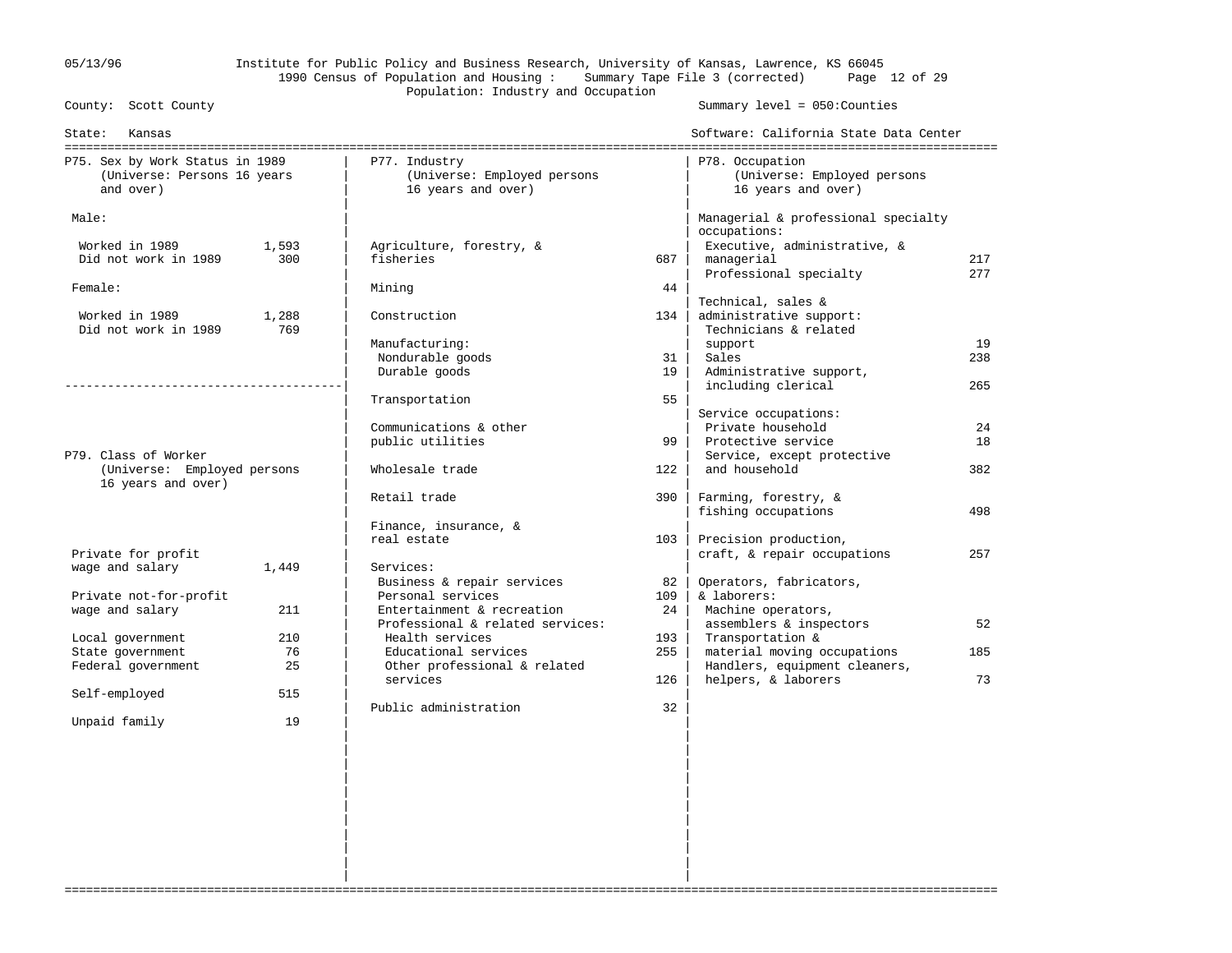#### 05/13/96 Institute for Public Policy and Business Research, University of Kansas, Lawrence, KS 66045 1990 Census of Population and Housing : Summary Tape File 3 (corrected) Page 13 of 29 Population: Labor Force Status<br>
County: Scott County

Summary level =  $050$ : Counties

State: Kansas Software: California State Data Center =================================================================================================================================== P76. Sex by Work Status in 1989, Usual Hours Worked per Week in 1989, and Weeks Worked in 1989 (Universe: Persons 16 years and over)

|           |       |                   |       |       |                         |       | Usual         | Hours                | Worked - |               |        |       |  |
|-----------|-------|-------------------|-------|-------|-------------------------|-------|---------------|----------------------|----------|---------------|--------|-------|--|
| Weeks     |       | Total Persons 16+ |       |       | 35 + Hours<br>--------- |       | $- - - - - -$ | 15 to 34 Hours $---$ |          | 1 to 14 Hours |        |       |  |
| worked    | Male  | Female            | Total | Male  | Female                  | Total | Male          | Female               | Total    | Male          | Female | Total |  |
| $50 - 52$ | 1,261 | 762               | 2,023 | 1,188 | 543                     | 1731  | 48            | 164                  | 212      | 25            | 55     | 80    |  |
| $48 - 49$ | 19    | 23                | 42    | 19    | 9                       | 28    | 0             | $\mathbf{0}$         |          |               | 14     | 14    |  |
| $40 - 47$ | 35    | 145               | 180   | 22    | 87                      | 109   | 13            | 44                   | 57       |               | 14     | 14    |  |
| $27 - 39$ | 75    | 133               | 208   | 54    | 74                      | 128   | 21            | 32                   | 53       | 0             | 27     | 27    |  |
| $14 - 26$ | 103   | 103               | 206   | 63    | 47                      | 110   | 24            | 34                   | 58       | 16            | 22     | 38    |  |
| $1 - 13$  | 100   | 122               | 222   | 63    | 49                      | 112   | 7             | 34                   | 41       | 30            | 39     | 69    |  |
| Did not   |       |                   |       |       |                         |       |               |                      |          |               |        |       |  |
| work      | 300   | 769               | 1,069 |       |                         |       |               |                      |          |               |        |       |  |
|           |       |                   |       |       |                         |       |               |                      |          |               |        |       |  |

===================================================================================================================================

|

P73. Presence and Age of Children and Employment Status | P74. Presence & Age of Children by Employment Status of Parents (Universe: Females 16 years and over) | (Universe: Own children under 18 years in families (Universe: Own children under 18 years in families and subfamilies)

With own children under 18 years:  $\qquad \qquad$  |  $\qquad \qquad$  Age of Own

| 102 |                               | $0 - 5$ | $6 - 17$               |
|-----|-------------------------------|---------|------------------------|
| 8   | Living with two parents:      |         |                        |
| 45  | Both parents in labor force   | 198     | 538                    |
|     | Father only in labor force    | 220     | 285                    |
|     | Mother only in labor force    |         | $\Omega$               |
|     | Neither parent in labor force |         | 13                     |
| 286 |                               |         |                        |
|     | Living with one parent:       |         |                        |
| 91  | Living with father:           |         |                        |
|     | In labor force                | 36      | 20                     |
|     |                               |         | ------ Children ------ |

|                                  |          | In labor force      |    | 20  |
|----------------------------------|----------|---------------------|----|-----|
| Under 6 years and 6 to 17 years: |          | Not in labor force  |    |     |
| In labor force:                  |          |                     |    |     |
| Employed or in Armed Forces      | 58       | Living with mother: |    |     |
| Unemployed                       |          | In labor force      | 15 | 118 |
| Not in labor force               | $Q \cap$ | Not in labor force  |    | 10  |

|                                  |     | $1001012$ $01127$ $111$ $100001$ $10$ |
|----------------------------------|-----|---------------------------------------|
| 6 to 17 years only:              |     | Mother only in labor fo               |
| In labor force:                  |     | Neither parent in labor               |
| Employed or in Armed Forces      | 286 |                                       |
| Unemployed                       |     | Living with one parent:               |
| Not in labor force               | 91  | Living with father:<br>In labor force |
| Under 6 years and 6 to 17 years: |     | Not in labor force                    |
| In labor force:                  |     |                                       |
| Employed or in Armed Forces      | 58  | Living with mother:                   |
| Unemployed                       |     | In labor force                        |
| Not in labor force               | 90  | Not in labor force                    |
| No own children under 18 years:  |     |                                       |
| In labor force:                  |     |                                       |
| Employed or in Armed Forces      | 632 |                                       |
| Unemployed                       | 14  |                                       |
| Not in labor force               | 724 |                                       |
|                                  |     |                                       |

 | |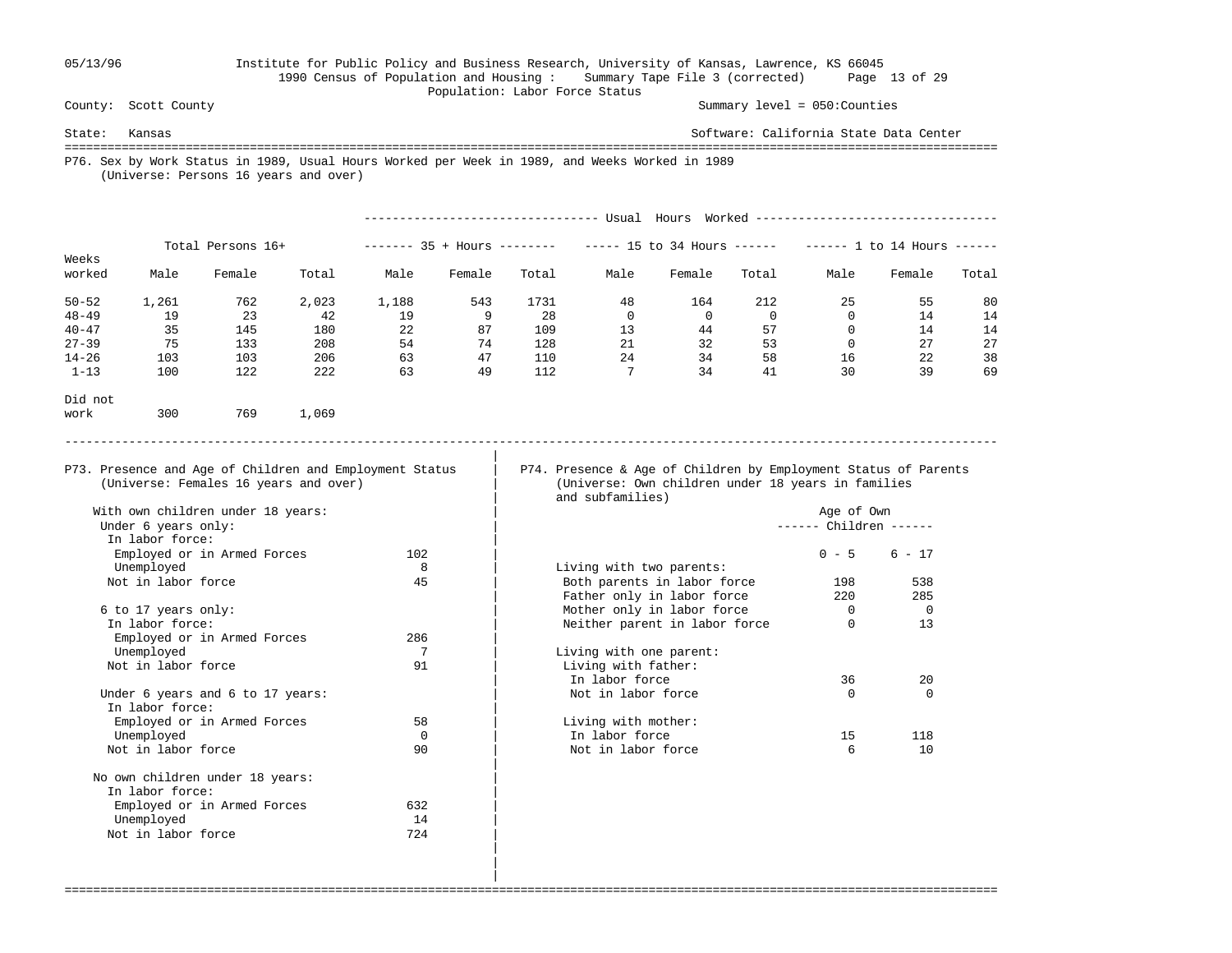## 05/13/96 Institute for Public Policy and Business Research, University of Kansas, Lawrence, KS 66045 1990 Census of Population and Housing : Summary Tape File 3 (corrected) Page 14 of 29 Population: Employment Status<br>
County: Scott County

#### Summary level =  $050$ : Counties

#### State: Kansas Software: California State Data Center

===================================================================================================================================

===================================================================================================================================

P70/71/72. Employment Status

(Universe: Persons 16 years and over)

|                   | In<br>Armed |          | Civilian Labor Force |       | Not In<br>Labor |
|-------------------|-------------|----------|----------------------|-------|-----------------|
|                   | Forces      | Employed | Unemployed           | Rate  | Force           |
| Total             | 0           | 2,505    | 51                   | 2.0%  | 1,394           |
| Male              | 0           | 1,427    | 22                   | 1.5%  | 444             |
| Female            | $\mathbf 0$ | 1,078    | 29                   | 2.6%  | 950             |
| White             | 0           | 2,431    | 43                   | 1.7%  | 1,381           |
| Male              | 0           | 1,375    | 14                   | 1.0%  | 437             |
| Female            | $\mathbf 0$ | 1,056    | 29                   | 2.7%  | 944             |
| Black             | 0           | 6        | 0                    | 0.0%  | 0               |
| Male              | $\mathbf 0$ | 6        | $\mathbf 0$          | 0.0%  | $\mathbf 0$     |
| Female            | $\mathbf 0$ | 0        | 0                    | . 응   | $\Omega$        |
| American Indian,  |             |          |                      |       |                 |
| Eskimo, Aleut     | 0           | 15       | 0                    | 0.0%  | 0               |
| Male              | 0           | 7        | 0                    | 0.0%  | 0               |
| Female            | $\mathbf 0$ | 8        | $\mathbf 0$          | 0.0%  | $\mathbf 0$     |
| Asian and Pacific |             |          |                      |       |                 |
| Islander          | 0           | 14       | 0                    | 0.0%  | 7               |
| Male              | 0           | 7        | 0                    | 0.0%  | 7               |
| Female            | $\Omega$    | 7        | 0                    | 0.0%  | $\Omega$        |
| Other race        | $\mathbf 0$ | 39       | 8                    | 17.0% | 6               |
| Male              | 0           | 32       | 8                    | 20.0% | $\mathsf 0$     |
| Female            | $\mathbf 0$ | 7        | 0                    | 0.0%  | 6               |
|                   |             |          |                      |       |                 |
| Hispanic origin   | 0           | 53       | 8                    | 13.1% | 30              |
| Male              | 0           | 32       | 8                    | 20.0% | 14              |
| Female            | $\mathbf 0$ | 21       | 0                    | 0.0%  | 16              |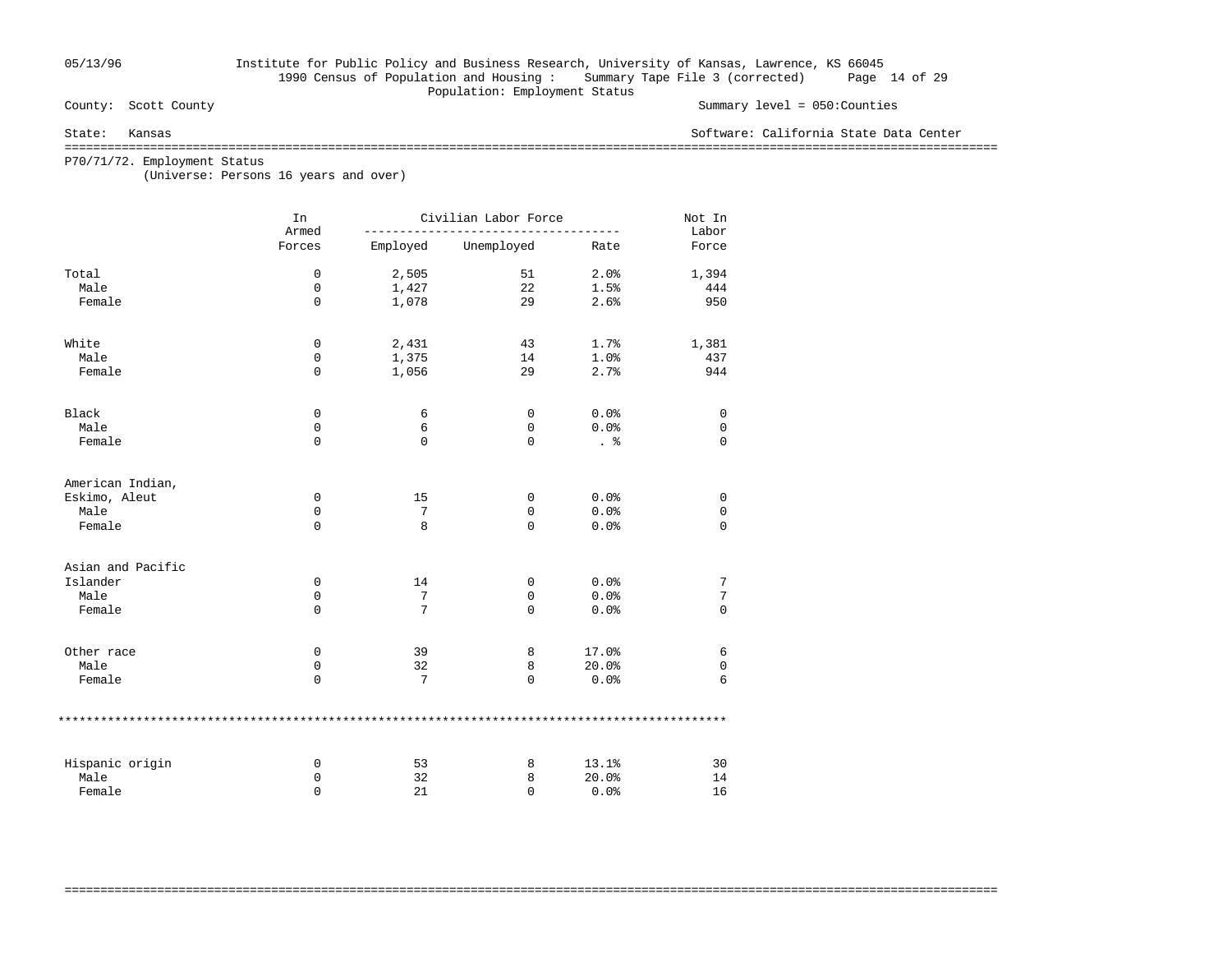### 05/13/96 Institute for Public Policy and Business Research, University of Kansas, Lawrence, KS 66045 1990 Census of Population and Housing : Summary Tape File 3 (corrected) Page 15 of 29 Population: Disability<br>
County: Scott County

#### Summary level =  $050$ : Counties

| Kansas<br>State:                                                                                                                          |                                     |          |           |       |                                                                                                                                                                 | Software: California State Data Center<br>============================ |          |  |  |
|-------------------------------------------------------------------------------------------------------------------------------------------|-------------------------------------|----------|-----------|-------|-----------------------------------------------------------------------------------------------------------------------------------------------------------------|------------------------------------------------------------------------|----------|--|--|
| P66. Sex by Age by Work Disability Status and Employment Status<br>(Universe: Civilian noninstitutionalized persons 16 years<br>and over) |                                     |          |           |       | P68. Sex by Age by Work Disability Status by Mobility and<br>Self-care Limitation Status (Universe: Civilian<br>noninstitutionalized persons 16 years and over) |                                                                        |          |  |  |
|                                                                                                                                           | $------$ Male $-- ---$ Female $---$ |          |           |       | $16-64$ years<br>With a work disability:                                                                                                                        | Male                                                                   | Female   |  |  |
|                                                                                                                                           | $16 - 64$                           | $65+$    | $16 - 64$ | $65+$ | With a mobility or                                                                                                                                              |                                                                        |          |  |  |
| With work disability:                                                                                                                     |                                     |          |           |       | self-care limitation<br>No mobility or                                                                                                                          | 33                                                                     | 7        |  |  |
| In labor force:                                                                                                                           |                                     |          |           |       | self-care limitation                                                                                                                                            | 91                                                                     | 72       |  |  |
| Employed                                                                                                                                  | 71                                  | 21       | 21        | 0     | No work disability:                                                                                                                                             |                                                                        |          |  |  |
| Unemployed                                                                                                                                |                                     | $\Omega$ | $\Omega$  | 0     | With a mobility or                                                                                                                                              |                                                                        |          |  |  |
| Not in labor force:<br>Prevented                                                                                                          |                                     |          |           |       | self-care limitation<br>No mobility or                                                                                                                          | $\mathbf 0$                                                            | $\Omega$ |  |  |
| from working<br>Not prevented                                                                                                             | 40                                  | 45       | 51        | 162   | self-care limitation                                                                                                                                            | 1,417                                                                  | 1,473    |  |  |
| from working                                                                                                                              | 6                                   | 42       | 7         | 23    | $65+$ years                                                                                                                                                     |                                                                        |          |  |  |
| No work disability:<br>In labor force:                                                                                                    |                                     |          |           |       | With a work disability:<br>With a mobility or                                                                                                                   |                                                                        |          |  |  |
| Employed                                                                                                                                  | 1,273                               | 62       | 1,017     | 40    | self-care limitation                                                                                                                                            | 22.                                                                    | 68       |  |  |
| Unemployed                                                                                                                                | 15                                  | $\Omega$ | 21        | 8     | No mobility or                                                                                                                                                  |                                                                        |          |  |  |
| Not in labor force                                                                                                                        | 129                                 | 143      | 435       | 221   | self-care limitation<br>No work disability:<br>With a mobility or                                                                                               | 86                                                                     | 117      |  |  |
|                                                                                                                                           |                                     |          |           |       | self-care limitation<br>No mobility or                                                                                                                          | $\mathbf 0$                                                            | 11       |  |  |
|                                                                                                                                           |                                     |          |           |       | self-care limitation                                                                                                                                            | 205                                                                    | 258      |  |  |

#### P69. Sex by Age by Mobility and Self-care Limitation Status

(Universe: Civilian noninstitutionalized persons 16 years and over)

|                                          | Total     |           |       | Male      |           |       | Female    |           |       |
|------------------------------------------|-----------|-----------|-------|-----------|-----------|-------|-----------|-----------|-------|
|                                          | $16 - 64$ | $65 - 74$ | $75+$ | $16 - 64$ | $65 - 74$ | $75+$ | $16 - 64$ | $65 - 74$ | $75+$ |
| With a mobility or self-care limitation: |           |           |       |           |           |       |           |           |       |
| Mobility limitation only                 | 28        | 14        | 49    |           |           |       |           |           | 41    |
| Self-care limitation only                |           |           |       |           | $\Omega$  |       |           |           | Q     |
| Mobility & self-care limitation          | 12        |           | 22    |           |           | 14    |           |           | 8     |
| No mobility/self-care limitation         | 3,053     | 410       | 256   | 1,508     | 185       | 106   | . . 545   | 225       | 150   |
|                                          |           |           |       |           |           |       |           |           |       |

P67. Sex by Age by Mobility Limitation Status by Employment Status

(Universe: Civilian noninstitutionalized persons 16 years and older)

|                    |           |                     | With a Mobility Limitation | No Mobility Limitation |                  |          |                             |       |
|--------------------|-----------|---------------------|----------------------------|------------------------|------------------|----------|-----------------------------|-------|
|                    |           | Male ------- ------ |                            | Female $---$           | Male<br>-------- |          | $----- - --- Fromale -----$ |       |
|                    | $16 - 64$ | $65+$               | $16 - 64$                  | $65+$                  | $16 - 64$        | $65+$    | $16 - 64$                   | $65+$ |
| In labor force:    |           |                     |                            |                        |                  |          |                             |       |
| Employed           |           | 0                   |                            | 0                      | 1,344            | 83       | 1,038                       | 40    |
| Unemployed         | 0         | $\Omega$            |                            | $\Omega$               | 22               | $\Omega$ | 21                          | 8     |
| Not in labor force | 33        | 22                  |                            | 63                     | 142              | 208      | 486                         | 343   |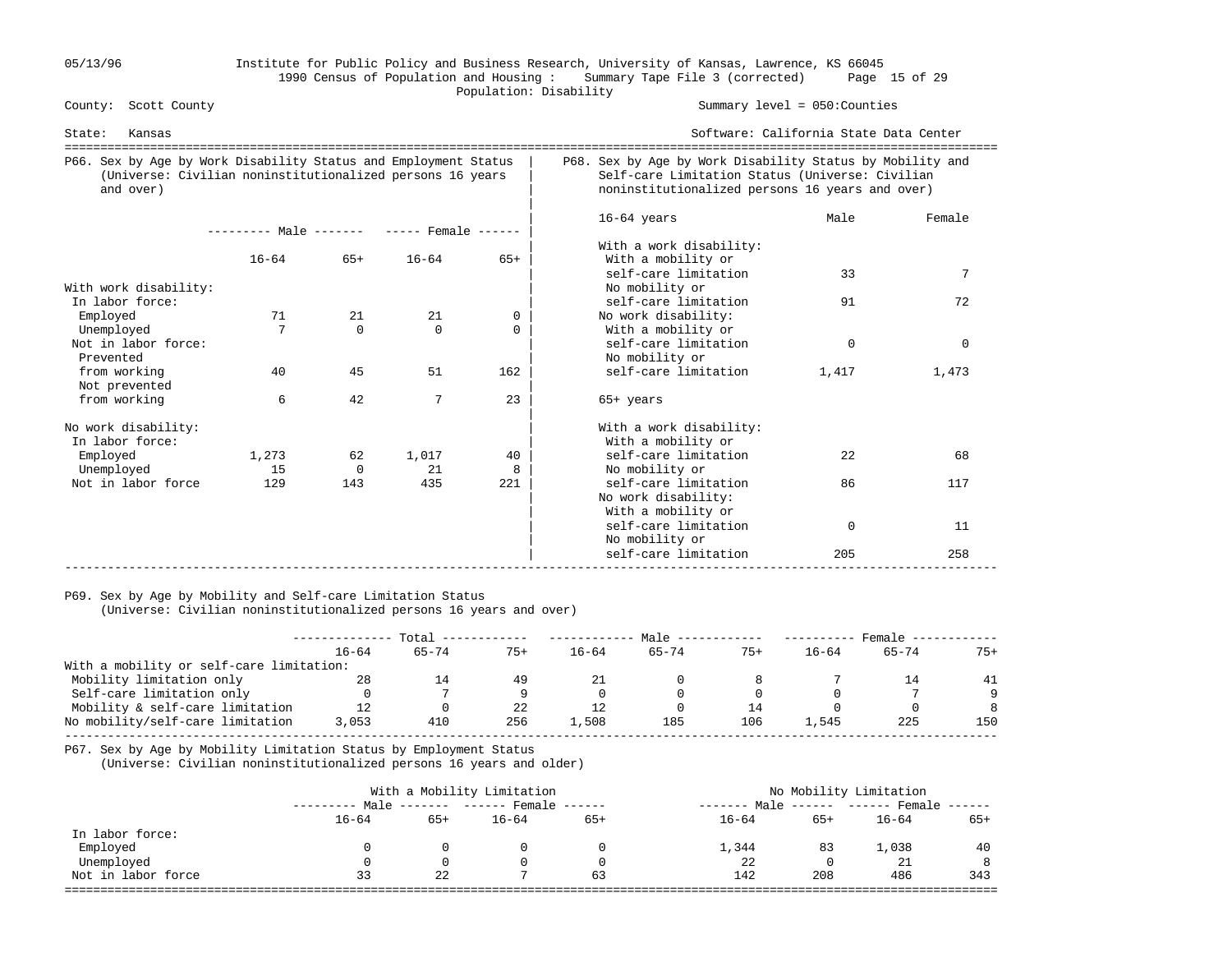05/13/96 Institute for Public Policy and Business Research, University of Kansas, Lawrence, KS 66045 1990 Census of Population and Housing : Summary Tape File 3 (corrected) Page 16 of 29 Population: Income

Summary level =  $050$ : Counties

| State:<br>Kansas                                        |                |                 |                     |                    |                            |                                         | Software: California State Data Center                         |                     |          |
|---------------------------------------------------------|----------------|-----------------|---------------------|--------------------|----------------------------|-----------------------------------------|----------------------------------------------------------------|---------------------|----------|
| P80/81/107/108/110/111. Household, Family and Nonfamily |                |                 |                     |                    |                            |                                         | P89 through P105. Households and Mean Household Income in 1989 |                     |          |
|                                                         | Income in 1989 |                 |                     |                    |                            |                                         | by Income Source (Universe: Households)                        |                     |          |
|                                                         | House-         |                 | Nonfamily           |                    |                            |                                         |                                                                | Households          | Mean     |
|                                                         | holds          |                 | Families Households |                    |                            |                                         |                                                                |                     | income   |
|                                                         |                |                 |                     |                    | With wage or salary income |                                         |                                                                | 1,444               | \$24,646 |
| $0 -$<br>4,999<br>\$                                    | 113            | 35              | 78                  | No                 |                            | wage or salary income                   |                                                                | 573                 |          |
| $5,000 -$<br>9,999<br>\$                                | 187            | 64              | 123                 |                    |                            | With nonfarm self-employment income     |                                                                | 493                 | \$15,765 |
| $$10,000 - 12,499$                                      | 99             | 39              | 60                  | No                 |                            | nonfarm self-employment income          |                                                                | 1,524               |          |
| $$12,500 - 14,999$                                      | 107            | 71              | 45                  |                    |                            | With farm-employment income             |                                                                | 362                 | \$15,992 |
| $$15,000 - 17,499$                                      | 149            | 118             | 31                  | No                 |                            | farm-employment income                  |                                                                | 1,655               |          |
| $$17,500 - 19,999$                                      | 76             | 50              | 33                  |                    |                            |                                         | With interest, dividend, or rental income                      | 722                 | \$5,692  |
| $$20,000 - 22,499$                                      | 107            | 78              | 29                  | No                 |                            |                                         | interest, dividend, or rental income                           | 1,295               |          |
| $$22,500 - 24,999$                                      | 143            | 101             | 37                  |                    |                            | With social security income             |                                                                | 556                 | \$8,281  |
| $$25,000 - 27,499$                                      | 145            | 115             | 30                  | No.                |                            | social security income                  |                                                                | 1,461               |          |
| $$27,500 - 29,999$                                      | 123            | 104             |                     | 8                  |                            | With public assistance income           |                                                                | 100                 | \$3,293  |
| $$30,000 - 32,499$                                      | 106            | 85              | 21                  | No                 |                            | public assistance income                |                                                                | 1,917               |          |
| $$32,500 - 34,999$                                      | 56             | 48              |                     | 8                  | With retirement income     |                                         |                                                                | 133                 | \$4,282  |
| $$35,000 - 37,499$                                      | 105            | 105             |                     | $\mathbf 0$<br>No  | retirement income          |                                         |                                                                | 1,884               |          |
| $$37,500 - 39,999$                                      | 65             | 52              | 13                  |                    | With other type of income  |                                         |                                                                | 144                 | \$3,196  |
| $$40,000 - 42,499$                                      | 66             | 66              |                     | $\mathbf 0$<br>No. | other type of income       |                                         |                                                                | 1,873               |          |
| $$42,500 - 44,999$                                      | 55             | 55              |                     | $\Omega$           |                            |                                         |                                                                |                     |          |
| $$45,000 - 47,499$                                      | 52             | 52              |                     | $\Omega$           | With earnings              |                                         |                                                                | 1,679               |          |
| $$47,500 - 49,999$                                      | 27             | 23              |                     | $\overline{4}$     | No earnings                |                                         |                                                                | 338                 |          |
| $$50,000 - 54,999$                                      | 71             | 71              |                     | 0                  |                            |                                         | Earnings = $(wage & salary + self-employed)$                   |                     |          |
| $$55,000 - 59,999$                                      | 32             | 24              |                     | 8                  |                            |                                         |                                                                |                     |          |
| $$60,000 - 74,999$                                      | 79             | 79              |                     | 0                  |                            |                                         |                                                                |                     |          |
| $$75,000 - 99,999$                                      | 29             | 29              |                     | $\mathbf 0$        |                            |                                         | P112/113. Workers in Family and Mean Income in 1989            |                     |          |
| $$100,000 - 124,999$                                    | 7              | $7\phantom{.0}$ |                     | 0                  |                            | (Universe: Families)                    |                                                                |                     |          |
| $$125,000 - 149,999$                                    | 0              | $\overline{0}$  |                     | 0                  |                            |                                         |                                                                |                     |          |
| \$150,000<br>or more                                    | 18             | 18              |                     | $\mathbf 0$        |                            |                                         | Mean                                                           |                     |          |
|                                                         |                |                 |                     |                    | Workers                    | Families                                | Income                                                         |                     |          |
| Total                                                   | 2,017          | 1,489           | 528                 |                    |                            |                                         |                                                                |                     |          |
| Median income                                           | \$25,474       | \$29,267        | \$12,667            | None               |                            | 144                                     | \$15,772                                                       |                     |          |
|                                                         |                |                 |                     | $\mathbf{1}$       |                            | 419                                     | \$27,312                                                       |                     |          |
| Mean income                                             | \$29,362       | \$34,172        | \$15,409            | 2                  |                            | 778                                     | \$39,411                                                       |                     |          |
| Less than $$150,000$                                    | \$27,691       | \$31,959        | \$15,409            |                    | 3 or more                  | 148                                     | \$43,958                                                       |                     |          |
| \$150,000 or more                                       | \$214,986      | \$214,986       |                     |                    |                            |                                         |                                                                |                     |          |
| P109. Mean Family Income in 1989 by Family Type &       |                |                 |                     |                    |                            |                                         |                                                                |                     |          |
| Presence of Children Under 18 Years                     |                |                 |                     |                    |                            | P114/115/116. Per Capita Income in 1989 |                                                                |                     |          |
| (Universe: Families)                                    |                |                 |                     |                    |                            |                                         | (Universe: Total persons or persons 15 years and over)         |                     |          |
|                                                         |                | Mean            |                     |                    |                            | Per                                     |                                                                | Per                 |          |
| Married-couple family:                                  |                | income          |                     |                    |                            | Capita                                  |                                                                | Capita              |          |
| With own children                                       |                | \$38,115        |                     |                    |                            | Income                                  |                                                                | Income              |          |
| No own children                                         |                | \$34,218        |                     |                    |                            |                                         |                                                                |                     |          |
| Other family:                                           |                |                 |                     | Total persons      |                            | \$11,332                                | White                                                          | \$11,341            |          |
| Male householder, no spouse:                            |                |                 |                     | In households      |                            | \$11,421                                | Black                                                          | \$12,000            |          |
| With own children                                       |                | \$20,023        |                     | In group quarters: |                            |                                         | Amer Ind                                                       | \$14,297            |          |
| No own children                                         |                | \$29,983        |                     | Institutionalized  |                            | \$6,166                                 | Asian                                                          | \$8,799             |          |
| Female householder, no spouse:                          |                |                 |                     |                    | Noninstitutionalized       | \$0                                     | Other                                                          | \$10,671            |          |
| With own children                                       |                | \$18,077        |                     |                    |                            |                                         |                                                                | ******************* |          |
| No own children                                         |                | \$21,323        |                     |                    |                            |                                         | Hispanic                                                       | \$8,782             |          |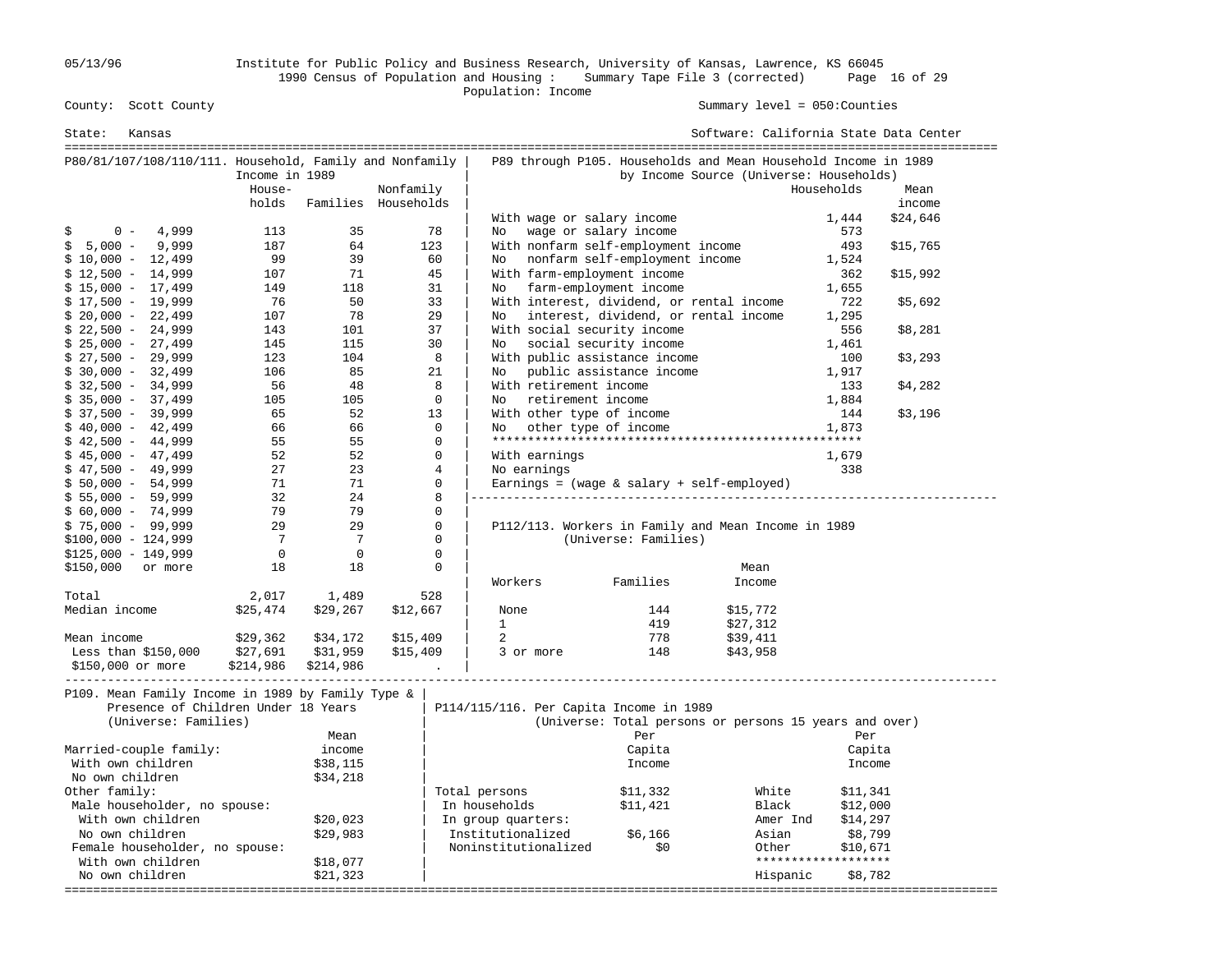## 05/13/96 Institute for Public Policy and Business Research, University of Kansas, Lawrence, KS 66045 1990 Census of Population and Housing : Summary Tape File 3 (corrected) Page 17 of 29 Population: Household Income by Race (Part 1)<br>County: Scott County

Summary level =  $050$ : Counties

State: Kansas Software: California State Data Center

 =================================================================================================================================== P82 through P88. Household Income in 1989 by Age and Race/Hispanic Origin of Householder

(Universe: Households)

|                    |           |           |           | White        |           |           |          |          |
|--------------------|-----------|-----------|-----------|--------------|-----------|-----------|----------|----------|
|                    | $15 - 24$ | $25 - 34$ | $35 - 44$ | $45 - 54$    | $55 - 64$ | $65 - 74$ | $75+$    | Total    |
| $0 - 4,999$        | $\Omega$  | 11        | 9         | 11           | 2.2.      | 34        | 26       | 113      |
| $$5,000-9,999$     | 0         | 8         | 8         | 10           | 35        | 25        | 101      | 187      |
| $$10,000-14,999$   | 4         | 20        | 15        | 34           | 29        | 68        | 24       | 194      |
| $$15.000 - 24.999$ | 26        | 147       | 77        | 32           | 57        | 89        | 40       | 468      |
| $$25.000 - 34.999$ | 37        | 110       | 87        | 43           | 71        | 47        | 28       | 423      |
| $$35,000-49,999$   | 5         | 58        | 143       | 66           | 58        | 10        | 30       | 370      |
| $$50,000-74,999$   | 6         | 14        | 55        | 72           | 28        | 7         | $\Omega$ | 182      |
| $$75,000-99,999$   | 0         | 0         | 12        | 11           | $\Omega$  | $\Omega$  | $\Omega$ | 23       |
| \$100,000 or more  |           |           | 13        | $\mathbf{r}$ | 5         | $\Omega$  |          | 25       |
| Total              | 78        | 368       | 419       | 286          | 305       | 280       | 249      | 1,985    |
| Mean               |           |           |           |              |           |           |          | \$29,301 |

|                   |           |           |           | Black     |           |           |       |          |
|-------------------|-----------|-----------|-----------|-----------|-----------|-----------|-------|----------|
|                   | $15 - 24$ | $25 - 34$ | $35 - 44$ | $45 - 54$ | $55 - 64$ | $65 - 74$ | $75+$ | Total    |
| $0 - 4,999$       |           |           |           |           |           |           |       |          |
| $$5,000-9,999$    |           |           |           |           |           |           |       |          |
| $$10,000-14,999$  |           |           |           |           |           |           |       |          |
| $$15,000-24,999$  |           |           |           |           |           |           |       |          |
| $$25,000-34,999$  |           |           |           |           |           |           |       |          |
| $$35,000-49,999$  |           |           |           |           |           |           |       |          |
| \$50,000-74,999   |           |           |           |           |           |           |       |          |
| \$75,000-99,999   |           |           |           |           |           |           |       |          |
| \$100,000 or more |           |           |           |           |           |           |       |          |
| Total             |           |           |           |           |           |           |       |          |
| Mean              |           |           |           |           |           |           |       | \$12,000 |

|                   |           |           |           |           | American Indian, Eskimo, or Aleut |           |       |       |
|-------------------|-----------|-----------|-----------|-----------|-----------------------------------|-----------|-------|-------|
|                   | $15 - 24$ | $25 - 34$ | $35 - 44$ | $45 - 54$ | $55 - 64$                         | $65 - 74$ | $75+$ | Total |
| $0 - 4,999$       |           |           |           |           |                                   |           |       |       |
| $$5,000-9,999$    |           |           |           |           |                                   |           |       |       |
| $$10,000-14,999$  |           |           |           |           |                                   |           |       |       |
| $$15,000-24,999$  |           |           |           |           |                                   |           |       |       |
| $$25,000-34,999$  |           |           |           |           |                                   |           |       |       |
| $$35,000-49,999$  |           |           |           |           |                                   |           |       |       |
| \$50,000-74,999   |           |           |           |           |                                   |           |       |       |
| $$75,000-99,999$  |           |           |           |           |                                   |           |       |       |
| \$100,000 or more |           |           |           |           |                                   |           |       |       |
| Total             |           |           |           |           |                                   |           |       |       |
| Mean              |           |           |           |           |                                   |           |       |       |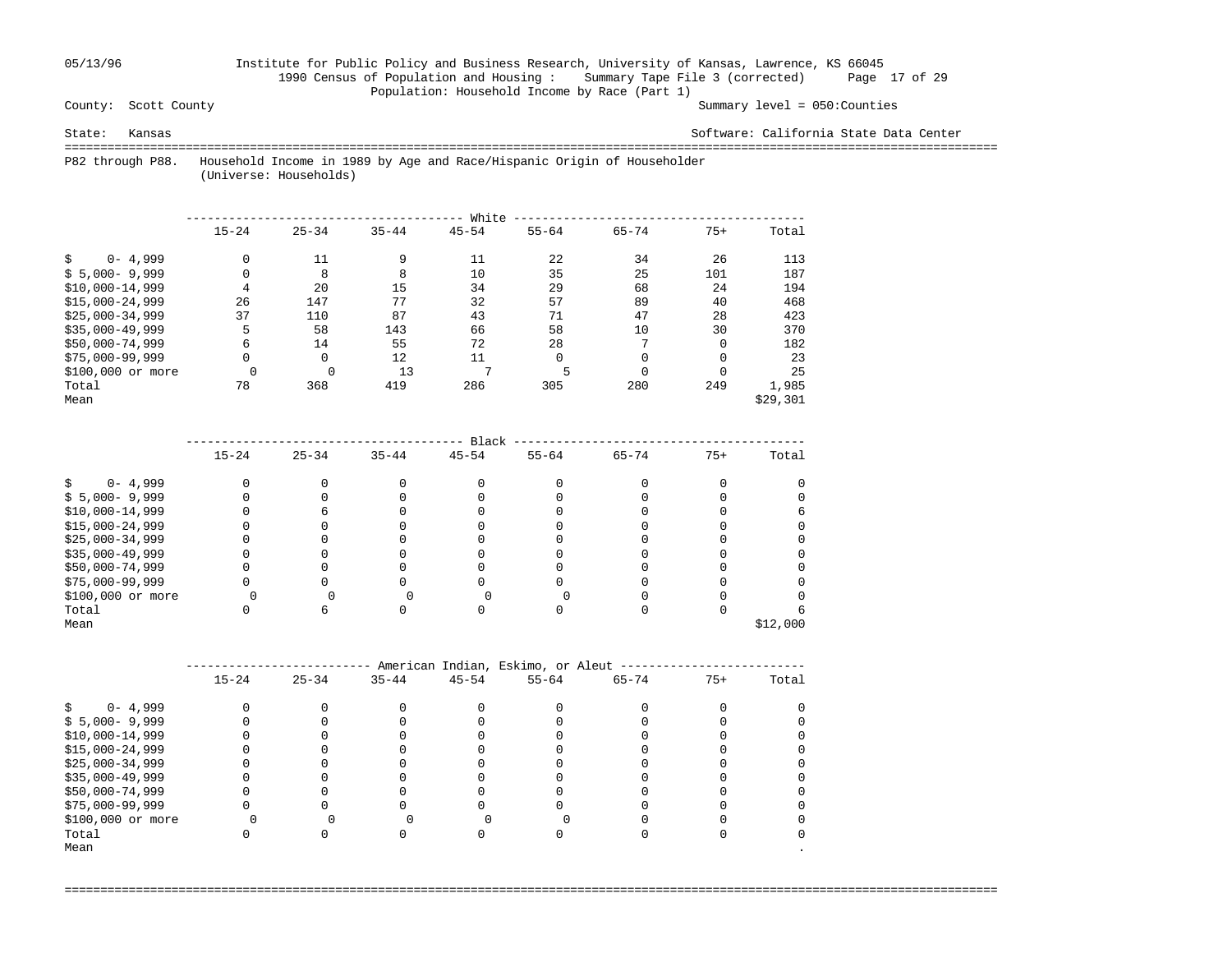## 05/13/96 Institute for Public Policy and Business Research, University of Kansas, Lawrence, KS 66045 1990 Census of Population and Housing : Summary Tape File 3 (corrected) Page 18 of 29 Population: Household Income by Race (Part 2)<br>County: Scott County

Summary level =  $050$ : Counties

State: Kansas Software: California State Data Center

 =================================================================================================================================== P82 through P88. Household Income in 1989 by Age and Race/Hispanic Origin of Householder

(Universe: Households)

|                   |           |           |           | Asian and Pacific Islander |           |           |       |          |
|-------------------|-----------|-----------|-----------|----------------------------|-----------|-----------|-------|----------|
|                   | $15 - 24$ | $25 - 34$ | $35 - 44$ | $45 - 54$                  | $55 - 64$ | $65 - 74$ | $75+$ | Total    |
| $0 - 4,999$       |           |           |           |                            |           |           |       |          |
| $$5,000-9,999$    |           |           |           |                            |           |           |       |          |
| $$10,000-14,999$  |           |           |           |                            |           |           |       |          |
| $$15,000-24,999$  |           |           |           |                            |           |           |       |          |
| $$25,000-34,999$  |           |           |           |                            |           |           |       |          |
| $$35,000-49,999$  |           |           |           |                            |           |           |       |          |
| \$50,000-74,999   |           |           |           |                            |           |           |       |          |
| $$75,000-99,999$  |           |           |           |                            |           |           |       |          |
| \$100,000 or more |           |           |           |                            |           |           |       |          |
| Total             |           |           |           |                            |           |           |       |          |
| Mean              |           |           |           |                            |           |           |       | \$32,682 |

|                   |           |           |           | Other Race |           |           |       |          |
|-------------------|-----------|-----------|-----------|------------|-----------|-----------|-------|----------|
|                   | $15 - 24$ | $25 - 34$ | $35 - 44$ | $45 - 54$  | $55 - 64$ | $65 - 74$ | $75+$ | Total    |
| $0 - 4,999$       |           |           |           |            |           |           |       |          |
| $$5,000-9,999$    |           |           |           |            |           |           |       |          |
| $$10,000-14,999$  |           |           |           |            |           |           |       |          |
| $$15,000-24,999$  |           |           |           |            |           |           |       |          |
| $$25,000-34,999$  |           |           |           |            |           |           |       |          |
| $$35,000-49,999$  |           |           |           |            |           |           |       |          |
| \$50,000-74,999   |           |           |           |            |           |           |       |          |
| $$75,000-99,999$  |           |           |           |            |           |           |       |          |
| \$100,000 or more |           |           |           |            |           |           |       |          |
| Total             |           |           |           |            |           |           |       | 19       |
| Mean              |           |           |           |            |           |           |       | \$40,003 |

\*\*\*\*\*\*\*\*\*\*\*\*\*\*\*\*\*\*\*\*\*\*\*\*\*\*\*\*\*\*\*\*\*\*\*\*\*\*\*\*\*\*\*\*\*\*\*\*\*\*\*\*\*\*\*\*\*\*\*\*\*\*\*\*\*\*\*\*\*\*\*\*\*\*\*\*\*\*\*\*\*\*\*\*\*\*\*\*\*\*\*\*\*\*\*\*\*\*\*\*\*\*\*\*\*

|                   |           |           |           | Hispanic Origin |           |           |       |          |
|-------------------|-----------|-----------|-----------|-----------------|-----------|-----------|-------|----------|
|                   | $15 - 24$ | $25 - 34$ | $35 - 44$ | $45 - 54$       | $55 - 64$ | $65 - 74$ | $75+$ | Total    |
| $0 - 4,999$<br>S. |           |           |           |                 |           |           |       |          |
| $$5,000-9,999$    |           |           |           |                 |           |           |       |          |
| $$10,000-14,999$  |           |           |           |                 |           |           |       |          |
| $$15,000-24,999$  |           |           |           |                 |           |           |       |          |
| $$25,000-34,999$  |           |           |           |                 |           |           |       |          |
| $$35,000-49,999$  |           |           |           |                 |           |           |       |          |
| $$50,000-74,999$  |           |           |           |                 |           |           |       |          |
| $$75,000-99,999$  |           |           |           |                 |           |           |       |          |
| \$100,000 or more |           |           |           |                 |           |           |       |          |
| Total             |           |           |           |                 |           |           |       | 1 9      |
| Mean              |           |           |           |                 |           |           |       | \$40,003 |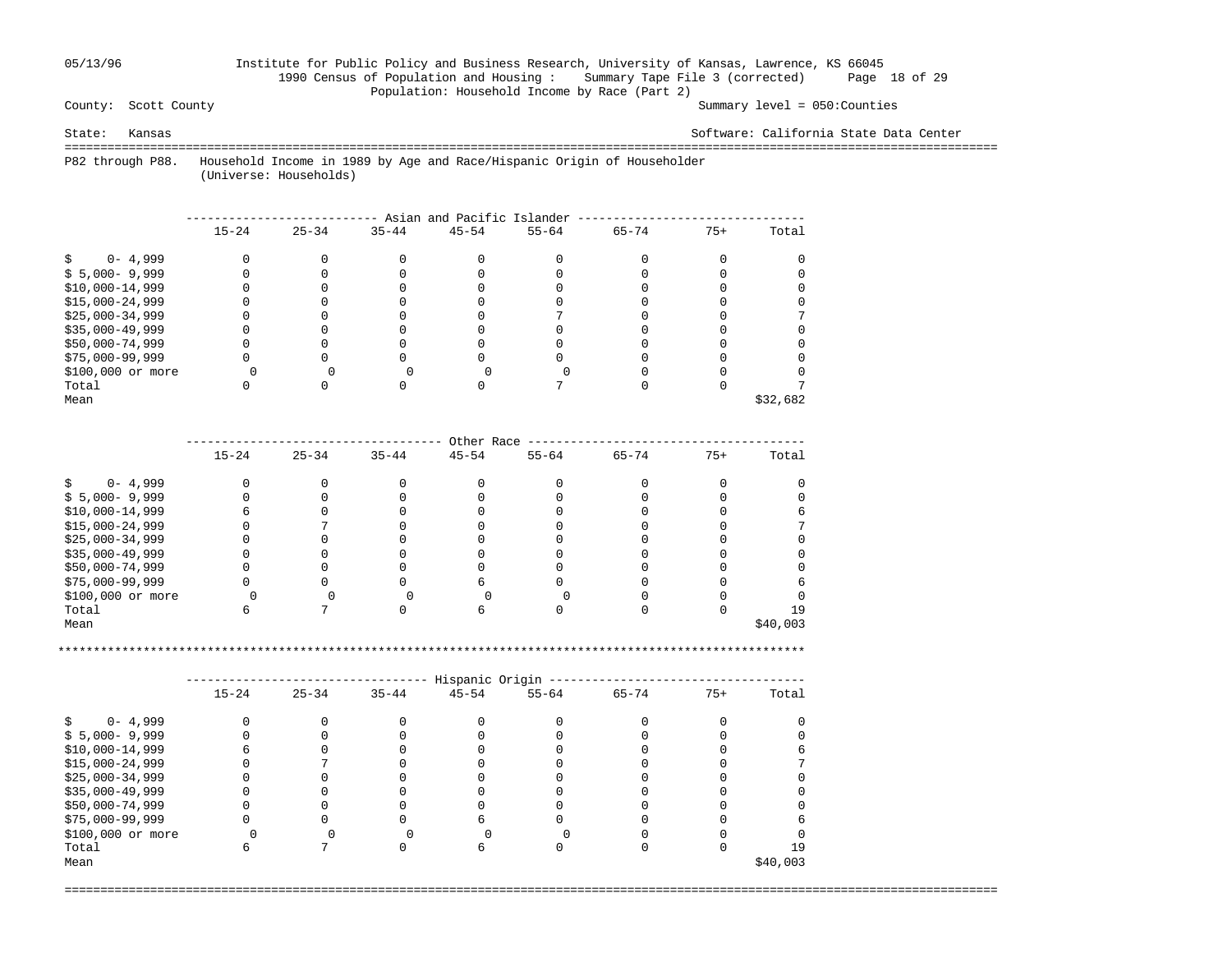05/13/96 Institute for Public Policy and Business Research, University of Kansas, Lawrence, KS 66045 1990 Census of Population and Housing : Summary Tape File 3 (corrected) Page 19 of 29 Population: Poverty Status<br>
County: Scott County

#### Summary level =  $050$ : Counties

| State:    | Kansas          |                                                                                                              |       |                 |                       |                |           |                |                    | Software: California State Data Center<br>=================================== |                                                     |
|-----------|-----------------|--------------------------------------------------------------------------------------------------------------|-------|-----------------|-----------------------|----------------|-----------|----------------|--------------------|-------------------------------------------------------------------------------|-----------------------------------------------------|
|           |                 | P117/118. Poverty Status in 1989 by Sex and Age<br>(Universe: Persons for whom poverty status is determined) |       |                 |                       |                |           |                |                    | P106. Persons in Households by                                                | Public Assistance Income<br>1989 (Universe: Persons |
|           |                 | ------- Above Poverty ------ ---------------- Below Poverty --------------------                             |       |                 |                       |                |           |                |                    | in households)                                                                |                                                     |
| Age       | Male            | Female                                                                                                       | Total | Male %          |                       | Female %       |           | Total %        |                    |                                                                               |                                                     |
| $0 - 4$   | 221             | 170                                                                                                          | 391   |                 | $0.0$ $8$             | 15             | 8.1%      | 15             | 3.7%               |                                                                               | Persons                                             |
|           | 67              | 26                                                                                                           | 93    | $\Omega$        | $0.0$ %               | $\overline{0}$ | $0.0$ %   | $\overline{0}$ | $0.0$ °            | With public                                                                   |                                                     |
| $6 - 11$  | 287             | 252                                                                                                          | 539   | 29              | 9.2%                  | 10             | 3.8%      | 39             | $6.7$ $\epsilon$   | assistance:                                                                   |                                                     |
| $12 - 17$ | 174             | 207                                                                                                          | 381   | 17              | 8.9%                  |                | 34 14.1%  | 51             | 11.8%              | $0 - 14$                                                                      | 70                                                  |
| $18 - 24$ |                 |                                                                                                              | 322   |                 |                       |                |           | 53             | $14.1$ $ $         | $15 - 64$                                                                     | 126                                                 |
| $25 - 34$ | detail by sex   |                                                                                                              | 736   |                 | detail by sex not     |                |           | 28             | 3.7%               | $65 +$                                                                        | 67                                                  |
| $35 - 44$ | not available   |                                                                                                              | 708   |                 | available see summary |                |           | 53             | 7.0%               |                                                                               |                                                     |
| $45 - 54$ | see summary     |                                                                                                              | 494   | $18 - 64$ below |                       |                |           | 54             | 9.9%               | No public                                                                     |                                                     |
| $55 - 59$ | $18 - 64$ below |                                                                                                              | 201   |                 |                       |                |           | 36             | $15.2$ $ $         | assistance:                                                                   |                                                     |
| $60 - 64$ |                 |                                                                                                              | 202   |                 |                       |                |           | 36             | $15.1$ $ $         | $0 - 14$                                                                      | 1,205                                               |
| $65 - 74$ | 166             | 217                                                                                                          | 383   |                 | 19 10.3%              |                | 29 11.8%  | 48             | $11.1$ $8$         | $15 - 64$                                                                     | 3,031                                               |
| $75+$     | 115             | 163                                                                                                          | 278   |                 | 13 10.2%              | 45             | 21.6%     |                | 58 17.3%           | $65 +$                                                                        | 700                                                 |
| $0 - 17$  | 749             | 655                                                                                                          | 1,404 | 46              | 5.8%                  | 59             | 8.3%      | 105            | 7.0%               |                                                                               |                                                     |
| $18 - 64$ | 1,389           | 1,274                                                                                                        | 2,663 | 89              | 6.0%                  |                | 171 11.8% | 260            | 8.9%               |                                                                               |                                                     |
| 65+       | 281             | 380                                                                                                          | 661   | 32              | $10.2\%$              |                | 74 16.3%  | 106            | 13.8%              |                                                                               |                                                     |
| Total     | 2,419           | 2,309                                                                                                        | 4,728 | 167             | 6.5%                  | 304            | 11.6%     | 471            | $9.1$ <sup>8</sup> |                                                                               |                                                     |

 P119/120. Poverty Status in 1989 by Race and Hispanic Origin by Age (Universe: Persons for whom poverty status is determined)

|                      |              | White $-----$                |               | ------------          | $Black$ ------------ |                                | -------- American Indian ------                                 |               |                      |
|----------------------|--------------|------------------------------|---------------|-----------------------|----------------------|--------------------------------|-----------------------------------------------------------------|---------------|----------------------|
|                      | Above        | Below                        | $\frac{1}{6}$ |                       | Above Below %        |                                | Above                                                           | Below         | $\approx$            |
| Age                  | Poverty      | Poverty                      | Below         | Poverty Poverty Below |                      |                                | Poverty                                                         | Poverty Below |                      |
| $0 - 4$              | 391          | 9                            | 2.3%          | $\mathbf{0}$          | 0                    | . 응                            | $\Omega$                                                        | $\Omega$      |                      |
| 5                    | 93           | $\mathbf 0$                  | $0.0$ $8$     | $\Omega$              | 0                    | $\frac{8}{100}$                |                                                                 | $\Omega$      |                      |
| $6 - 11$             | 519          | 39                           | $7.0\%$       |                       |                      | $\frac{8}{3}$                  |                                                                 |               | $0.0$ $8$            |
| $12 - 17$            | 370          | 51                           | 12.1%         |                       |                      | $\frac{8}{100}$                |                                                                 |               |                      |
| $18 - 64$            | 2,576        | 252                          | 8.9%          | 6                     |                      | 0.0%                           | 15                                                              |               | 0.0%                 |
| $65 - 74$            | 383          | 48                           | 11.1%         |                       |                      | $\ddot{\phantom{1}}$           | $\Omega$                                                        |               |                      |
| 75 +                 | 278          | 58                           | 17.3%         |                       | $\Omega$             | . 응                            | $\Omega$                                                        |               | . 응                  |
| Total                | 4,610        | 457                          | $9.0\%$       | 6                     | $\Omega$             | 0.0%                           | 22                                                              |               | 0.0%                 |
|                      |              | ----Asian & Pac Isl -------- |               |                       |                      |                                | --------- Other Race -------- * ------- Hispanic Origin ------- |               |                      |
|                      | Above        | Below %                      |               |                       | Above Below          |                                | % * Above Below %                                               |               |                      |
|                      | Poverty      | Poverty                      | Below         | Poverty               | Poverty              | Below *                        | Poverty                                                         | Poverty Below |                      |
|                      |              |                              |               |                       |                      |                                |                                                                 |               |                      |
| $0 - 4$              |              | 0                            | $\cdot$ %     | $\Omega$              | 6                    | $100.0%$ *                     | $\Omega$                                                        | 6             | 100.0%               |
|                      | <sup>0</sup> | $\mathbf 0$                  | . 응           | $\Omega$              | $\Omega$             | $\frac{1}{6}$ $\frac{1}{6}$    | $\Omega$                                                        | $\Omega$      | $\ddot{\phantom{1}}$ |
| $6 - 11$             |              | 0                            | . 응           | 13                    | $\Omega$             | $0.0\%$ *                      | 13                                                              |               | 0.0%                 |
| $12 - 17$            |              | 0                            | 0.0%          | 6                     | 0                    | $0.0\%$ *                      | 21                                                              |               | 0.0%                 |
| $18 - 64$            | 21           | 0                            | $0.0$ %       | 45                    | 8                    | $15.1%$ *                      | 73                                                              |               | 9.9%                 |
| 65 - 74              | $\Omega$     | $\mathbf 0$                  |               | $\mathbf{0}$          | $\Omega$             | $\frac{8}{6}$ *                | 0                                                               |               | $. \circ$            |
| $75 +$               | $\Omega$     | $\mathbf 0$                  |               | $\Omega$              | $\Omega$             | . %                            | $\Omega$                                                        |               | $\frac{8}{3}$        |
| Total<br>=========== | 26           | $\mathbf 0$                  | 0.0%          | 64                    | 14                   | $17.9%$ *<br>================= | 107                                                             | 14            | 11.6%                |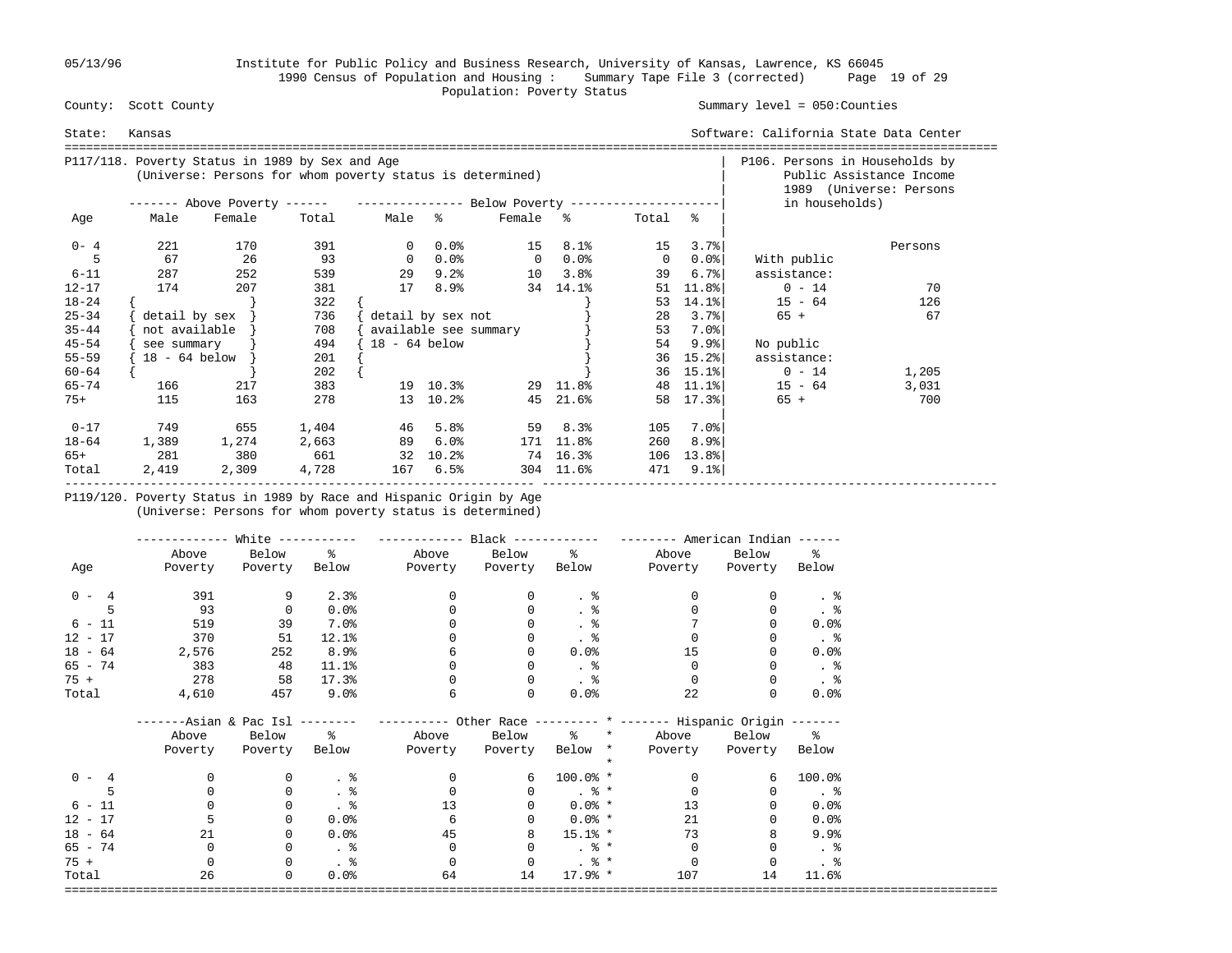05/13/96 Institute for Public Policy and Business Research, University of Kansas, Lawrence, KS 66045 1990 Census of Population and Housing : Summary Tape File 3 (corrected) Page 20 of 29 Population: Poverty Status<br>
County: Scott County

Summary level =  $050$ : Counties

| State:<br>Kansas                                                                                                                    |                  |                  |                  |                  |                                                                |                  | Software: California State Data Center                                                                               |                  |                      |
|-------------------------------------------------------------------------------------------------------------------------------------|------------------|------------------|------------------|------------------|----------------------------------------------------------------|------------------|----------------------------------------------------------------------------------------------------------------------|------------------|----------------------|
| P122. Poverty Status in 1989 by Age by Household Type and Relationship<br>(Universe: Persons for whom poverty status is determined) |                  |                  |                  |                  |                                                                |                  | P121. Ratio of Income in 1989 to<br>Poverty Level (Universe:<br>Persons for whom poverty status                      |                  |                      |
|                                                                                                                                     |                  |                  |                  |                  | ------ 15-64 ------- ------ 65-74 ------- ------- 75+ -------- |                  | is determined)                                                                                                       |                  |                      |
|                                                                                                                                     | Above            | Below            | Above            | Below            | Above                                                          | Below            |                                                                                                                      |                  | Cumulative           |
|                                                                                                                                     | Poverty          | Poverty          | Poverty          | Poverty          | Poverty                                                        | Poverty          |                                                                                                                      | Persons Percent  |                      |
| In married-couple family<br>In other family:<br>Male householder, no                                                                | 3,485            | 172              | 262              | 33               | 122                                                            | 23               | Under .50<br>$.50$ to $.74$<br>.75 to .99                                                                            | 95<br>145<br>231 | 1.8%<br>4.6%<br>9.1% |
| wife present<br>Female householder, no                                                                                              | 128              | 0                | 15               | 0                | 16                                                             | $\mathbf{0}$     | $1.00$ to $1.24$<br>1.25 to 1.49                                                                                     | 333<br>239       | 15.5%<br>20.1%       |
| husband present<br>Unrelated individuals:                                                                                           | 224              | 79               | 16               | $\Omega$         | 26                                                             | $\Omega$         | 1.50 to 1.74<br>1.75 to 1.84                                                                                         | 426<br>152       | 28.3%<br>31.2%       |
| In family households<br>In nonfamily households:<br>Householder:                                                                    | 8                | 48               | $\Omega$         | $\Omega$         | $\Omega$                                                       | $\Omega$         | 1.85 to 1.99<br>2.00 and over                                                                                        | 137<br>3,441     | 33.8%<br>100.0%      |
| Living alone                                                                                                                        | 209              | 52               | 90               | 15               | 114                                                            | 35               | Total                                                                                                                | 5,199            |                      |
| Not living alone                                                                                                                    | 9                | 4                | $\Omega$         | $\mathbf 0$      | $\mathbf 0$                                                    | $\Omega$         |                                                                                                                      |                  |                      |
| Nonrelatives                                                                                                                        | 4                | 10               | $\Omega$         | 0                | $\mathbf 0$                                                    | $\Omega$         |                                                                                                                      |                  |                      |
| In group quarters                                                                                                                   | $\Omega$         | $\Omega$         | $\Omega$         | $\Omega$         | $\Omega$                                                       | $\cap$           |                                                                                                                      |                  |                      |
| P127. Poverty Status in 1989 by Age of Householder by Household Type<br>(Universe: Households)                                      |                  |                  |                  |                  |                                                                |                  | P126. Poverty Status in 1989 by<br>Family Type and Age of Children<br>(Universe: Related children<br>under 18 years) | Above<br>Poverty | Below<br>Poverty     |
|                                                                                                                                     |                  |                  |                  |                  |                                                                |                  | In married-couple                                                                                                    |                  |                      |
|                                                                                                                                     |                  |                  |                  |                  | ------------------ Age of Householder ------------------------ |                  | family:                                                                                                              |                  |                      |
|                                                                                                                                     |                  |                  |                  |                  |                                                                |                  | $0 - 4$ years                                                                                                        | 348              | 9                    |
|                                                                                                                                     |                  |                  |                  |                  | ------ 15-64 ------- ------ 65-74 ------- ------- 75+ -------- |                  | 5 years                                                                                                              | 76               | $\Omega$             |
|                                                                                                                                     | Above<br>Poverty | Below<br>Poverty | Above<br>Poverty | Below<br>Poverty | Above<br>Poverty                                               | Below<br>Poverty | $6 - 17$ years<br>In other family:<br>Male householder,                                                              | 791              | 63                   |
| Married-couple family<br>Other family:                                                                                              | 1,019            | 44               | 140              | 19               | 62                                                             | 13               | no spouse:<br>$0 - 4$ years                                                                                          | 38               | $\mathbf 0$          |
| Male householder, no<br>wife present<br>Female householder, no                                                                      | 50               | 0                | $\mathbf 0$      | $\Omega$         | 16                                                             | $\Omega$         | 5 years<br>$6 - 17$ years<br>Female householder,                                                                     | 7<br>20          | $\Omega$<br>$\Omega$ |
| husband present<br>Nonfamily households:                                                                                            | 74               | 27               | 16               | $\mathbf 0$      | 9                                                              | $\Omega$         | no spouse:<br>$0 - 4 \text{ years}$                                                                                  | 5                | 6                    |
| Householder:<br>Living alone                                                                                                        | 209              | 52               | 90               | 15               | 114                                                            | 35               | 5 years<br>$6 - 17$ years                                                                                            | 10<br>109        | $\mathbf 0$<br>19    |
| Not living alone                                                                                                                    | 9                | $\overline{4}$   | 0                | $\mathbf 0$      | $\mathbf 0$                                                    | $\Omega$         |                                                                                                                      |                  |                      |

===================================================================================================================================

 | | |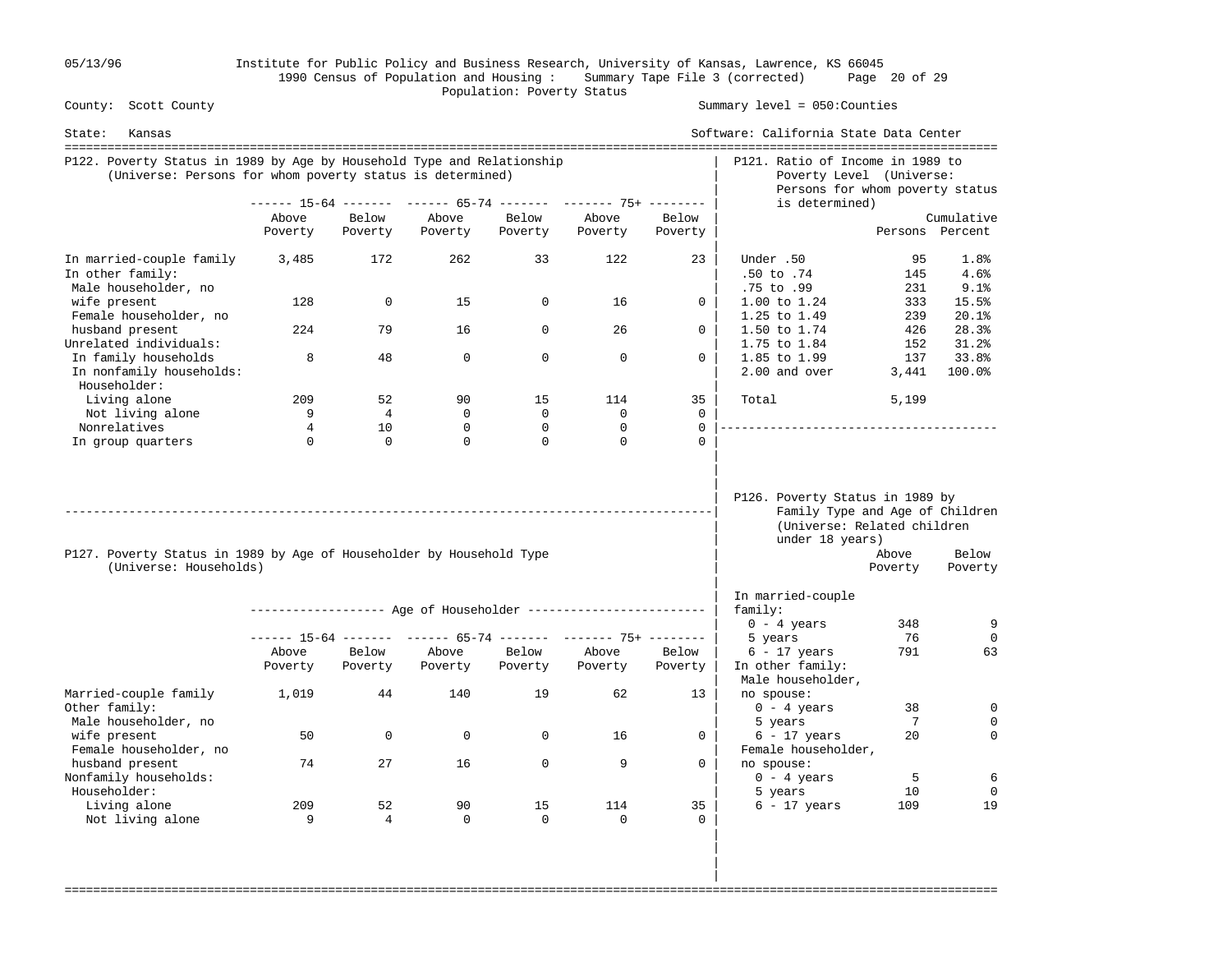## 05/13/96 Institute for Public Policy and Business Research, University of Kansas, Lawrence, KS 66045 1990 Census of Population and Housing : Summary Tape File 3 (corrected) Page 21 of 29 Population: Poverty Status by Race<br>
County: Scott County

Summary level =  $050$ : Counties

State: Kansas Software: California State Data Center =================================================================================================================================== P123/124/125. Poverty Status in 1989 by Race and Hispanic Origin of Householder, Family Type and Presence and Age of Children (Universe: Families)

|                                | --------- | $Total$ --------- |         | --------- | White $------$ |                        | --------- | $Black$ -------- |         |          | $---$ Amer In, Esk, Al $---$ |         |
|--------------------------------|-----------|-------------------|---------|-----------|----------------|------------------------|-----------|------------------|---------|----------|------------------------------|---------|
|                                | Above     | Below             | °≈      | Above     | Below          | ዱ                      | Above     | Below            | ະ       | Above    | Below                        | °≈      |
|                                | Poverty   | Poverty           | Below   | Poverty   | Poverty        | Below                  | Poverty   | Poverty          | Below   | Poverty  | Poverty                      | Below   |
| Married-couple family:         |           |                   |         |           |                |                        |           |                  |         |          |                              |         |
| With related children <18:     |           |                   |         |           |                |                        |           |                  |         |          |                              |         |
| Under 5 years only             | 117       | $\Omega$          | 0.0%    | 117       | $\Omega$       | 0.0%                   | 0         | 0                | 0.0%    | 0        |                              | $0.0$ % |
| $5 - 17$ years only            | 341       | 18                | 5.0%    | 328       | 18             | 5.2%                   | 0         | 0                | 0.0%    | $\Omega$ | $\Omega$                     | $0.0$ % |
| Under $5 \& 5-17$ yrs          | 138       | 9                 | 6.1%    | 138       | 9              | 6.1%                   | 0         | 0                | 0.0%    | 0        | $\Omega$                     | $0.0$ % |
| No related child <18           | 625       | 49                | 7.3%    | 625       | 49             | 7.3%                   | 0         | 0                | $0.0$ % | 0        | 0                            | 0.0%    |
| Other family:                  |           |                   |         |           |                |                        |           |                  |         |          |                              |         |
| Male householder, no spouse:   |           |                   |         |           |                |                        |           |                  |         |          |                              |         |
| With related children <18:     |           |                   |         |           |                |                        |           |                  |         |          |                              |         |
| Under 5 years only             | 18        | 0                 | 0.0%    | 18        | $\mathbf{0}$   | 0.0%                   | $\Omega$  | $\Omega$         | $0.0$ % | 0        | 0                            | 0.0%    |
| $5 - 17$ years only            |           | 0                 | 0.0%    | 5         | $\Omega$       | $0.0$ %                | 0         | 0                | 0.0%    | $\Omega$ | $\Omega$                     | $0.0$ % |
| Under $5 \& 5-17$ yrs          | 16        | 0                 | 0.0%    | 16        | $\Omega$       | $0.0$ %                | 0         | 0                | $0.0$ % | 0        | $\Omega$                     | $0.0$ % |
| No related child<18            | 27        | $\Omega$          | 0.0%    | 27        | $\Omega$       | 0.0%                   | 0         | 0                | $0.0$ % | 0        | $\Omega$                     | 0.0%    |
| Female householder, no spouse: |           |                   |         |           |                |                        |           |                  |         |          |                              |         |
| With related children <18:     |           |                   |         |           |                |                        |           |                  |         |          |                              |         |
| Under 5 years only             | 0         | 0                 | $0.0$ % | $\Omega$  | $\Omega$       | 0.0%                   | 0         | 0                | 0.0%    | 0        |                              | 0.0%    |
| $5 - 17$ years only            | 45        |                   | 13.5%   | 45        |                | $7, 13.5$ <sup>2</sup> | $\Omega$  | 0                | 0.0%    |          | $\Omega$                     | 0.0%    |
| Under $5 \& 5-17$ yrs          | 6         |                   | 53.8%   | 6         |                | 53.8%                  | 0         | 0                | 0.0%    | $\Omega$ | $\Omega$                     | $0.0$ % |
| No related child<18            | 48        | 13                | 21.3%   | 48        | 13             | 21.3%                  | O         | 0                | 0.0%    |          |                              | $0.0$ % |

|                                |         |          |       |          |                 |          |         | ---- Asian & Pac Isl ---- ------ Other Race ------- * ----- Hispanic Origin ----- |          |       |
|--------------------------------|---------|----------|-------|----------|-----------------|----------|---------|-----------------------------------------------------------------------------------|----------|-------|
|                                | Above   | Below    | ዱ     | Above    | Below           | န္       | $\star$ | Above                                                                             | Below    | ፠     |
|                                | Poverty | Poverty  | Below | Poverty  | Poverty Below * |          |         | Poverty                                                                           | Poverty  | Below |
| Married-couple family:         |         |          |       |          |                 |          |         |                                                                                   |          |       |
| With related children <18:     |         |          |       |          |                 |          |         |                                                                                   |          |       |
| Under 5 years only             |         | $\Omega$ | 0.0%  | $\Omega$ | 0               | $0.0%$ * |         |                                                                                   | $\Omega$ | 0.0%  |
| $5 - 17$ years only            |         | $\Omega$ | 0.0%  | 6        | $\Omega$        | $0.0%$ * |         | 6                                                                                 | $\Omega$ | 0.0%  |
| Under $5 \& 5-17$ yrs          |         | $\Omega$ | 0.0%  |          | $\Omega$        | $0.0%$ * |         |                                                                                   | 0        | 0.0%  |
| No related child <18           |         | $\Omega$ | 0.0%  | $\Omega$ | 0               | $0.0%$ * |         |                                                                                   | 0        | 0.0%  |
| Other family:                  |         |          |       |          |                 |          |         |                                                                                   |          |       |
| Male householder, no spouse:   |         |          |       |          |                 |          |         |                                                                                   |          |       |
| With related children <18:     |         |          |       |          |                 |          |         |                                                                                   |          |       |
| Under 5 years only             |         | $\Omega$ | 0.0%  |          | 0               | $0.0%$ * |         |                                                                                   | $\Omega$ | 0.0%  |
| $5 - 17$ years only            |         | 0        | 0.0%  |          | $\Omega$        | $0.0%$ * |         |                                                                                   | 0        | 0.0%  |
| Under $5 \& 5-17$ yrs          |         | $\Omega$ | 0.0%  |          | $\Omega$        | $0.0%$ * |         |                                                                                   | $\Omega$ | 0.0%  |
| No related child<18            |         | $\Omega$ | 0.0%  |          | 0               | $0.0%$ * |         |                                                                                   | 0        | 0.0%  |
| Female householder, no spouse: |         |          |       |          |                 |          |         |                                                                                   |          |       |
| With related children <18:     |         |          |       |          |                 |          |         |                                                                                   |          |       |
| Under 5 years only             |         | $\Omega$ | 0.0%  | $\Omega$ | 0               | $0.0%$ * |         |                                                                                   | $\Omega$ | 0.0%  |
| $5 - 17$ years only            |         | 0        | 0.0%  |          | $\Omega$        | $0.0%$ * |         |                                                                                   | $\Omega$ | 0.0%  |
| Under $5 \& 5-17$ yrs          |         | 0        | 0.0%  |          | $\Omega$        | $0.0%$ * |         |                                                                                   | 0        | 0.0%  |
| No related child<18            |         | 0        | 0.0%  |          | 0               | $0.0%$ * |         |                                                                                   | 0        | 0.0%  |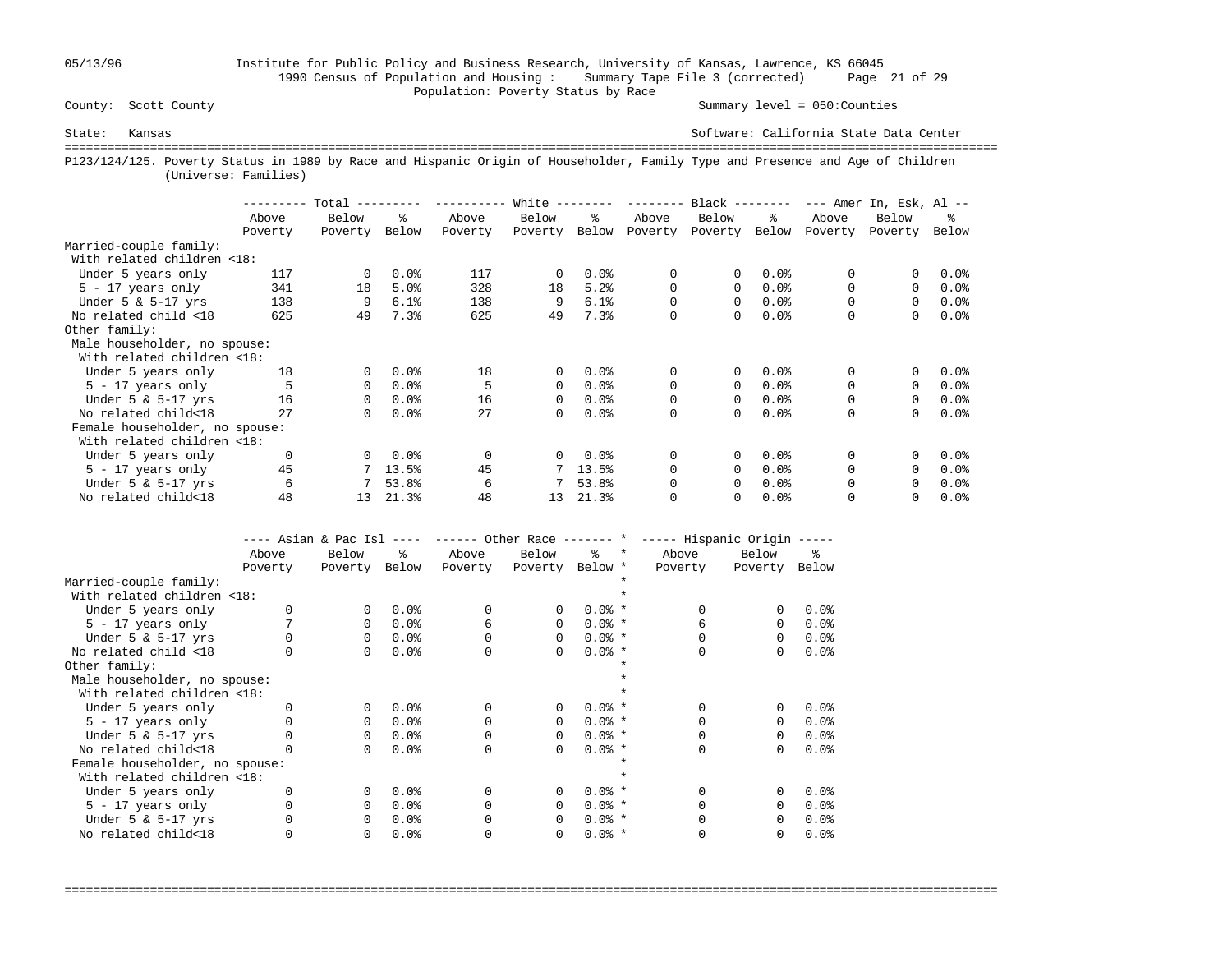|

#### 05/13/96 Institute for Public Policy and Business Research, University of Kansas, Lawrence, KS 66045 1990 Census of Population and Housing : Summary Tape File 3 (corrected) Page 22 of 29 Housing: Tenure and Occupancy

 County: Scott County Summary level = 050:Counties State: Kansas Software: California State Data Center =================================================================================================================================== H1/2/3. Housing Units | H8 through H12. Tenure by Race and Hispanic Origin of Householder (Universe: Housing units)| (Universe: Occupied housing units) | Total housing units  $2,305$  | Total housing units 2,305 | ---------------------------- Total ----------------------------- Unweighted  $\begin{array}{c|cccc}\n\text{Unweighted} & & & \\
\text{sample count} & & 339 & & \\
\text{100% count of units} & 2,305 & & \\
\end{array}$  Owner  $\begin{array}{c|cccc}\n\text{White} & & \text{Black} & \text{Esk & A1} & \text{Pac Isl} & \text{Race} \\
\text{1,477} & & 5 & 0 & 0 & 13\n\end{array}$  sample count 339 | White Black Esk & Al Pac Isl Race Total 100% count of units 2,305 | Owner 1,477 5 0 0 13 1,495  $\sim$  8 98.8% 0.3% 0.0% 0.0% 0.9% 100% Percent of housing  $\vert$  Renter 511 0 0 5 11 527 units in sample  $14.7$ % | % 97.0% 0.0% 0.0% 0.9% 2.1% 100% ----------------------------------| Total 1,988 5 0 5 24 2,022 | % 98.3% 0.2% 0.0% 0.2% 1.2% 100% H4. Occupancy Status (Universe: Housing units) | | ------------------------- Hispanic Origin ------------------------ Units % | Amer Ind Asian & Other | White Black Esk & Al Pac Isl Race Total Occupied 2,022 87.7% | Owner 0 0 0 0 0 13 13 Vacant 283 12.3% | % 0.0% 0.0% 0.0% 0.0% 100.0% 100% | Renter 0 0 0 0 0 11 11  $\sim$  8  $0.08$   $0.08$   $0.08$   $0.08$   $0.03$   $100.08$   $1008$  | Total 0 0 0 0 24 24  $\sim$  8  $0.08$   $0.08$   $0.08$   $0.08$   $0.03$   $100.08$   $1008$  | | ----------------------------------------------------------------------------------------------------------------------------------- H5. Urban and Rural | (Universe: Housing units) | Units % Urban:  $\qquad \qquad \blacksquare$  Inside urbanized area 0 0.0% | H13. Tenure by Age of Householder Outside urbanized area 1,661 72.1% | (Universe: Occupied housing units) Rural: | Farm 88 3.8% | Owner Renter Nonfarm 556 24.1% | Age Occupied Occupied Total | ----------------------------------------------------| 15-24 15 95 110  $|$  232 192 424 H6. Condominium Status by Vacancy Status | 35-44 337 73 410 (Universe: Vacant housing units)  $\begin{array}{ccc} | & 45-54 & 288 & 41 & 329 \\ | & 55-64 & 247 & 54 & 301 \end{array}$  $|$  55-64 247 54 301  $|$  65–74 195 48 243 Non-  $\vert$  75+ 181 24 205 Condos Condos | | Total 1,495 527 2,022 For rent  $0$  66<br>For sale only  $0$  42 For sale only 0 42 | Seasonal, recreational or occasional use 0 30 All other vacants 0 145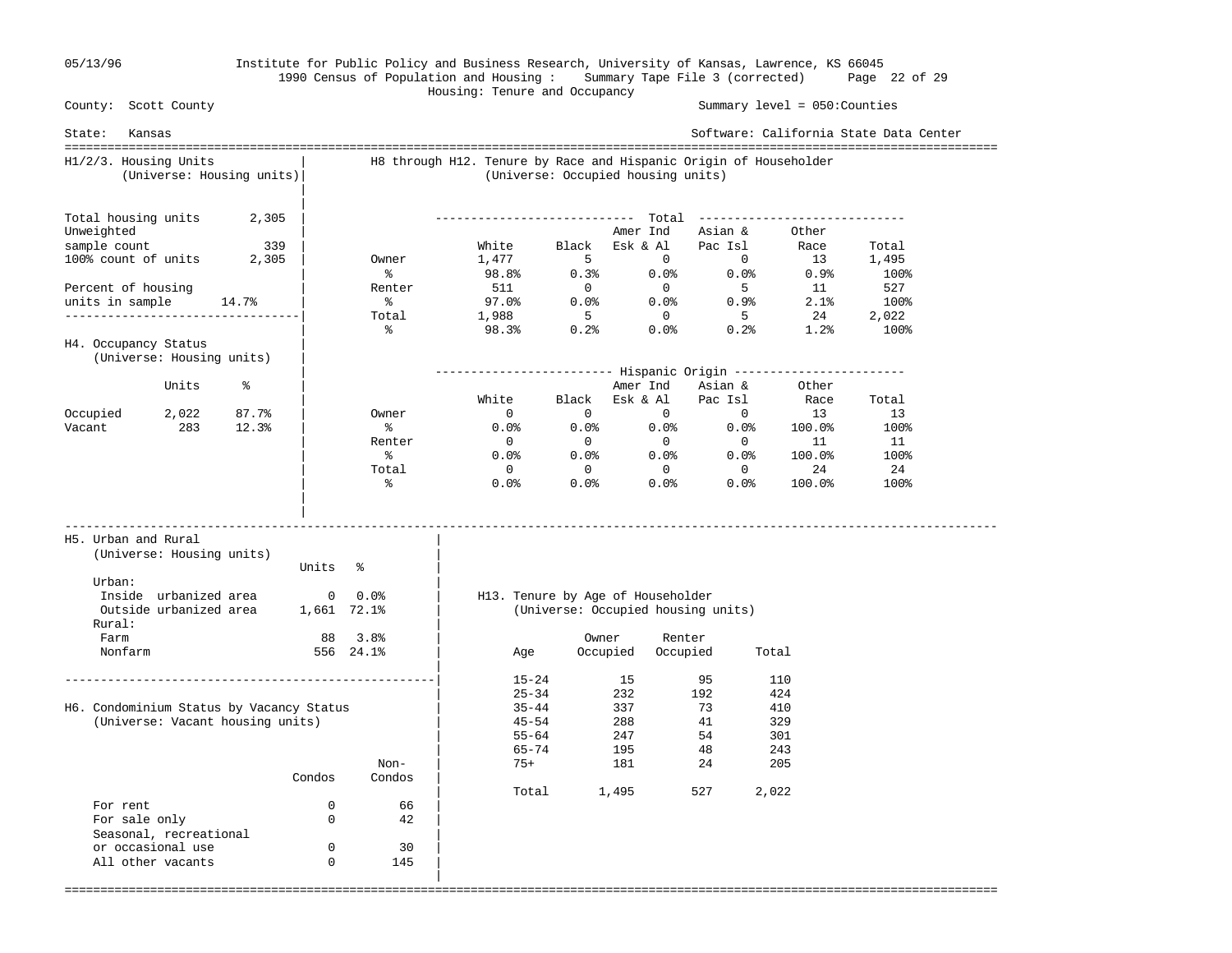05/13/96 Institute for Public Policy and Business Research, University of Kansas, Lawrence, KS 66045 1990 Census of Population and Housing : Summary Tape File 3 (corrected) Page 23 of 29 Housing: Tenure and Occupancy

Summary level =  $050$ : Counties

| Kansas<br>State:                                                |                                               |       |       |          |         |         |          | Software: California State Data Center |                           |
|-----------------------------------------------------------------|-----------------------------------------------|-------|-------|----------|---------|---------|----------|----------------------------------------|---------------------------|
| H8/H14/15/19. Tenure by Race and Hispanic Origin of Householder | (Universe: Persons in occupied housing units) |       |       |          |         |         |          | $H16/17$ . Rooms                       | (Universe: Housing units) |
|                                                                 |                                               |       |       | Amer Ind | Asian & | Other * | Hispanic | 1 room                                 | 11                        |
|                                                                 | Total                                         | White | Black | Esk & Al | Pac Isl | Race *  | Origin   | 2 rooms                                | 61                        |
|                                                                 |                                               |       |       |          |         | $\star$ |          | 3 rooms                                | 137                       |
|                                                                 |                                               |       |       |          |         | $\star$ |          | 4 rooms                                | 308                       |
| Owner occupied                                                  | 3,966                                         | 3,924 | 6     | 0        | 0       | $36 *$  | 36       | 5 rooms                                | 564                       |
| Persons per unit                                                | 2.7                                           | 2.7   | 1.2   | 0.0      | 0.0     | $2.8 *$ | 2.8      | 6 rooms                                | 393                       |
|                                                                 |                                               |       |       |          |         | $\star$ |          | 7 rooms                                | 296                       |
| Renter occupied                                                 | 1,233                                         | 1,201 | 0     | $\Omega$ | 26      | $6*$    | 6        | 8 rooms                                | 275                       |
| Persons per unit                                                | 2.3                                           | 2.4   | 0.0   | 0.0      | 5.2     | $0.5 *$ | 0.5      | $9+$ rooms                             | 260                       |
|                                                                 |                                               |       |       |          |         | $\ast$  |          |                                        |                           |
| Total occupied                                                  | 5,199                                         | 5,125 | 6     | 0        | 26      | $42 *$  | 42       | Aggregate number                       |                           |
| Persons per unit                                                | 2.6                                           | 2.6   | 1.2   | 0.0      | 5.2     | $1.8 *$ | 1.8      | of rooms                               | 13,826                    |
|                                                                 |                                               |       |       |          |         | $\star$ |          | Mean rooms per unit                    | 6.0                       |

(Universe: Occupied housing units) | (Universe: Occupied housing units)

|

|

# H18. Tenure by Persons in Unit | H7. Condominium Status by Tenure and Mortgage Status (Universe: Occupied housing units)

|            | Total<br>Units | Owner<br>Occupied | Renter<br>Occupied |                 | Condo | Non-<br>Condo |
|------------|----------------|-------------------|--------------------|-----------------|-------|---------------|
| 1 person   | 499            | 284               | 215                | Owner occupied: |       |               |
| 2 persons  | 710            | 625               | 85                 | With a mortgage |       | 750           |
| 3 persons  | 272            | 227               | 45                 | Not mortgaged   | 0     | 745           |
| 4 persons  | 322            | 204               | 118                | Renter occupied | 0     | 527           |
| 5 persons  | 173            | 125               | 48                 |                 |       |               |
| 6 persons  | 39             | 23                | 16                 |                 |       |               |
| 7+ persons | 7              | 7                 | 0                  |                 |       |               |

#### H31/32/33. Bedrooms

(Universe: Housing units)

|                     |       | $\star$      |          | $\star$        | Occupied Units |       |       |        |
|---------------------|-------|--------------|----------|----------------|----------------|-------|-------|--------|
|                     | Total |              | $\star$  | Vacant         | $^\star$       |       |       |        |
|                     | Units | ిక           | $\star$  | Units          | $\star$        | Total | Owner | Renter |
|                     |       |              | $\star$  |                | $\star$        |       |       |        |
| No bedroom          | 11    | 0.5%         | $^\star$ | $\overline{4}$ | $\star$        | 7     |       |        |
| 1 bedroom           | 208   | 9.0%         | $^\star$ | 83             | $\star$        | 125   | 19    | 106    |
| 2 bedrooms          | 695   | 30.2%        | $^\star$ | 104            | $\star$        | 591   | 381   | 210    |
| 3 bedrooms          | 1,037 | 45.0%        | $\star$  | 75             | $\star$        | 962   | 808   | 154    |
| 4 bedrooms          | 234   | 10.2%        | $\star$  | 17             | $\star$        | 217   | 177   | 40     |
| 5+ bedrooms         | 120   | 5.2%         | $\star$  | 0              | $\star$        | 120   | 110   | 10     |
|                     |       |              | $\star$  |                | $\star$        |       |       |        |
| Total housing units |       | 2,305 100.0% | $\star$  | 283            | $\star$        | 2,022 | 1,495 | 527    |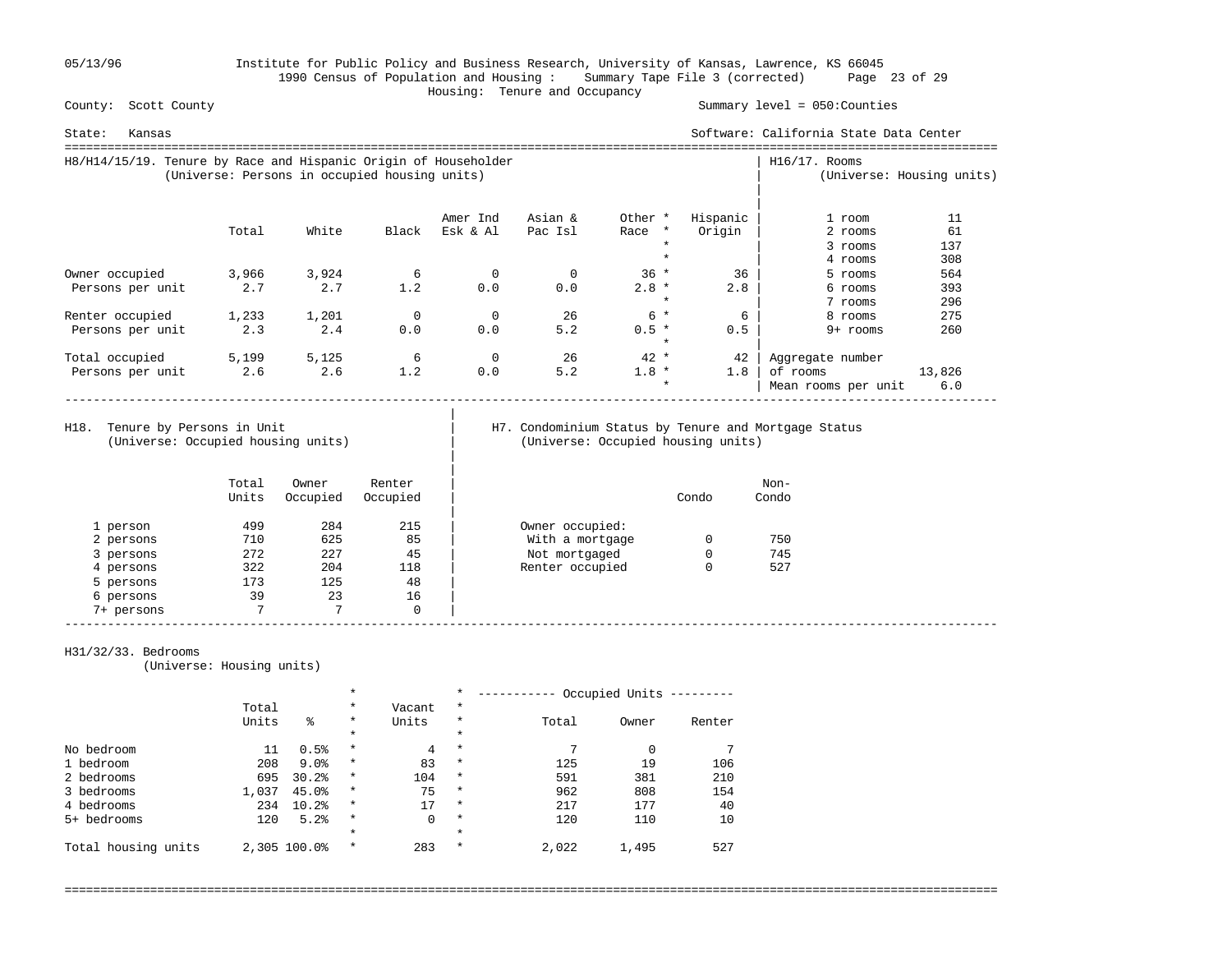05/13/96 Institute for Public Policy and Business Research, University of Kansas, Lawrence, KS 66045 1990 Census of Population and Housing : Summary Tape File 3 (corrected) Page 24 of 29 Housing: Units in Structure and Value County: Scott County

Summary level =  $050$ : Counties

| State:<br>Kansas                                   |                           |                          |                                    |                |                                |             | Software: California State Data Center      |                |           |
|----------------------------------------------------|---------------------------|--------------------------|------------------------------------|----------------|--------------------------------|-------------|---------------------------------------------|----------------|-----------|
| H20/21/22. Units in Structure by Tenure            | (Universe: Housing units) |                          |                                    |                |                                |             | H61/62. Value<br>(Universe: Specified owner |                |           |
| Units                                              |                           |                          |                                    |                | ------- Occupied Units ------- |             | occupied housing units)                     |                |           |
| in                                                 | Total                     | ႜ                        | Vacant                             |                |                                |             |                                             | Units          | ႜ         |
| Structure                                          | Units                     |                          | Units                              | Total          | Owner                          | Renter      |                                             |                |           |
|                                                    |                           |                          |                                    |                |                                |             | Less than $$15,000$                         | 81             | 7.3%      |
| 1, detached                                        |                           | 1,879 81.5%              | 201                                | 1,678          | 1,320                          | 358         | $$15,000 - 19,999$                          | 29             | 2.6%      |
| 1, attached                                        | 28                        | $1.2\%$                  | $\overline{9}$                     | 19             | $\mathbf 0$                    | 19          | $$20,000 - 24,999$                          | 68             | 6.2%      |
| 2                                                  |                           | 44 1.9%                  | 10                                 | 34             | $\mathbf 0$                    | 34          | $$25,000 -$<br>29,999                       | 93             | 8.4%      |
| $3$ or $4$                                         |                           | 45 2.0%                  | 8                                  | 37             | $\overline{0}$                 | 37          | 34,999<br>$$30,000 -$                       | 100            | 9.0%      |
| $5$ to $9$                                         |                           | 34 1.5%                  | $\overline{\mathbf{3}}$            | 31             | $\overline{7}$                 | 24          | $$35,000 -$<br>39,999                       | 104            | 9.4%      |
| 10 to 19                                           |                           | $20 \t 0.9$ <sup>9</sup> | 11                                 | 9              | $\overline{0}$                 | - 9         | $$40,000 -$<br>44,999                       | 90             | 8.1%      |
| 20 to 49                                           |                           | 0.0%                     | $\bigcirc$                         | $\overline{0}$ | $\Omega$                       | $\Omega$    | 49,999<br>$$45,000 -$                       | 100            | 9.0%      |
| 50 or more                                         |                           | $0.0$ %                  | $\mathbf 0$                        | $\overline{0}$ | $\overline{0}$                 | $\mathbf 0$ | $$50,000 -$<br>59,999                       | 109            | 9.9%      |
| Mobile home                                        |                           |                          |                                    |                |                                |             | $$60,000 - 74,999$                          |                | 181 16.4% |
| or trailer                                         |                           | 235 10.2%                | 41                                 | 194            | 157                            | 37          | $$75,000 - 99,999$                          | 98             | 8.9%      |
| Other                                              | 20                        | 0.9%                     | $\Omega$                           | 20             | 11                             | -9          | $$100,000 - 124,999$                        | 22             | 2.0%      |
|                                                    |                           |                          |                                    |                |                                |             | $$125,000 - 149,999$                        | 22             | 2.0%      |
| Total                                              | 2,305 100.0%              |                          |                                    |                | 283 2,022 1,495                | 527         | $$150,000 - 174,999$                        | $\mathbf{0}$   | $0.0$ %   |
|                                                    |                           |                          |                                    |                |                                |             | $$175,000 - 199,999$                        | 4              | 0.4%      |
| H25/26/27. Year Structure Built by Tenure          |                           |                          |                                    |                |                                |             | $$200,000 - 249,999$                        | $\overline{0}$ | 0.0%      |
|                                                    | (Universe: Housing units) |                          |                                    |                |                                |             | $$250,000 - 299,999$                        | 4              | 0.4%      |
|                                                    |                           |                          |                                    |                |                                |             | $$300,000 - 399,999$                        | $\mathbf{0}$   | $0.0$ %   |
|                                                    |                           |                          |                                    |                | ------- Occupied Units ------- |             | \$400,000 - 499,999                         | $\Omega$       | 0.0%      |
|                                                    | Total                     | နွ                       | Vacant                             |                |                                |             | \$500,000 or more                           | $\mathbf{0}$   | 0.0%      |
| Year Built                                         | Units                     |                          | Units                              | Total          | Owner                          | Renter      |                                             |                | 100%      |
| 1989 to March<br>1990                              |                           | $0.0$ %                  | $\mathbf 0$                        | $\overline{0}$ | $\mathbf 0$                    | $\mathbf 0$ | Total                                       | 1,105          |           |
| 1985 to 1988                                       |                           | 39 1.7%                  | $\overline{0}$                     | 39             | 15                             | 24          | Mean value:                                 |                |           |
| 1980 to 1984                                       |                           | 159 6.9%                 | 39                                 | 120            | 73                             | 47          | Mortgaged                                   | \$47,564       |           |
| 1970 to 1979                                       |                           | 560 24.3%                | 71                                 | 489            | 400                            | 89          | No mortgage                                 | \$52,427       |           |
| 1960 to 1969                                       |                           | 345 15.0%                | 31                                 | 314            | 274                            | 40          | All units                                   | \$49,932       |           |
| 1950 to 1959                                       |                           | 404 17.5%                | 24                                 | 380            | 253                            | 127         |                                             |                |           |
| 1940 to 1949                                       |                           | 288 12.5%                | 30                                 | 258            | 164                            | 94          | Median value                                | \$44,300       |           |
| Before 1940                                        |                           | 510 22.1%                | 88                                 | 422            | 316                            | 106         |                                             |                |           |
| Median year built 1959                             |                           |                          |                                    |                |                                |             |                                             |                |           |
| H28/29. Year Householder Moved Into Unit by Tenure |                           |                          | (Universe: Occupied housing units) |                |                                |             |                                             |                |           |
| Year Moved                                         |                           | Total                    |                                    | Owner          | Renter                         |             |                                             |                |           |
| Into Unit                                          |                           | Units                    | နွ                                 | Occupied       | Occupied                       |             |                                             |                |           |
| 1989 to March 1990                                 |                           |                          | 356 17.6%                          | 83             | 273                            |             |                                             |                |           |
| 1985 to 1988                                       |                           |                          | 423 20.9%                          | 262            | 161                            |             |                                             |                |           |
| 1980 to 1984                                       |                           |                          | 302 14.9%                          | 286            | 16                             |             |                                             |                |           |
| 1970 to 1979                                       |                           |                          | 527 26.1%                          | 470            | 57                             |             |                                             |                |           |
| 1960 to 1969                                       |                           |                          | 256 12.7%                          | 250            | 6                              |             |                                             |                |           |
| Before 1960                                        |                           |                          | 158 7.8%                           | 144            | 14                             |             |                                             |                |           |
|                                                    |                           |                          |                                    |                |                                |             |                                             |                |           |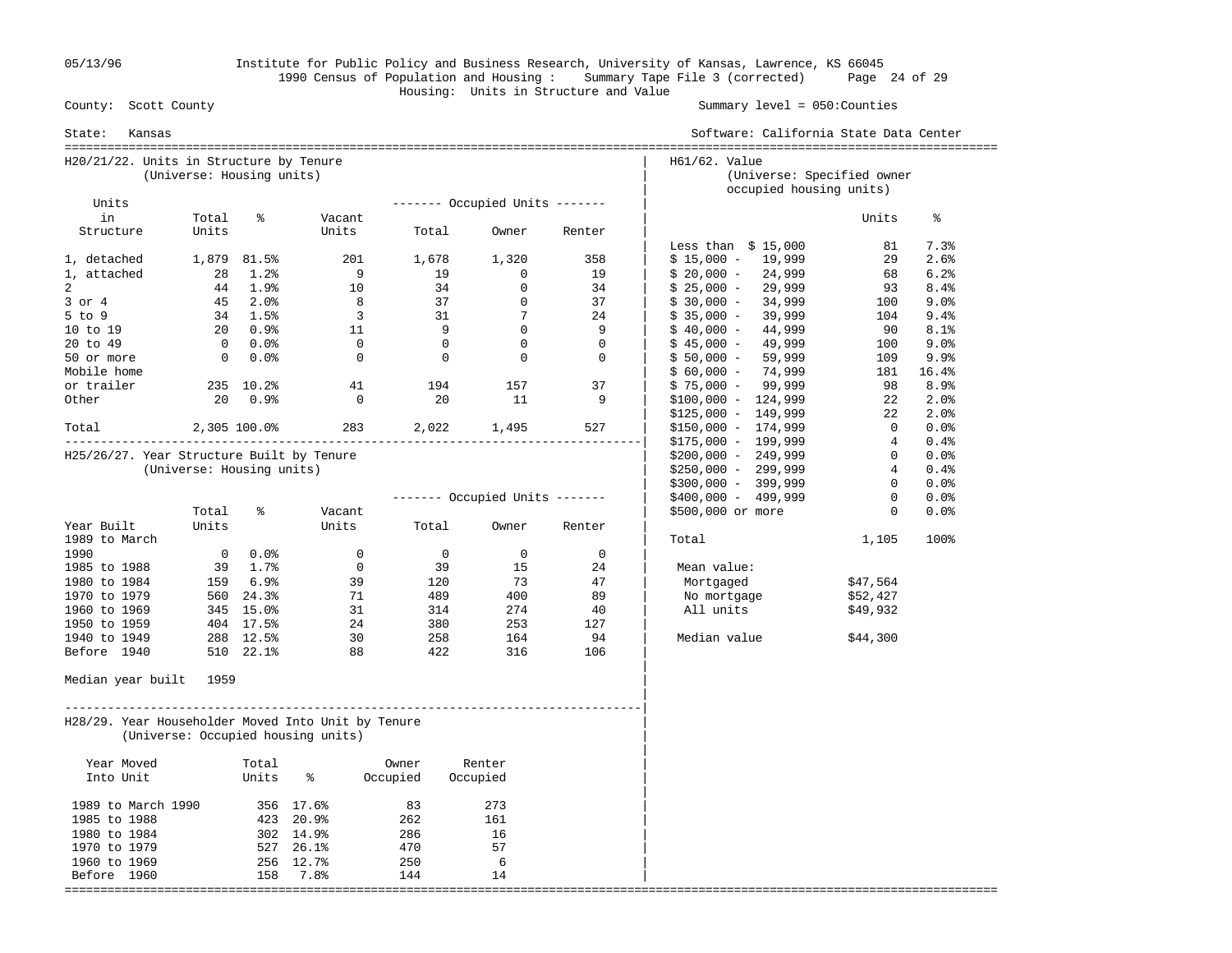| 05/13/96 |  |  |  |
|----------|--|--|--|
|----------|--|--|--|

## 05/13/96 Institute for Public Policy and Business Research, University of Kansas, Lawrence, KS 66045 1990 Census of Population and Housing : Summary Tape File 3 (corrected) Page 25 of 29 Housing: Utilities and Vehicles Available

Summary level =  $050$ : Counties

| State:                                                        | Kansas                                                                                                                           |                                                                  |                                                                                      |                                       |                                                                                                |             |                                      |                                         | Software: California State Data Center        |                                                 |                    |
|---------------------------------------------------------------|----------------------------------------------------------------------------------------------------------------------------------|------------------------------------------------------------------|--------------------------------------------------------------------------------------|---------------------------------------|------------------------------------------------------------------------------------------------|-------------|--------------------------------------|-----------------------------------------|-----------------------------------------------|-------------------------------------------------|--------------------|
|                                                               | H30. House Heating Fuel<br>(Universe: Occupied housing units)                                                                    |                                                                  |                                                                                      |                                       | H23. Source of Water<br>(Universe: Housing units)                                              |             |                                      | H24. Sewage Disposal                    | (Universe: Housing units)                     |                                                 |                    |
| Wood                                                          | Utility gas<br>Bottled, tank, or lp gas<br>Electricity<br>Fuel oil, kerosene, etc.<br>Coal or coke<br>Solar energy<br>Other fuel |                                                                  | 1,800<br>124<br>90<br>$\overline{0}$<br>$\mathbf{0}$<br>8<br>$\mathbf 0$<br>$\Omega$ |                                       | Public system or<br>private company<br>Individual well:<br>Drilled<br>Duq<br>Some other source |             | 1,702<br>576<br>27<br>$\overline{0}$ | Public sewer<br>cesspool<br>Other means | Septic tank or                                | 1,678<br>606<br>21                              |                    |
|                                                               | No fuel used                                                                                                                     |                                                                  | $\Omega$                                                                             |                                       | H42. Kitchen Facilities<br>(Universe: Housing units)                                           |             |                                      |                                         |                                               |                                                 |                    |
|                                                               |                                                                                                                                  |                                                                  |                                                                                      |                                       | Complete kitchen facilities<br>Lacking complete kitchen facilities                             |             |                                      |                                         | 2,297<br>8                                    |                                                 |                    |
|                                                               | (Universe: Occupied housing units)                                                                                               |                                                                  |                                                                                      |                                       | H35/36. Telephone in Housing Unit by Tenure, Age of Householder                                |             |                                      |                                         |                                               |                                                 |                    |
|                                                               |                                                                                                                                  | Total                                                            | ႜ                                                                                    | Owner                                 | Renter                                                                                         |             |                                      | 15-59 60-64                             | $65 - 74$                                     |                                                 | $75+$              |
| With telephone<br>1,956 96.7%<br>66 3.3%<br>No telephone      |                                                                                                                                  |                                                                  | 1,481<br>14                                                                          | 475<br>52                             |                                                                                                | 1,361<br>56 | 152<br>5                             | 243                                     | $\Omega$                                      | 200<br>5                                        |                    |
|                                                               | H37/38. Vehicles Available<br>(Universe: Occupied housing units)                                                                 |                                                                  |                                                                                      |                                       | H39/40. Race and Hispanic Origin by Vehicles Available<br>(Universe: Occupied housing units)   |             |                                      |                                         |                                               |                                                 |                    |
|                                                               | Total %                                                                                                                          |                                                                  | Owner                                                                                | Renter                                |                                                                                                | White       |                                      | Amer Ind<br>Black Esk & Al              | Asian &<br>Pac Isl                            | Other *<br>Race *                               | Hispanic<br>Origin |
| None<br>$\mathbf{1}$<br>$\overline{2}$<br>3<br>$\overline{4}$ |                                                                                                                                  | $97 \quad 4.8$<br>569 28.1%<br>880 43.5%<br>329 16.3%<br>85 4.2% | 37<br>318<br>691<br>302<br>85                                                        | 60<br>251<br>189<br>27<br>$\mathbf 0$ | None<br>1 or more                                                                              | 91<br>1,897 | $\overline{0}$<br>5                  | $\overline{0}$<br>$\Omega$              | $\Omega$<br>$5^{\circ}$                       | $\star$<br>$6*$<br>$18 *$<br>$\star$<br>$\star$ | 6<br>18            |
| 5 or<br>more<br>Mean vehicles<br>available                    | 2.0                                                                                                                              | 62 3.1%                                                          | 62<br>2.2                                                                            | $\mathbf{0}$<br>1.3                   |                                                                                                |             |                                      | (Universe: Occupied housing units)      | H41. Age of Householder by Vehicles Available |                                                 |                    |
|                                                               |                                                                                                                                  |                                                                  |                                                                                      |                                       |                                                                                                |             |                                      | $15 - 64$<br>Years                      | $65 +$<br>Years                               |                                                 |                    |
|                                                               |                                                                                                                                  |                                                                  |                                                                                      |                                       |                                                                                                | None        | 1 or more                            | 41<br>1,533                             | 56<br>392                                     |                                                 |                    |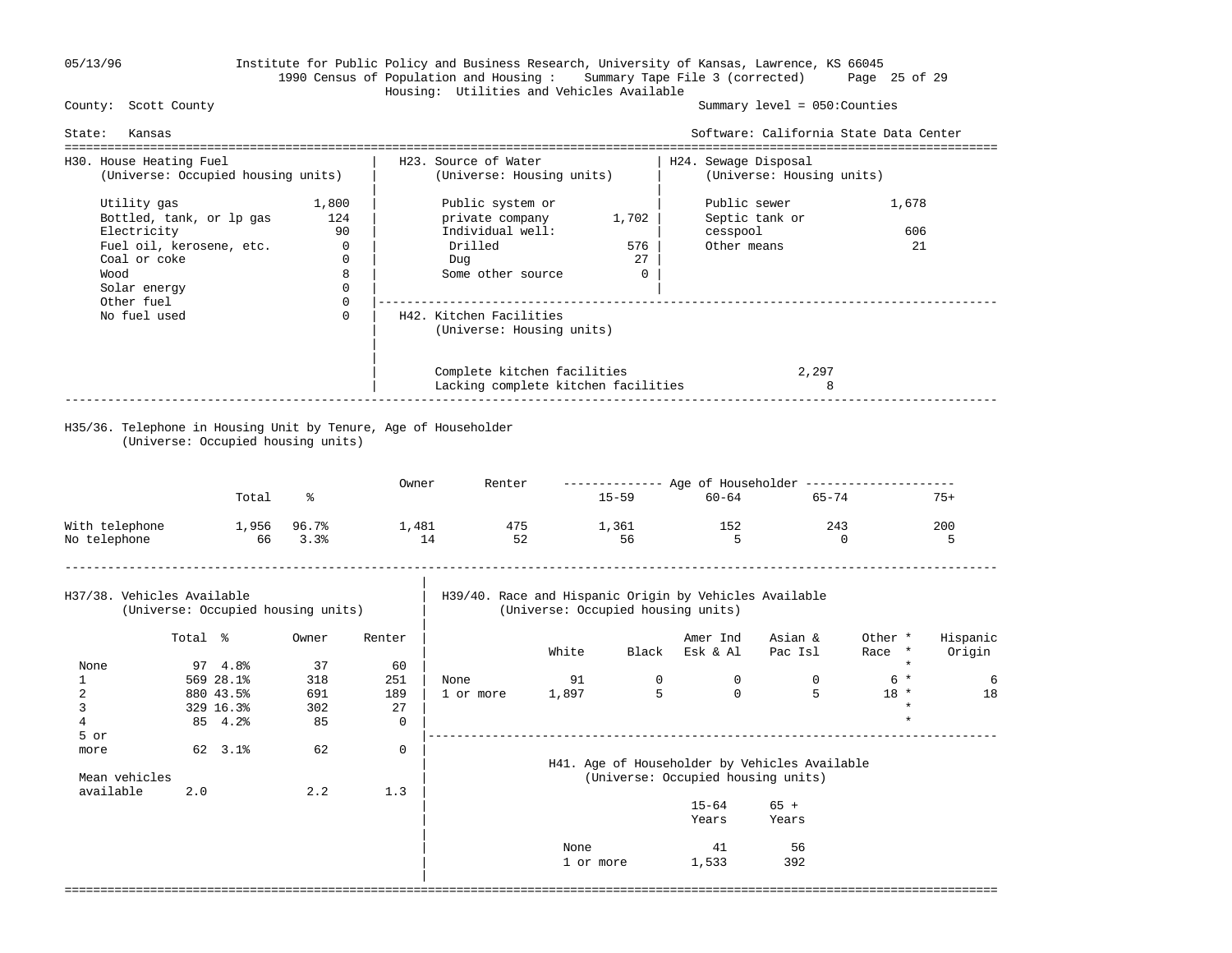05/13/96 Institute for Public Policy and Business Research, University of Kansas, Lawrence, KS 66045 1990 Census of Population and Housing : Summary Tape File 3 (corrected) Page 26 of 29

#### Housing: Gross Rent and Income Summary level =  $050$ : Counties

| State:       | Kansas                                                                                                                                         |                                                     |                 |                |                                           |                |                                     |                                                     |                | Software: California State Data Center |                                                                                                                                           |
|--------------|------------------------------------------------------------------------------------------------------------------------------------------------|-----------------------------------------------------|-----------------|----------------|-------------------------------------------|----------------|-------------------------------------|-----------------------------------------------------|----------------|----------------------------------------|-------------------------------------------------------------------------------------------------------------------------------------------|
|              | H43/44. Gross Rent (Universe:                                                                                                                  |                                                     |                 |                | H45/46. Gross Rent by Race of Householder |                |                                     |                                                     |                |                                        |                                                                                                                                           |
|              | Specified renter-                                                                                                                              |                                                     |                 |                |                                           |                |                                     | (Universe: Specified renter-occupied housing units) |                |                                        |                                                                                                                                           |
|              | occupied housing units)                                                                                                                        |                                                     |                 |                |                                           |                |                                     |                                                     | $\star$        | Not of                                 |                                                                                                                                           |
|              |                                                                                                                                                |                                                     |                 |                |                                           |                | Amer Ind                            | Asian &                                             | Other *        | Hispanic                               | Hispanic                                                                                                                                  |
|              | With cash rent:                                                                                                                                | Units                                               |                 |                | White                                     | Black          | Esk & Al                            | Pac Isl                                             | Race *         | Origin                                 | Origin                                                                                                                                    |
| Ŝ.           | $0 - $99$                                                                                                                                      | $\mathbf 0$                                         | With cash rent: |                |                                           |                |                                     |                                                     |                |                                        |                                                                                                                                           |
|              | $$100 - $149$                                                                                                                                  | 14                                                  | Ŝ               | $0 - $199$     | 47                                        | $\mathbf 0$    | $\mathbf 0$                         | $\mathbf 0$                                         | $0 *$          | 47                                     | $\mathbf{0}$                                                                                                                              |
|              | $$150 - $199$                                                                                                                                  | 33                                                  | $$200 - $299$   |                | 94                                        | $\mathbf 0$    | $\mathbf 0$                         | $\mathbf 0$                                         | $11 *$         | 94                                     | 11                                                                                                                                        |
|              | $$200 - $249$                                                                                                                                  | 68                                                  | $$300 - $499$   |                | 185                                       | $\mathbf{0}$   | $\mathbf 0$                         | $\mathbf{0}$                                        | $0 *$          | 185                                    | $\Omega$                                                                                                                                  |
|              | $$250 - $299$                                                                                                                                  | 37                                                  | $$500 - $749$   |                | 35                                        | $\Omega$       | $\overline{0}$                      | $\Omega$                                            | $0 *$          | 35                                     | $\Omega$                                                                                                                                  |
|              | $$300 - $349$                                                                                                                                  | 101                                                 | $$750 - $999$   |                | $\overline{0}$                            | $\overline{0}$ | $\overline{0}$                      | $\Omega$                                            | $0 *$          | $\bigcirc$                             | $\mathbf{0}$                                                                                                                              |
|              | $$350 - $399$                                                                                                                                  | 36                                                  | \$1000 or more  |                | $\overline{0}$                            | $\mathbf 0$    | $\overline{0}$                      | $\Omega$                                            | $0 *$          | $\overline{0}$                         | $\mathbf{0}$                                                                                                                              |
|              | $$400 - $449$                                                                                                                                  | 9                                                   | No cash rent    |                | 60                                        | $\mathbf 0$    | $\mathbf 0$                         | 5                                                   | $0 *$          | 65                                     | $\mathbf 0$                                                                                                                               |
|              | $$450 - $499$                                                                                                                                  | 39                                                  |                 |                |                                           |                |                                     |                                                     |                |                                        |                                                                                                                                           |
|              | $$500 - $549$                                                                                                                                  | 17                                                  |                 |                |                                           |                |                                     |                                                     |                |                                        |                                                                                                                                           |
|              | $$550 - $599$                                                                                                                                  | 8                                                   |                 |                |                                           |                |                                     |                                                     |                |                                        |                                                                                                                                           |
|              | $$600 - $649$                                                                                                                                  | 10                                                  |                 |                |                                           |                | H34. Bedrooms by Gross Rent         |                                                     |                |                                        |                                                                                                                                           |
|              | $$650 - $699$                                                                                                                                  | $\Omega$                                            |                 |                |                                           |                |                                     | (Universe: Specified renter-occupied housing units) |                |                                        |                                                                                                                                           |
|              | \$ 700 - \$749                                                                                                                                 | $\mathbf 0$                                         |                 |                |                                           |                |                                     |                                                     |                |                                        |                                                                                                                                           |
|              | $$750 - $999$                                                                                                                                  | $\Omega$                                            |                 |                |                                           |                |                                     | ----------- Number of Bedrooms --------             |                |                                        |                                                                                                                                           |
|              | $$1000$ or more                                                                                                                                | 0                                                   |                 |                |                                           |                | None                                | $\mathbf{1}$                                        | 2              | $3+$                                   |                                                                                                                                           |
|              |                                                                                                                                                |                                                     |                 |                | With cash rent:                           |                |                                     |                                                     |                |                                        |                                                                                                                                           |
|              | No cash rent                                                                                                                                   | 65                                                  |                 |                | $\mathsf{S}$<br>$0 - $199$                |                | 7                                   | 40                                                  | $\Omega$       | $\Omega$                               |                                                                                                                                           |
|              |                                                                                                                                                |                                                     |                 |                | $$200 - $299$                             |                | $\overline{0}$                      | 40                                                  | 65             | $\mathbf 0$                            |                                                                                                                                           |
|              |                                                                                                                                                |                                                     |                 |                | $$300 - $499$                             |                | $\overline{0}$                      | 21                                                  | 92             | 72                                     |                                                                                                                                           |
|              |                                                                                                                                                |                                                     |                 |                | $$500 - $749$                             |                | $\overline{0}$                      | $\overline{0}$                                      | $\overline{0}$ | 35                                     |                                                                                                                                           |
|              | Median gross rent                                                                                                                              | \$317                                               |                 |                | \$750 - \$999                             |                | $\mathbf{0}$                        | $\overline{0}$                                      | $\mathbf{0}$   | $\mathbf 0$                            |                                                                                                                                           |
|              |                                                                                                                                                |                                                     |                 |                | \$1000 or more                            |                | $\Omega$                            | $\overline{0}$                                      | $\Omega$       | 0                                      |                                                                                                                                           |
|              |                                                                                                                                                |                                                     |                 |                | No cash rent                              |                | $\mathbf 0$                         | 5                                                   | 22             | 38                                     |                                                                                                                                           |
|              | H47/48. Meals Included in Rent                                                                                                                 |                                                     |                 |                |                                           |                |                                     |                                                     |                |                                        |                                                                                                                                           |
|              |                                                                                                                                                | (Universe: Specified renter-occupied)               |                 |                |                                           |                |                                     |                                                     |                |                                        |                                                                                                                                           |
|              |                                                                                                                                                | housing units paying cash rent)                     |                 |                |                                           |                | H49. Inclusion of Utilities in Rent |                                                     |                |                                        |                                                                                                                                           |
|              |                                                                                                                                                |                                                     |                 | Mean           |                                           |                |                                     | (Universe: Specified renter-occupied housing units) |                |                                        |                                                                                                                                           |
|              |                                                                                                                                                |                                                     |                 | Gross          |                                           |                |                                     |                                                     |                |                                        |                                                                                                                                           |
|              |                                                                                                                                                | Units                                               |                 | Rent           |                                           |                | Pay extra for 1 or more utilities   |                                                     |                | 342                                    |                                                                                                                                           |
|              |                                                                                                                                                |                                                     |                 |                |                                           |                | No extra payment for any utilities  |                                                     |                | 95                                     |                                                                                                                                           |
|              | Meals included                                                                                                                                 |                                                     | $\Omega$        |                |                                           |                |                                     |                                                     |                |                                        |                                                                                                                                           |
|              | No meals included                                                                                                                              | 372                                                 |                 | \$324          |                                           |                |                                     |                                                     |                |                                        |                                                                                                                                           |
|              |                                                                                                                                                |                                                     |                 |                |                                           |                |                                     |                                                     |                |                                        |                                                                                                                                           |
|              | H50. Household Income in 1989 by Gross Rent as a Percentage of Household Income<br>in 1989 (Universe: Specified renter-occupied housing units) |                                                     |                 |                |                                           |                |                                     |                                                     |                |                                        | H51. Age of Householder by Gross Rent as a Per-<br>centage of Household Income in 1989 (Uni-<br>verse: Specified renter-occup. hsng unts) |
|              |                                                                                                                                                | --------- Percentage of Household Income ---------- |                 |                |                                           |                | Not                                 | % of                                                |                | -- Age of Householder --               |                                                                                                                                           |
| Income       |                                                                                                                                                | $0 - 19$ %                                          | $20 - 24%$      | $25 - 29$      | $30 - 34%$                                | $35% +$        | Computed                            | Income                                              |                | $15 - 64$                              | 65 +                                                                                                                                      |
|              |                                                                                                                                                |                                                     |                 |                |                                           |                |                                     |                                                     |                |                                        |                                                                                                                                           |
| $<$ \$10,000 |                                                                                                                                                | $\mathbf{0}$                                        | 4               | 10             | $\overline{0}$                            | 75             | 6                                   | Less than 20 $\textdegree$                          |                | 131                                    | 9                                                                                                                                         |
|              | $$10,000-19,999$                                                                                                                               | $_{\rm 8}$                                          | 31              | 46             | 9                                         | 11             | 15                                  | $20 - 24$ %                                         |                | 56                                     | 11                                                                                                                                        |
|              | $$20,000-34,999$                                                                                                                               | 106                                                 | 32              | 14             | $\overline{0}$                            | $\overline{0}$ | 34                                  | $25 - 29$ %                                         |                | 52                                     | 18                                                                                                                                        |
|              | $$35,000-49,999$                                                                                                                               | $\overline{0}$                                      | $\overline{0}$  | $\overline{0}$ | $\mathbf 0$                               | $\overline{0}$ | 10                                  | $30 - 34$ %                                         |                | - 9                                    | $\overline{0}$                                                                                                                            |
| $$50,000 +$  |                                                                                                                                                | 26                                                  | $\overline{0}$  | $\overline{0}$ | $\mathbf 0$                               | $\mathbf 0$    | 0                                   | $35 +$                                              | ್ಠಿ            | 57                                     | 29                                                                                                                                        |
|              |                                                                                                                                                |                                                     |                 |                |                                           |                |                                     | Not computed                                        |                | 65                                     | $\mathbf 0$                                                                                                                               |
|              |                                                                                                                                                |                                                     |                 |                |                                           |                |                                     |                                                     |                | ;============================          |                                                                                                                                           |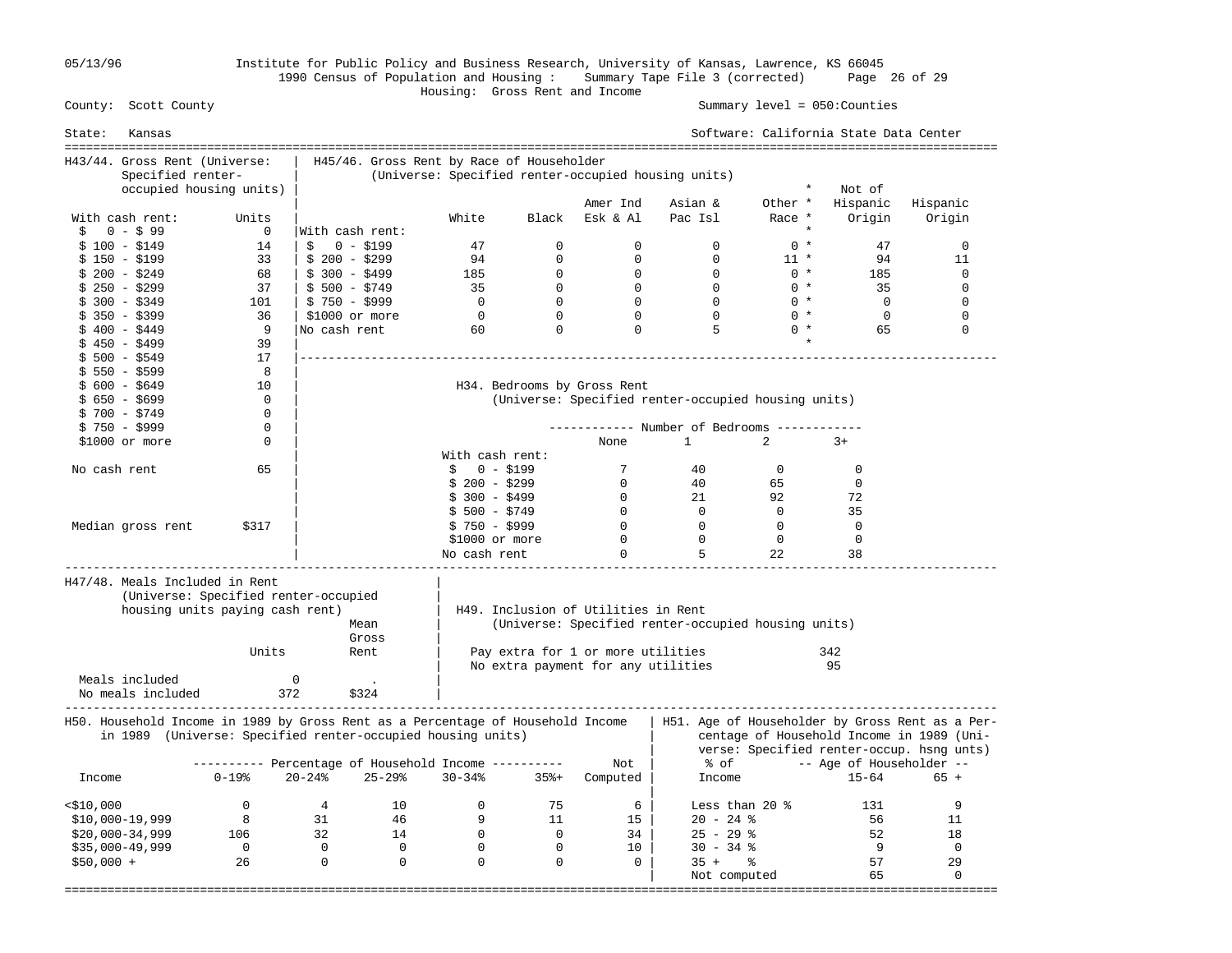#### 05/13/96 Institute for Public Policy and Business Research, University of Kansas, Lawrence, KS 66045 1990 Census of Population and Housing : Summary Tape File 3 (corrected) Page 27 of 29 Housing: Mortgage Status and Owner Costs

County: Scott County Summary level = 050:Counties

State: Kansas Software: California State Data Center =================================================================================================================================== H52/53. Mortgage Status and Selected | H54/55. Race/Ethnicity of Householder by Mortgage Status and Monthly Owner Costs | Selected Monthly Owner Costs (Universe: Specified owner- | (Universe: Specified owner-occupied housing units) occupied housing units) | | | ------------------------- With a Mortgage ------------------------ With a mortgage: | Amer Ind Asian & Other \* Hispanic Less than \$200 0 | White Black Esk & Al Pac Isl Race \* Origin  $\frac{1}{2}$  200 - 299 30 | \* \$ 300 - 399 116 | \$ 0 - 299 30 0 0 0 0 \* 0 \$ 400 - 499 95 | \$ 300 - 499 205 0 0 0 6 \* 6 \$ 500 - 599 104 | \$ 500 - 699 184 0 0 0 7 \* 7 \$ 600 - 699 87 | \$ 700 - 999 118 0 0 0 0 \* 0 \$ 700 - 799 68 | \$1000 - 1499 11 0 0 0 0 \* 0 \$ 800 - 899 50 | \$1500 or more 6 0 0 0 0 \* 0 \$ 900 - 999 0<br>\$ 1000 - 1249 11 \$ 1000 - 1249 11 | -------------------------- Not Mortgaged ------------------------- \$ 1250 - 1499 0<br>\$ 1500 - 1999 0 Amer Ind Asian & Other \* Hispanic \$ 2000 or more  $\begin{array}{c|cccc}\n6 & 1 & 1 \\
567 & 1 & 1\n\end{array}$  White Black Esk & Al Pac Isl Race \* Origin  $\qquad \qquad \text{Total} \qquad \qquad \qquad 567$  | \$ 0 - 99 14 0 0 0 0 \* 0 | \$ 100 - 199 255 0 0 0 0 \* 0 | \$ 200 - 299 198 0 0 0 0 \* 0 Not mortgaged: | \$ 300 - 399 44 0 0 0 0 \* 0  $\frac{1}{2}$  \$ 400 or more 27 0 0 0 0  $\frac{1}{2}$  0 Less than \$100 14<br>
\$ 100 - 149 108  $$ 100 - 149$  $$150 - 199$  147  $$200 - 249$  130<br>  $$250 - 299$  68  $$250 - 299$  $$300 - 349$  25<br> $$350 - 399$  19 \$ 350 - 399 19<br>\$ 400 or more 27  $$ 400$  or more Total 538 | | Median owner costs: With a mortgage \$541 Not mortgaged \$200 ----------------------------------------------------------------------------------------------------------------------------------- | H57. Mean Selected Monthly Owner Costs by Mortgage Status | H56. Aggregate Selected Monthly Owner Costs by Mortgage Status (Universe: Owner-occupied condominium housing units) | (Universe: Owner-occupied mobile homes or trailers) | | | With a mortgage . | With a mortgage \$20,625 Not mortgaged . The set of the set of the set of the set of the set of the set of the set of the set of the set of the set of the set of the set of the set of the set of the set of the set of the set of the set of the set | | |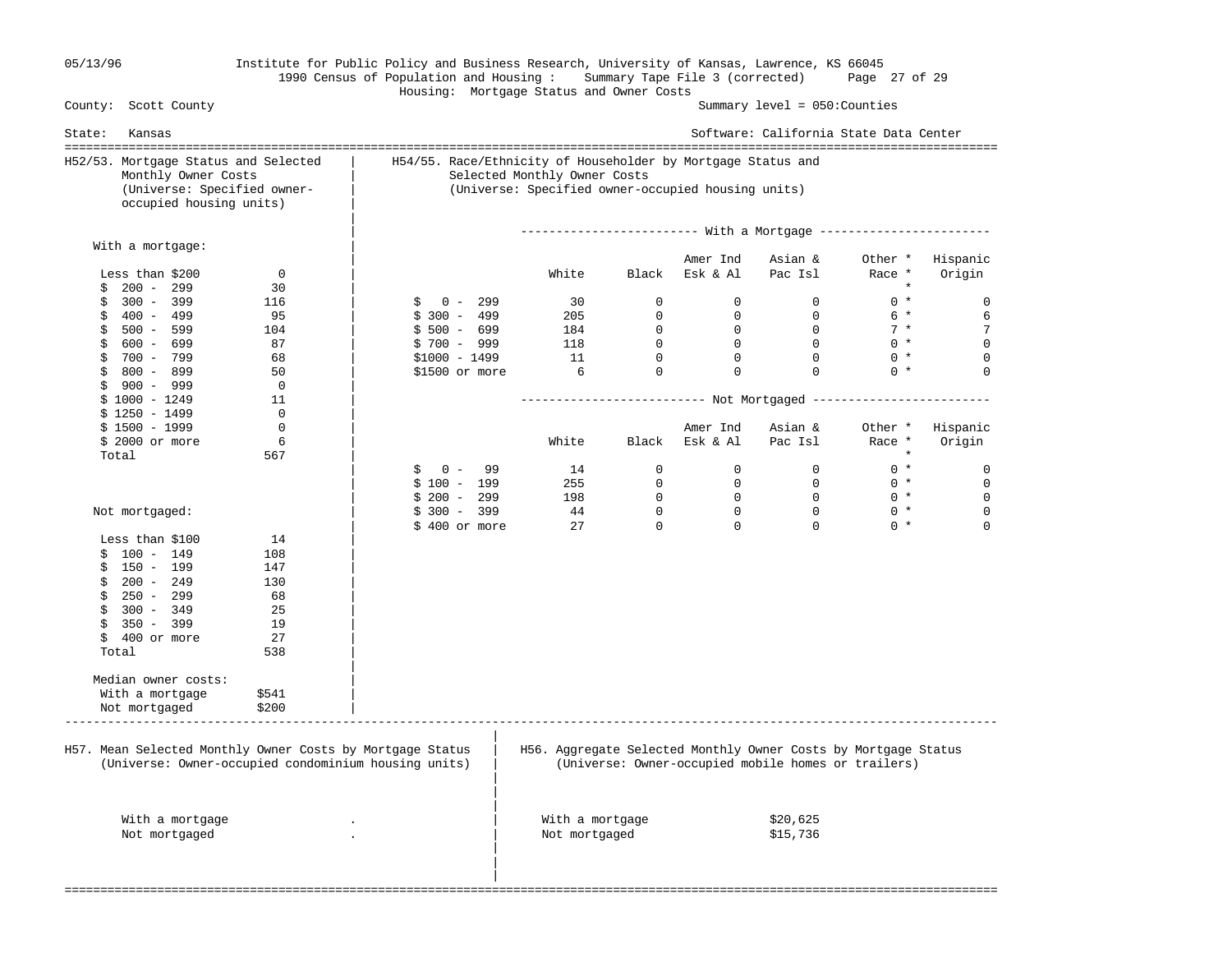### 05/13/96 Institute for Public Policy and Business Research, University of Kansas, Lawrence, KS 66045 1990 Census of Population and Housing : Summary Tape File 3 (corrected) Page 28 of 29 Housing: Owner Costs and Income

Summary level =  $050$ : Counties

| Kansas<br>State:                                                                                                                                          |       |        |                    | Software: California State Data Center                                                                         |  |  |  |  |  |
|-----------------------------------------------------------------------------------------------------------------------------------------------------------|-------|--------|--------------------|----------------------------------------------------------------------------------------------------------------|--|--|--|--|--|
| H58. Mortgage Status by Selected Monthly Owner Costs<br>as a Percentage of Household Income in 1989<br>(Universe: Specified owner-occupied housing units) |       |        |                    | H63. Aggregate Household Income in 1989 by Tenure and Mortgage<br>(Universe: Occupied housing units)<br>Status |  |  |  |  |  |
| % of                                                                                                                                                      |       | With a | Not                | Aggregate                                                                                                      |  |  |  |  |  |
| Income                                                                                                                                                    | Total |        | Mortgage Mortgaged | Household                                                                                                      |  |  |  |  |  |
|                                                                                                                                                           |       |        |                    | Income                                                                                                         |  |  |  |  |  |
| $0 - 19$ %                                                                                                                                                | 700   | 282    | 418                |                                                                                                                |  |  |  |  |  |
| $20 - 24$ %                                                                                                                                               | 171   | 109    | 62                 | Owner occupied:                                                                                                |  |  |  |  |  |
| $25 - 29$ %                                                                                                                                               | 106   | 92     | 14                 | With a mortgage<br>\$28,017,526                                                                                |  |  |  |  |  |
| $30 - 34$ %                                                                                                                                               | 35    | 24     | 11                 | \$20,177,072<br>Not mortgaged                                                                                  |  |  |  |  |  |
| $35 +$ $\frac{6}{3}$                                                                                                                                      | 78    | 52     | 26                 | Renter occupied<br>\$11,536,025                                                                                |  |  |  |  |  |
| Not computed                                                                                                                                              | 15    | 8      | 7                  |                                                                                                                |  |  |  |  |  |
|                                                                                                                                                           |       |        |                    |                                                                                                                |  |  |  |  |  |
|                                                                                                                                                           |       |        |                    |                                                                                                                |  |  |  |  |  |

 H59. Household Income in 1989 by Selected Monthly Owner Costs as a Percentage of Household Income in 1989 (Universe: Specified owner-occupied housing units)

| Household           |            |           |           | Percentage of Income ------------ |         | Not      |       |
|---------------------|------------|-----------|-----------|-----------------------------------|---------|----------|-------|
| Income              | $0 - 19$ % | $20 - 24$ | $25 - 29$ | $30 - 34$                         | $35% +$ | Computed | Total |
| Less than $$10,000$ | 27         | 33        | 6         | 11                                | 29      | 15       | 121   |
| $$10,000 - 19,999$  | 98         | 29        | 23        | 8                                 | 44      | 0        | 202   |
| $$20,000 - 34,999$  | 213        | 48        | 52        | 16                                | 5       | 0        | 334   |
| $$35,000 - 49,999$  | 196        | 54        | 19        | 0                                 |         | 0        | 269   |
| \$50,000 or more    | 166        | 7         | 6         | 0                                 |         |          | 179   |

- ----------------------------------------------------------------------------------------------------------------------------------
- H60. Age of Householder by Selected Monthly Owner Costs as a Percentage of Household Income in 1989 (Universe: Specified owner-occupied housing units)

|                            |            | Age of Householder |           |
|----------------------------|------------|--------------------|-----------|
| % of<br>Income             | Total      | $15 - 64$          | $65 +$    |
| - 19 %<br>0<br>$20 - 24$ % | 700<br>171 | 506<br>123         | 194<br>48 |
| $25 - 29$ %                | 106        | 83                 | 23        |
| $30 - 34$ %<br>る<br>$35 +$ | 35<br>78   | 22<br>56           | 13<br>22  |
| Not computed               | 15         | 15                 | 0         |
| Total                      | 1,105      | 805                | 300       |